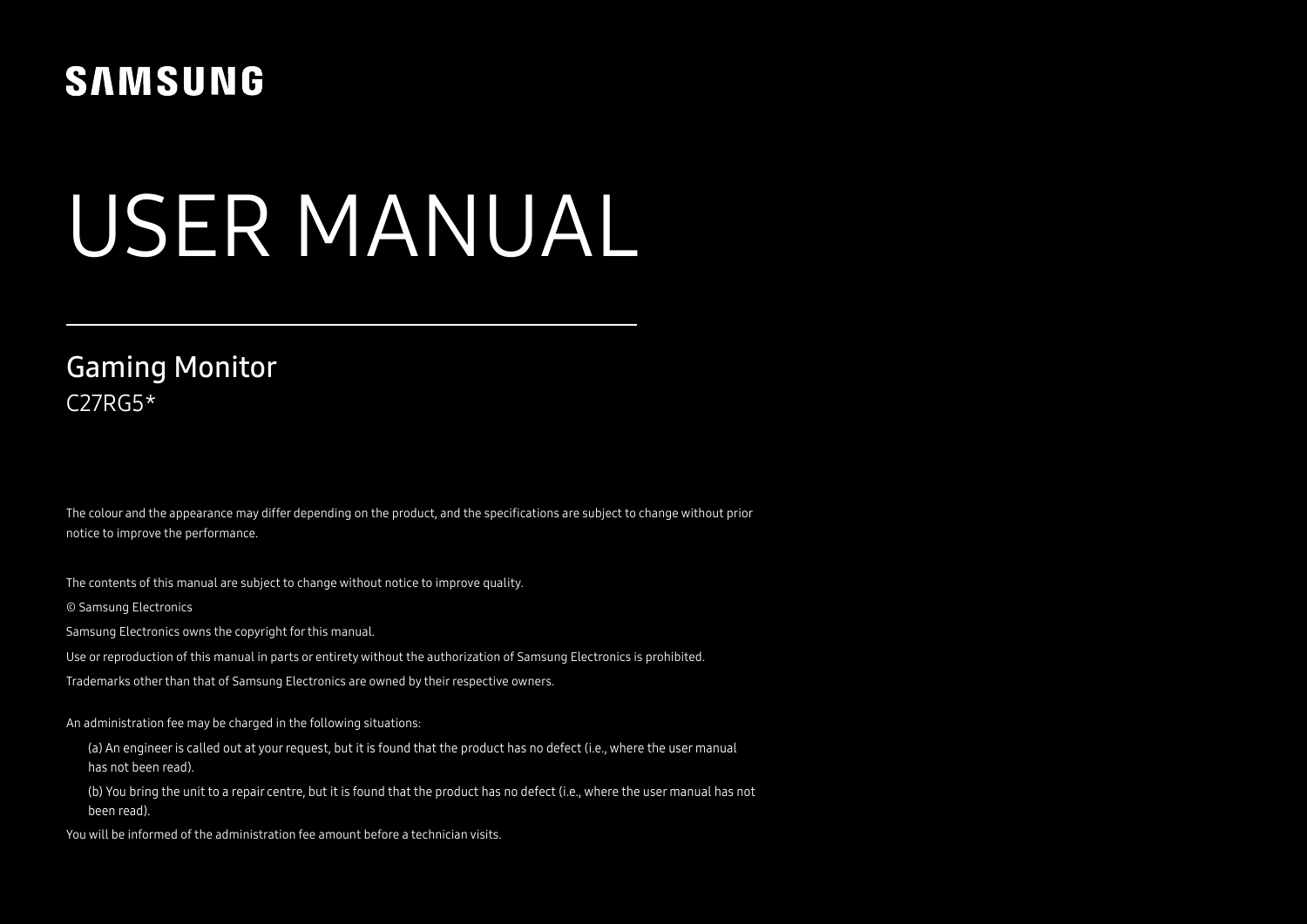# Table of contents

### [Before Using the Product](#page-3-0)

| Securing the Installation Space |   |
|---------------------------------|---|
| <b>Safety Precautions</b>       |   |
| Cleaning                        | 5 |
| <b>Electricity and Safety</b>   | 5 |
| Installation                    | 6 |
| Operation                       |   |

### [Preparations](#page-9-0)

| Parts                                       | 10 |
|---------------------------------------------|----|
| Control Panel                               | 10 |
| <b>Function Key Guide</b>                   | 11 |
| Changing Brightness, Contrast and Sharpness |    |
| settings                                    | 13 |
| Changing the Volume setting                 | 13 |
| Types of Ports                              | 14 |
| Upgrading the Software via USB              | 14 |
| Adjusting the Product Tilt                  | 16 |
| Anti-theft Lock                             | 16 |
| Precautions for moving the product          | 17 |
| Wall Mount Kit Specifications (VESA)        | 17 |
| Installation                                | 18 |
| Attaching the Stand                         | 18 |
| Removing the Stand                          | 19 |

# [Connecting and Using a Source Device](#page-19-0)

| Read below before installing the product. | 20 |
|-------------------------------------------|----|
| Connecting and Using a PC                 | 20 |
| Connection Using the HDMI Cable           | 20 |
| Connection Using an HDMI-DVI Cable        | 20 |
| Connection Using an DP Cable              | 21 |
| Connecting to headphones or earphones     | 21 |
| Connecting the Power                      | 21 |
| Tidying Up the Connected Cables           | 22 |
| Correct posture to use the product        | 23 |
| Driver Installation                       | 23 |
| Setting Optimum Resolution                | 23 |

#### [Game](#page-23-0)

| Picture Mode      | 24 |
|-------------------|----|
| Refresh Rate      | 25 |
| Black Equalizer   | 25 |
| Response Time     | 25 |
| Adaptive-Sync     | 26 |
| Low Input Lag     | 27 |
| Screen Size       | 27 |
| Virtual Aim Point | 28 |

#### [Picture](#page-29-0)

| <b>Picture Mode</b>     | 30 |
|-------------------------|----|
| <b>Brightness</b>       | 31 |
| Contrast                | 31 |
| Sharpness               | 31 |
| Color                   | 31 |
| <b>HDMI Black Level</b> | 32 |
| Eye Saver Mode          | 32 |
| Screen Adjustment       | 32 |

### [OnScreen Display](#page-32-0)

| Language     |  |
|--------------|--|
| Display Time |  |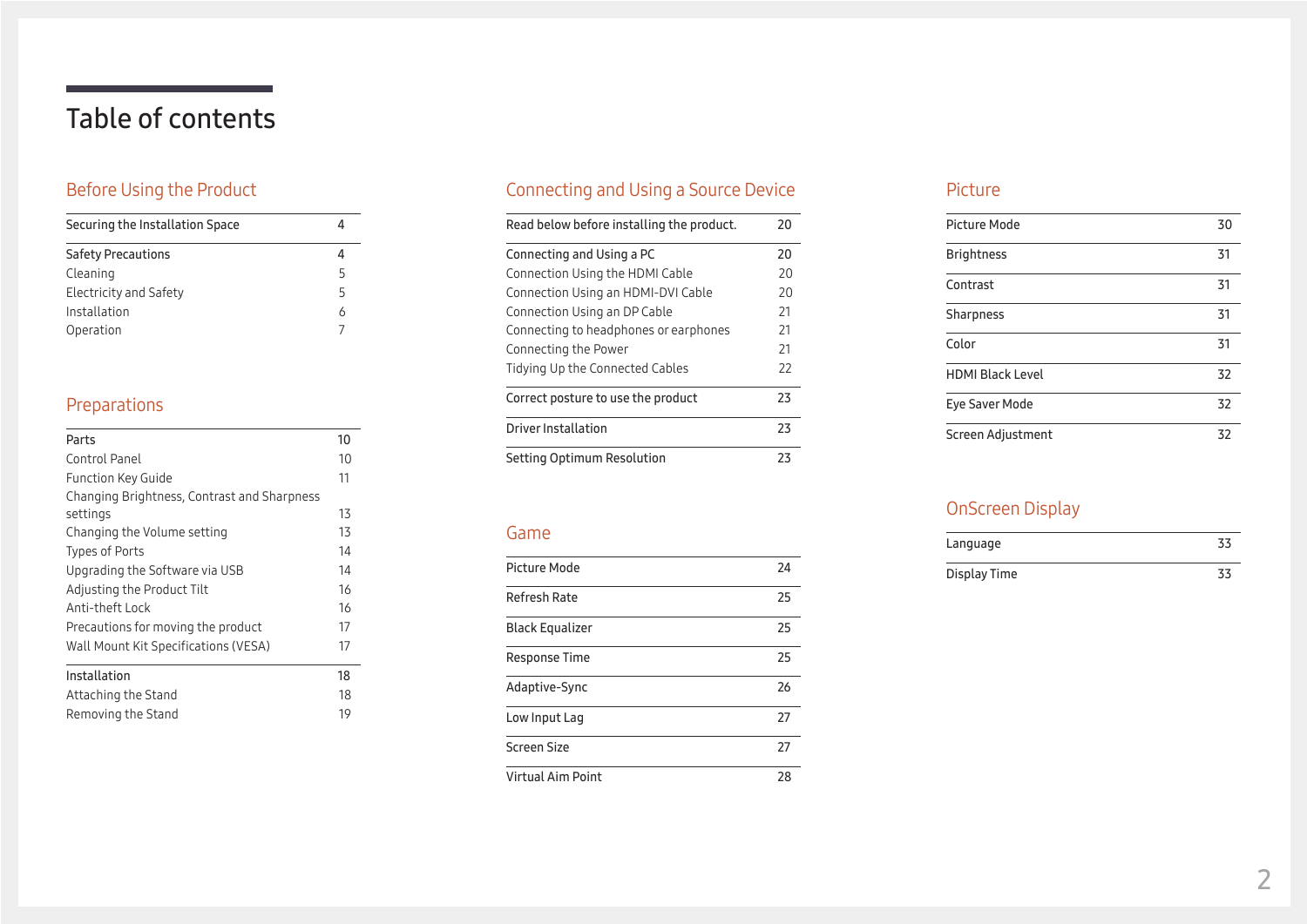# Table of contents

### [System](#page-33-0)

| Self Diagnosis         | 34 |
|------------------------|----|
| Volume                 | 35 |
| Smart ECO Saving+      | 35 |
| <b>Off Timer Plus</b>  | 36 |
| PC/AV Mode             | 36 |
| DisplayPort Ver.       | 36 |
| <b>HDMI Mode</b>       | 36 |
| Source Detection       | 36 |
| <b>Key Repeat Time</b> | 37 |
| Power LED On           | 37 |
| Reset All              | 37 |

# [Installing the Software](#page-38-0)

| Easy Setting Box                                | 39  |
|-------------------------------------------------|-----|
| Restrictions and Problems with the Installation | -39 |
| Upgrade by downloading the firmware from the    |     |
| website                                         | 39  |
| System Requirements                             | 39  |

### [Troubleshooting Guide](#page-39-0)

| Requirements Before Contacting Samsung Customer |    |
|-------------------------------------------------|----|
| Service Centre                                  | 40 |
| Monitor diagnosis (Screen issue)                | 40 |
| Checking the Resolution and Frequency           | 40 |
| Check the following.                            | 40 |
| 0 & A                                           |    |

### [Specifications](#page-42-0)

| General                    | 43 |
|----------------------------|----|
| Standard Signal Mode Table | 44 |

### [Appendix](#page-45-0)

| Responsibility for the Pay Service (Cost to |    |
|---------------------------------------------|----|
| Customers)                                  | 46 |
| Not a product defect                        | 46 |
| A Product damage caused by customer's fault | 46 |
| Others                                      | 46 |

### [Information](#page-37-0)

[Information](#page-37-0) 38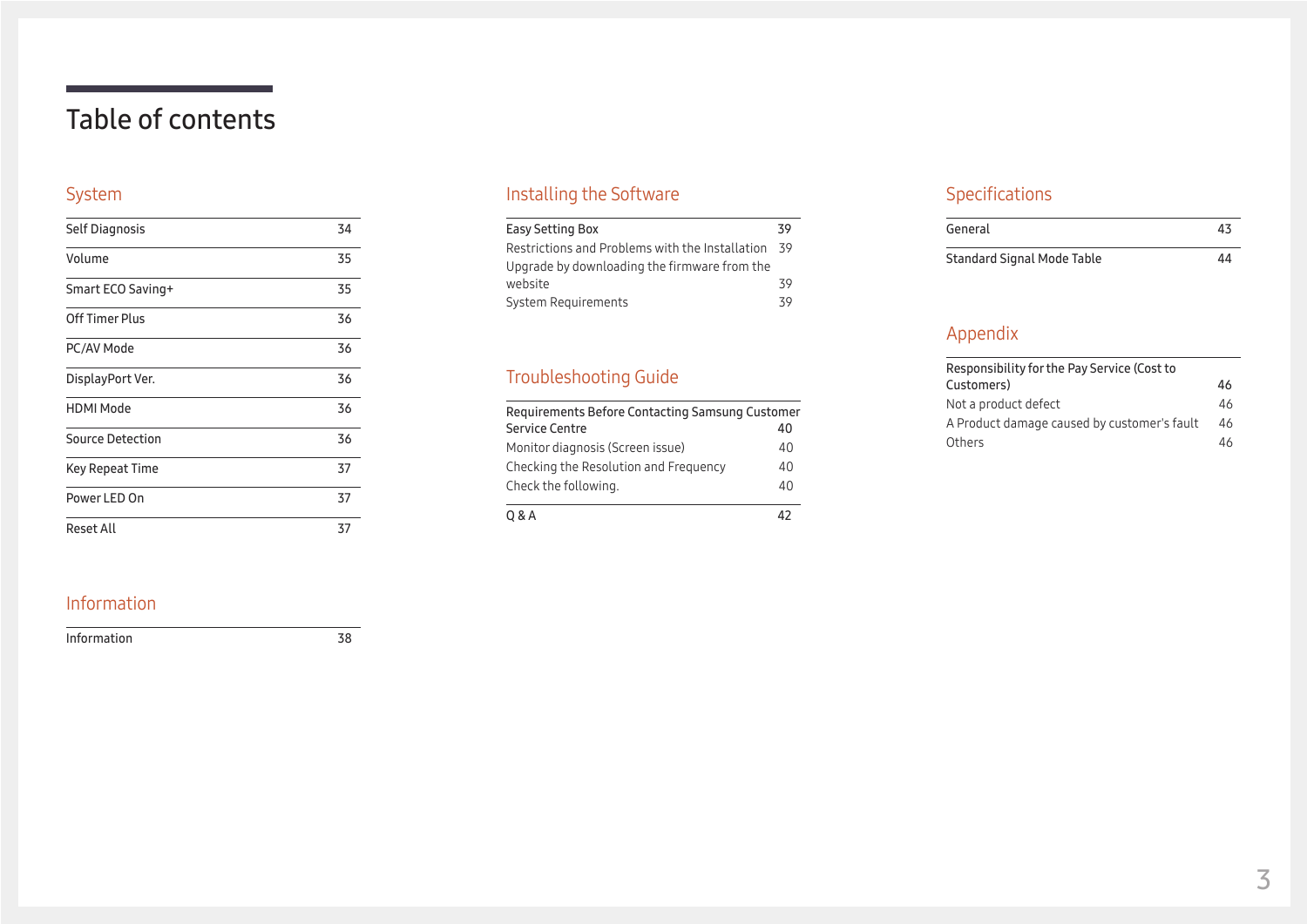# <span id="page-3-0"></span>Before Using the Product Chapter 01

# Securing the Installation Space

Make sure to have enough space for ventilation when placing the product. An internal temperature rise may cause fire and damage the product. Maintain enough space around the product as shown in the diagram when installing the product.

 $-$  The exterior may differ depending on the product.



# Safety Precautions

Warning A serious or fatal injury may result if instructions are not followed.

Caution Personal injury or damage to properties may result if instructions are not followed.

CAUTION

#### RISK OF ELECTRIC SHOCK. DO NOT OPEN.

CAUTION: TO REDUCE THE RISK OF ELECTRIC SHOCK, DO NOT REMOVE COVER (OR BACK). THERE ARE NO USER SERVICEABLE PARTS INSIDE. REFER ALL SERVICING TO QUALIFIED PERSONNEL.

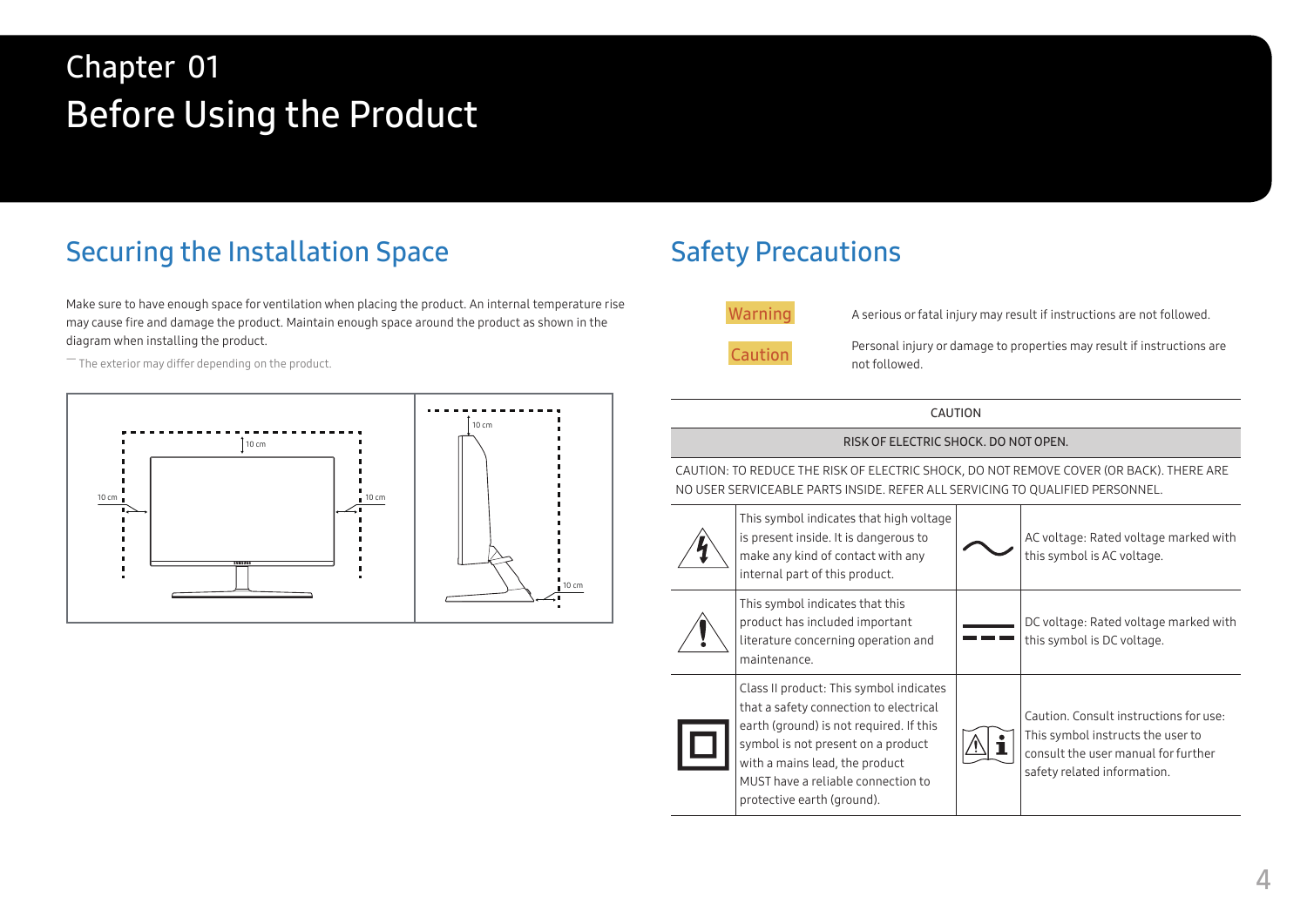# <span id="page-4-0"></span>Cleaning

High-glossy models can develop white stains on the surface if an ultrasonic wave humidifier is used nearby.

- ― Contact your nearest Samsung Customer Service Centre if you want to clean the inside of the product (Service fee will be charged.)
- $-$  Exercise care when cleaning as the panel and exterior of advanced LCDs are easily scratched.

― Take the following steps when cleaning.

- 1 Power off the product and PC.
- 2 Disconnect the power cord from the product.

Hold the power cable by the plug and do not touch the cable with wet hands. Otherwise, an electric shock may result.

- 3 Wipe the product with a clean, soft and dry cloth.
	- Do not apply a cleaning agent that contains alcohol, solvent, or surfactant to the product.
	- ‒ Do not spray water or detergent directly on the product.
- 4 Wet a soft cloth in water, wing it out well, and then use the cloth to wipe the exterior of the product clean.
- 5 Connect the power cord to the product when cleaning is finished.
- 6 Power on the product and PC.

# Electricity and Safety

#### Warning

- Do not use a damaged power cord or plug, or a loose power socket.
- Do not use multiple products with a single power socket.
- Do not touch the power plug with wet hands.
- Insert the power plug all the way in so it is not loose.
- Connect the power plug to a grounded power socket (type 1 insulated devices only).
- Do not bend or pull the power cord with force. Be careful not to leave the power cord under a heavy object.
- Do not place the power cord or product near heat sources.
- Clean any dust around the pins of the power plug or the power socket with a dry cloth.

#### Caution

- Do not disconnect the power cord while the product is being used.
- Only use the power cord provided with your product by Samsung. Do not use the power cord with other products.
- Keep the power socket where the power cord is connected unobstructed.
	- ‒ The power cord must be disconnected to cut off power to the product when an issue occurs.
- Hold the plug when disconnecting the power cord from the power socket.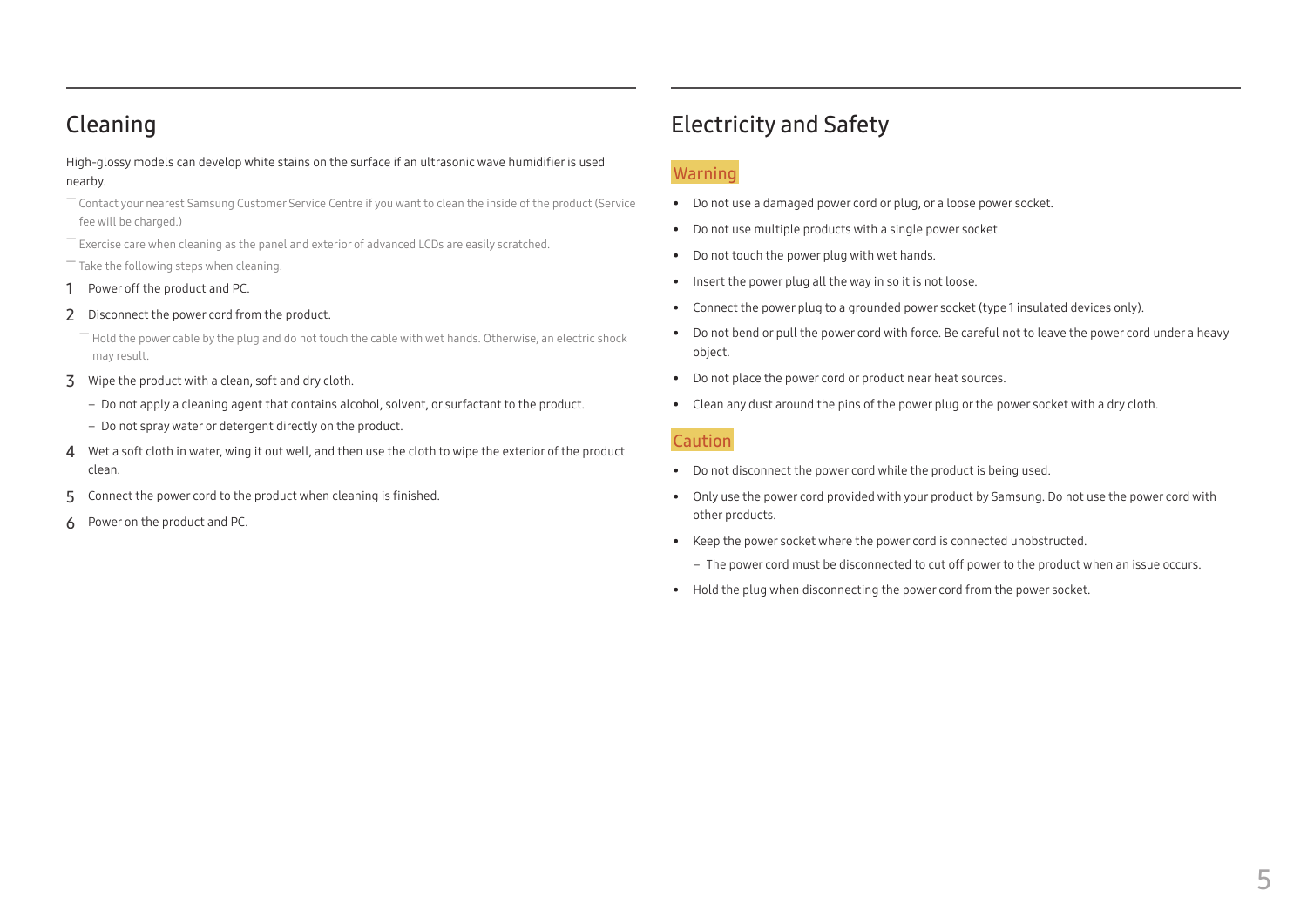### <span id="page-5-0"></span>Installation

#### Warning

- DO NOT PLACE CANDLES, INSECT REPELLANTS OR CIGARETTES ON TOP OF THE PRODUCT. DO NOT INSTALL THE PRODUCT NEAR HEAT SOURCES.
- Do not install the product in poorly ventilated spaces such as a bookcase or closet.
- Install the product at least 10cm away from the wall to allow ventilation.
- Keep the plastic packaging out of the reach of children.
	- Children may suffocate.
- Do not install the product on an unstable or vibrating surface (insecure shelf, sloped surface, etc.)
	- ‒ The product may fall and become damaged and/or cause an injury.
	- ‒ Using the product in an area with excess vibration may damage the product or cause a fire.
- Do not install the product in a vehicle or a place exposed to dust, moisture (water drips, etc.), oil, or smoke.
- Do not expose the product to direct sunlight, heat, or a hot object such as a stove.
	- The product lifespan may be reduced or a fire may result.
- Do not install the product within the reach of young children.
	- The product may fall and injure children.
- Edible oil, such as soybean oil, can damage or deform the product. Do not install the product in a kitchen or near a kitchen counter.

#### Caution

- Do not drop the product while moving.
- Do not set down the product on its front.
- When installing the product on a cabinet or shelf, make sure that the bottom edge of the front of the product is not protruding.
	- ‒ The product may fall and become damaged and/or cause an injury.
	- Install the product only on cabinets or shelves of the right size.
- Set down the product gently.
	- Product failure or personal injury may result.
- Installing the product in an unusual place (a place exposed to a lot of fine dust, chemical substances, extreme temperatures or a significant presence of moisture, or a place where the product will operate continuously for an extended period of time) may seriously affect its performance.
	- Be sure to consult Samsung Customer Service Centre if you want to install the product at such a place.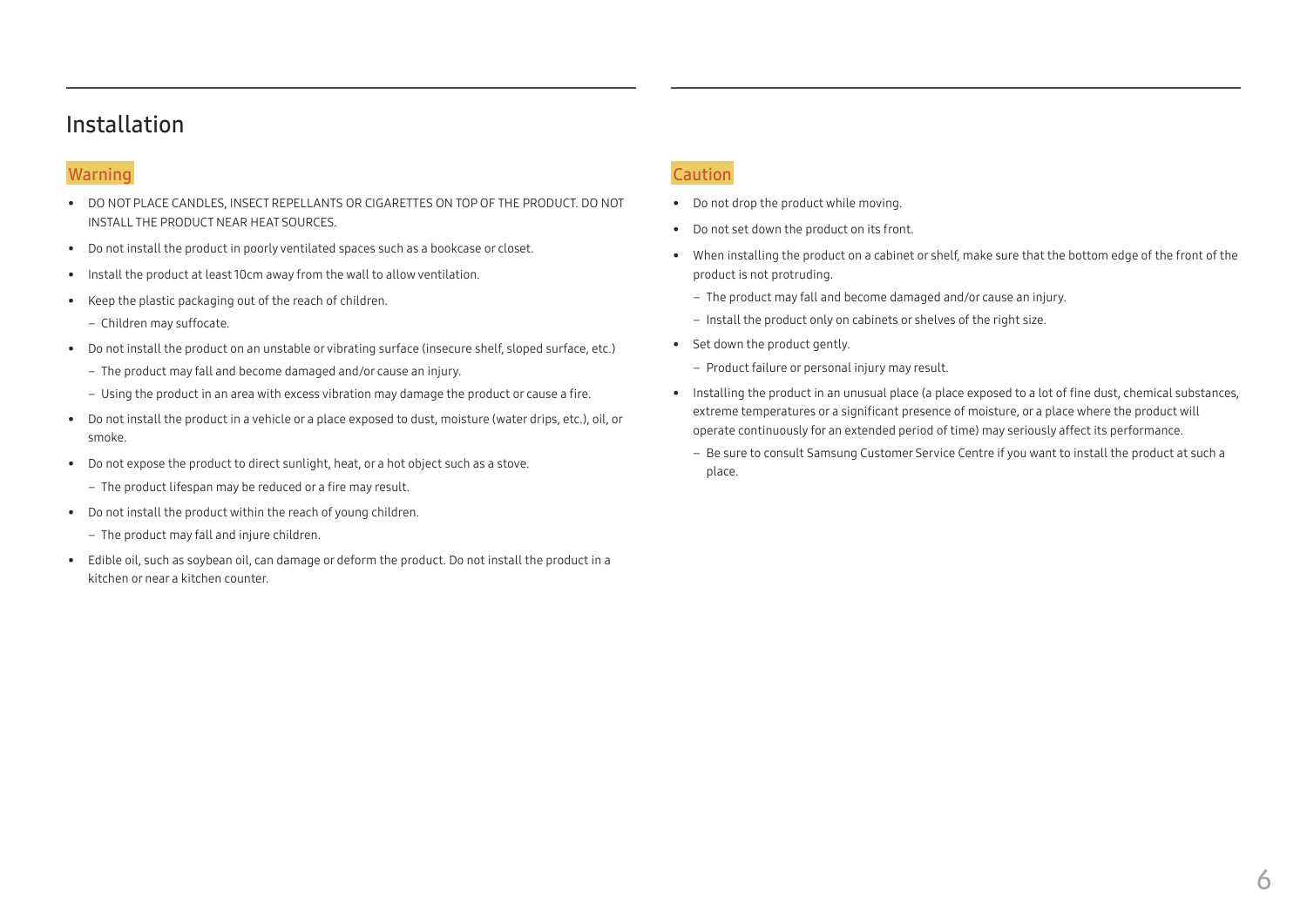### <span id="page-6-0"></span>Operation

#### Warning

- There is a high voltage inside the product. Never disassemble, repair or modify the product yourself.
	- ‒ Contact Samsung Customer Service Centre for repairs.
- To move the product, first disconnect all the cables from it, including the power cable.
- If the product generates abnormal sounds, a burning smell or smoke, disconnect the power cord immediately and contact Samsung Customer Service Centre.
- Do not let children hang from the product or climb on top of it.
	- Children may become injured or seriously harmed.
- If the product is dropped or the outer case is damaged, turn off the power and disconnect the power cord. Then contact Samsung Customer Service Centre.
	- ‒ Continued use can result in a fire or electric shock.
- Do not leave heavy objects or items that children like (toys, sweets, etc.) on top of the product.
	- ‒ The product or heavy objects may fall as children try to reach for the toys or sweets resulting in a serious injury.
- During a lightning or thunderstorm, power off the product and remove the power cable.
- Do not drop objects on the product or apply impact.
- Do not move the product by pulling the power cord or any cable.
- If a gas leakage is found, do not touch the product or power plug. Also, ventilate the area immediately.
- Do not lift or move the product by pulling the power cord or any cable.
- Do not use or keep combustible spray or an inflammable substance near the product.
- Ensure the vents are not blocked by tablecloths or curtains.
	- An increased internal temperature may cause a fire.
- Do not insert metallic objects (chopsticks, coins, hairpins, etc) or objects that burn easily (paper, matches, etc) into the product (via the vent or input/output ports, etc).
	- ‒ Be sure to power off the product and disconnect the power cord when water or other foreign substances have entered the product. Then contact Samsung Customer Service Centre.
- Do not place objects containing liquid (vases, pots, bottles, etc) or metallic objects on top of the product.
	- ‒ Be sure to power off the product and disconnect the power cord when water or other foreign substances have entered the product. Then contact Samsung Customer Service Centre.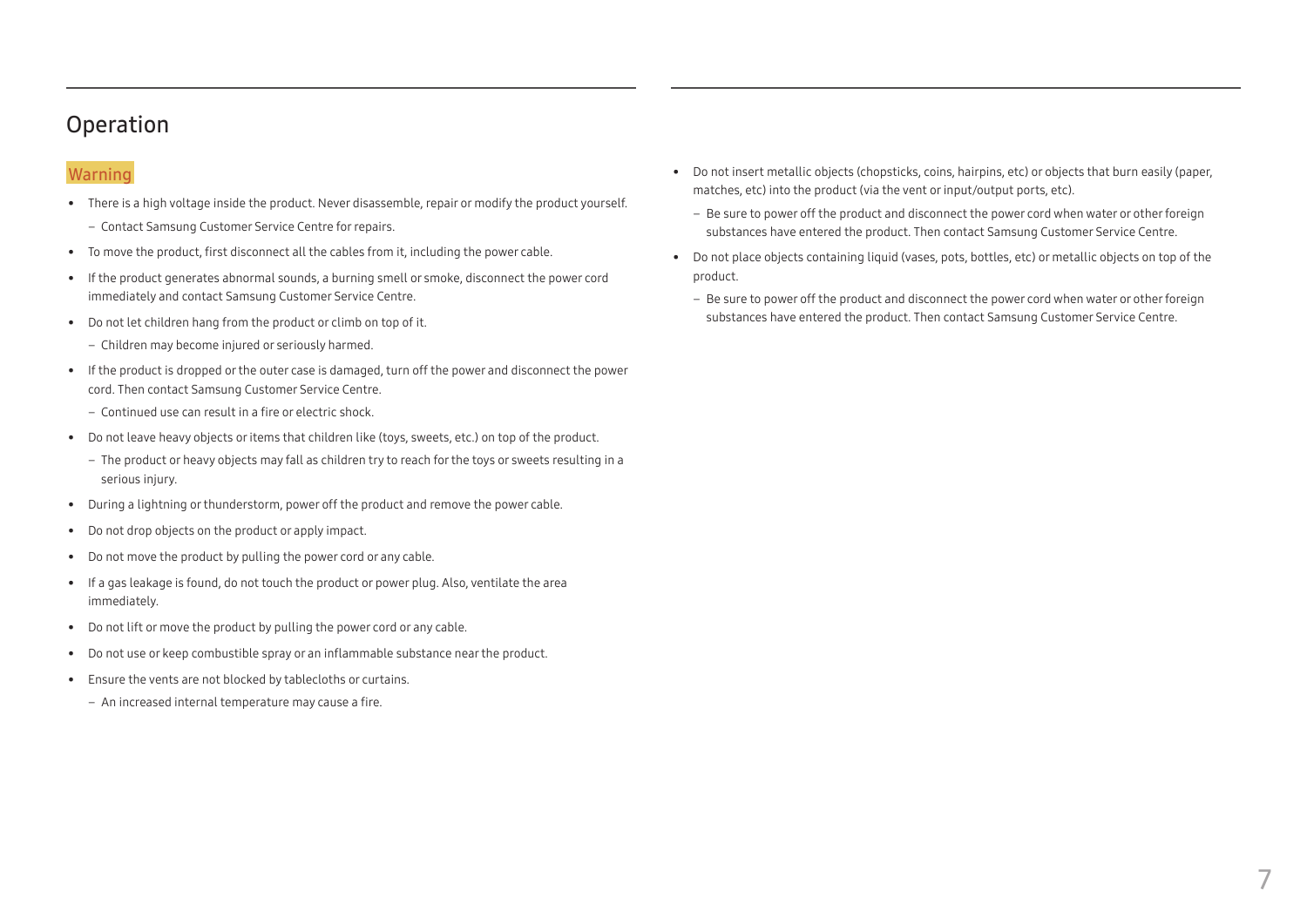#### Caution

- Leaving the screen fixed on a stationary image for an extended period of time may cause afterimage burn-in or defective pixels.
	- Set the screen to power-saving mode or moving-picture screen saver when not using the product for an extended period of time.
- Disconnect the power cord from the power socket if you do not plan on using the product for an extended period of time (vacation, etc).
	- ‒ Dust accumulation combined with heat can cause a fire, electric shock or electric leakage.
- Use the product at the recommended resolution and frequency.
	- Your evesight may deteriorate.
- Do not put AC/DC adapters together.
- Remove the plastic bag from the AC/DC adapter before you use it.
- Do not let water enter the AC/DC adapter device or get the device wet.
	- An electric shock or fire may result.
	- Avoid using the product outdoors where it can be exposed to rain or snow.
	- Be careful not to get the AC/DC adapter wet when you wash the floor.
- Do not put the AC/DC adapter near to any heating apparatus.
	- Otherwise, a fire may result.
- Keep the AC/DC adapter in a well-ventilated area.
- If you place the AC/DC power adapter hanging with the cord input facing upwards, water or other foreign substances could enter the Adapter and cause the Adapter to malfunction. Make sure to rest the AC/DC power adapter flat on a table or the floor.
- Insert the power plug into the AC/DC adapter until a click sound is heard.
- Do not insert only the power plug into the power outlet.
- Do not use an AC/DC adapter other than the provided one.
	- ‒ It may cause electric shock or fire.
- Do not insert the AC/DC adapter into the power outlet on the ceiling.
	- It may cause electric shock or fire.
- Rotate the power plug not to exceed the range (0 to 90°) on the AC/DC adapter.
	- It may cause electric shock or fire.
- Never diassemble the power plug after being assembled. (It cannot be separated after assembly.)
- Never use the provided power plug for other devices.
- When removing the AC/DC adapter from the power outlet, hold the body of AC/DC adapter and pull it up.
	- ‒ It may cause electric shock or fire.
- Do not drop any objects or apply shock on the AC/DC adapter.
	- It may cause electric shock or fire.
- Use the AC/DC adapter after removing its plastic cover.
	- Otherwise, this may result fire.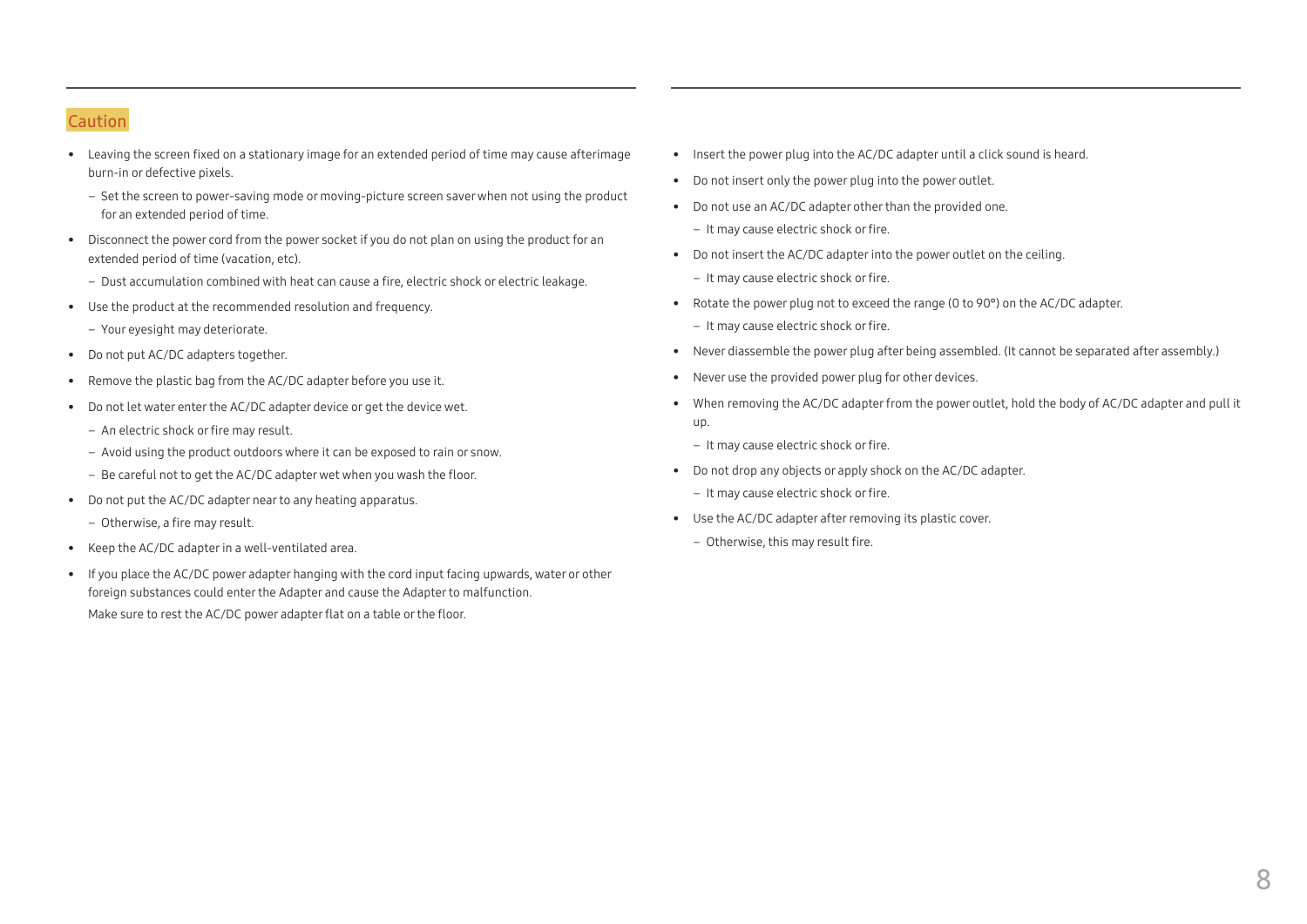- Do not hold the product upside-down or move it by holding the stand.
	- The product may fall and become damaged or cause an injury.
- Looking at the screen too close for an extended period of time can deteriorate your eyesight.
- Do not use humidifiers or stoves around the product.
- Rest your eyes for more than 5 minutes or look at distance objects for every 1 hour of product use.
- Do not touch the screen when the product has been turned on for an extended period of time as it will become hot.
- Store small accessories out of the reach of children.
- Exercise caution when adjusting the product angle.
	- ‒ Your hand or finger may get stuck and injured.
	- Tilting the product at an excessive angle may cause the product to fall and an injury may result.
- Do not place heavy objects on the product.
	- Product failure or personal injury may result.
- When using headphones or earphones, do not turn the volume too high.
	- Having the sound too loud may damage your hearing.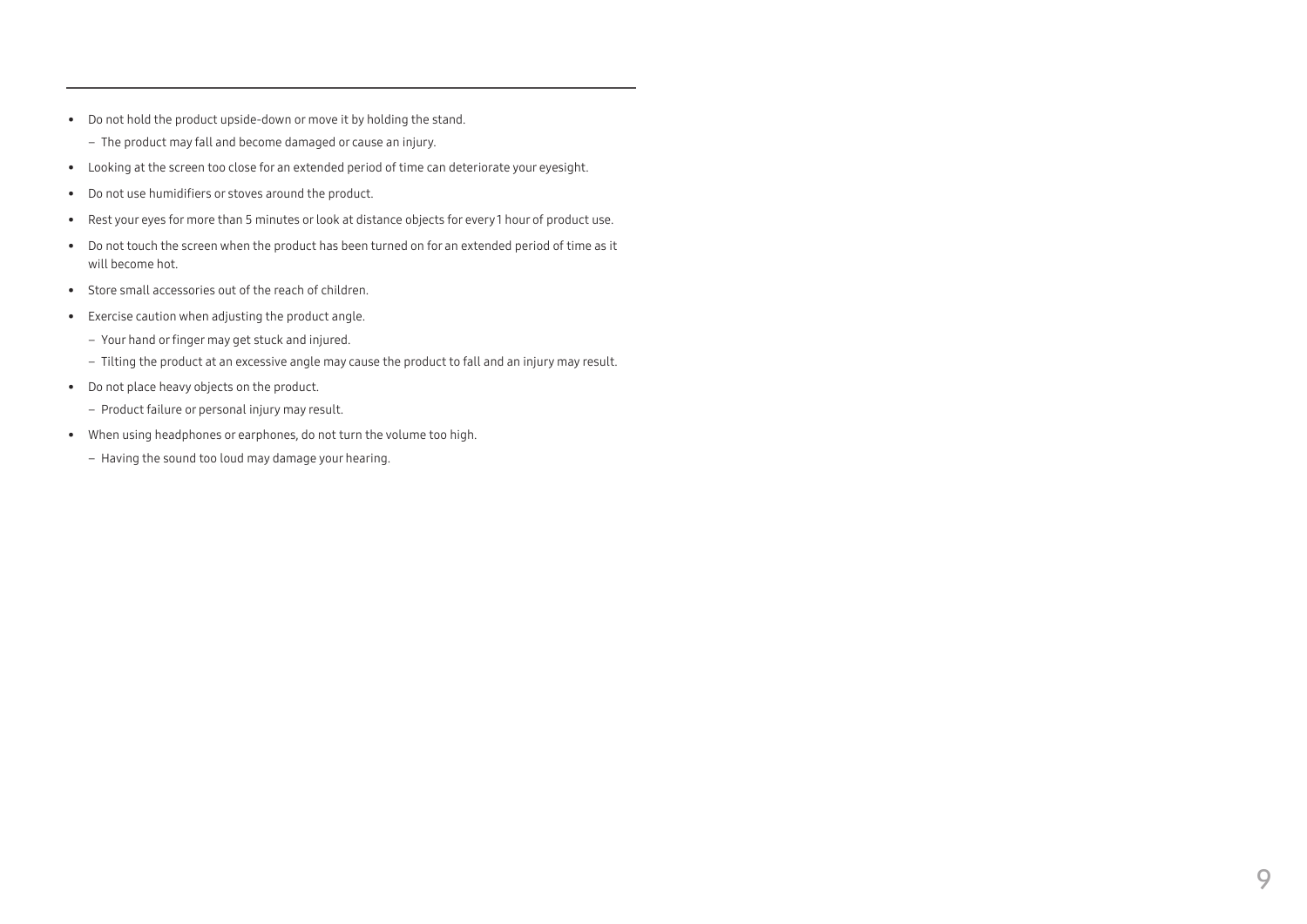# <span id="page-9-0"></span>Preparations Chapter 02

# Parts

# Control Panel

 $-$  The colour and shape of parts may differ from what is shown. Specifications are subject to change without notice to improve quality.





| Parts                     | Description                                                                                                                                                                                                           |
|---------------------------|-----------------------------------------------------------------------------------------------------------------------------------------------------------------------------------------------------------------------|
|                           | Multi directional button that helps navigate.                                                                                                                                                                         |
| <b>JOG Button</b>         | $^-$ JOG button is located in the bottom of the screen centre, and has 5 directions as<br>UP/DOWN/LEFT/RIGHT/PRESS(ENTER).                                                                                            |
|                           | This LED is power status indicator and works as                                                                                                                                                                       |
|                           | Power On (Power button): Power LED Off<br>$\bullet$                                                                                                                                                                   |
|                           | Power saving mode: Power LED Blinking<br>٠                                                                                                                                                                            |
|                           | Power Off (Power button): Power LED On                                                                                                                                                                                |
| Power LED                 | The Power LED operation can be swapped by changing in the menu. (System<br>$\rightarrow$ Power LED On) Function Key Guide may vary depending on the function or<br>product model. Please refer to the actual product. |
|                           | $^-$ The $\circledS$ power button is located in the lower centre of the screen and used to turn<br>the power on or off.                                                                                               |
| <b>Function Key Guide</b> | Press the JOG button when the screen is turned on. The Function Key Guide<br>will appear. To access the onscreen menu when the quide is displayed, press<br>the corresponding direction button again.                 |
|                           | $^-$ Function Key Guide may vary depending on the function or product model. Please<br>refer to the actual product.                                                                                                   |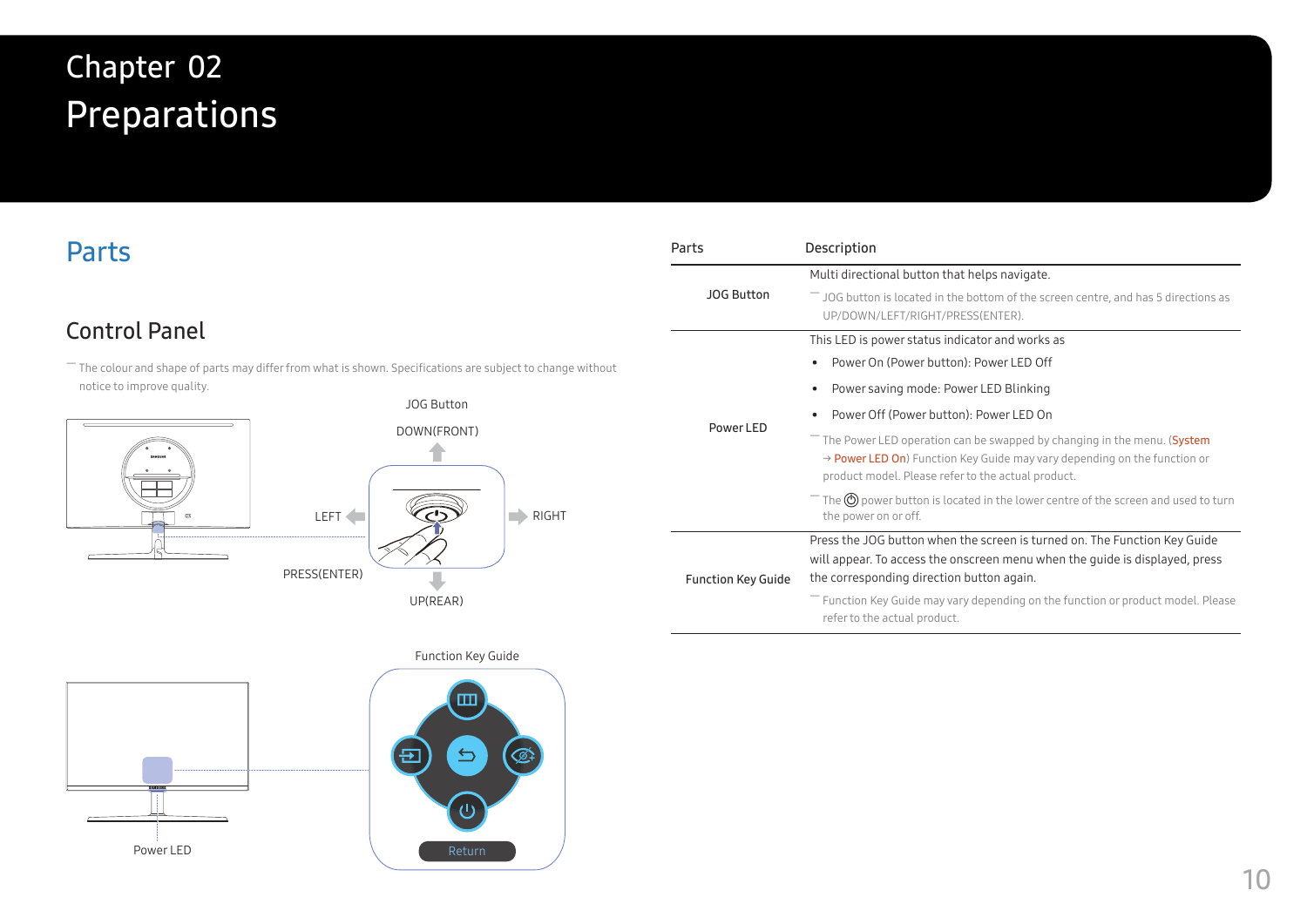# <span id="page-10-0"></span>Function Key Guide

― To use the Function Key Guide, press the JOG button. Then the following window appears.



UP/DOWN/LEFT/RIGHT: Move to the item you want. The description for each item will appear when the focus changes. PRESS(ENTER): The selected item will be applied.

| Parts |                       | Description                                                                                                                                                                                                                                                                                                                                                            |  |
|-------|-----------------------|------------------------------------------------------------------------------------------------------------------------------------------------------------------------------------------------------------------------------------------------------------------------------------------------------------------------------------------------------------------------|--|
| Ш     | Menu                  | Selects $\blacksquare$ by moving the JOG button in the Function Key Guide screen.<br>This product shows the menu as an on-screen display.                                                                                                                                                                                                                              |  |
|       | Source                | Selects $\bullet$ to change the input source by moving the JOG button in the<br>Function Key Guide screen. A message will appear on the top left corner<br>of the screen if the input source has been changed.                                                                                                                                                         |  |
|       | <b>Eye Saver Mode</b> | Selects $\circledcirc$ by moving the JOG button in the Function Key Guide screen.<br>Press to enable or disable Eye Saver Mode.<br>The items below are not available if the Eye Saver Mode function is<br>enable.<br>Game $\rightarrow$ Picture Mode, Black Equalizer<br>٠<br>Picture → Picture Mode, Brightness, Color<br>System $\rightarrow$ Smart ECO Saving+<br>٠ |  |
|       | Power Off             | Selects $\bullet$ to turn the product off by moving the JOG button in the<br>Function Key Guide screen.                                                                                                                                                                                                                                                                |  |
|       | Return                | Return to the previous menu by using the JOG button to select the $\Theta$<br>icon when the Function Key Guide Screen is displayed.                                                                                                                                                                                                                                    |  |

― Function Key Guide may vary depending on the function or product model. Please refer to the actual product.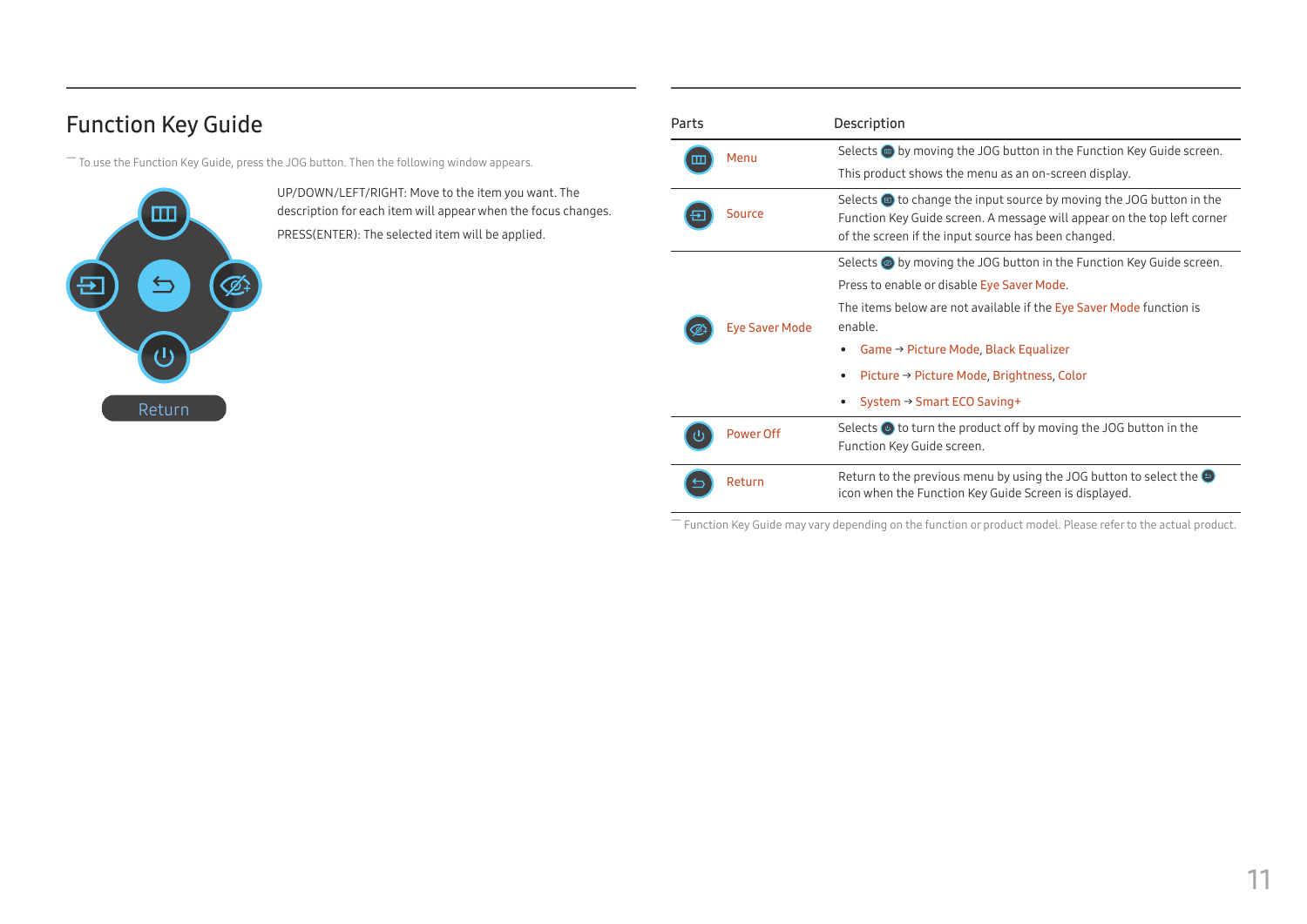When the product displays nothing (i.e. Power saving mode or Non-signal mode), 3 direction buttons for control source and power could be used as below.

| <b>JOG Button</b>          | Power saving/Non-signal mode |  |
|----------------------------|------------------------------|--|
| UP                         | Source Change                |  |
| <b>DOWN</b>                |                              |  |
| PRESS(ENTER) for 2 seconds | Power Off                    |  |

When the product displays the menu the JOG Button could be used as below.

| <b>JOG Button</b> | Action                              |  |
|-------------------|-------------------------------------|--|
| UP/DOWN           | Move the option                     |  |
|                   | Exit the menu.                      |  |
| LEFT              | Close Sublist without saving value. |  |
|                   | Value decreases in the slider.      |  |
|                   | Move to sublist.                    |  |
| <b>RIGHT</b>      | Value increases in the slider.      |  |
| PRESS(ENTER)      | Save the value and close Sublist.   |  |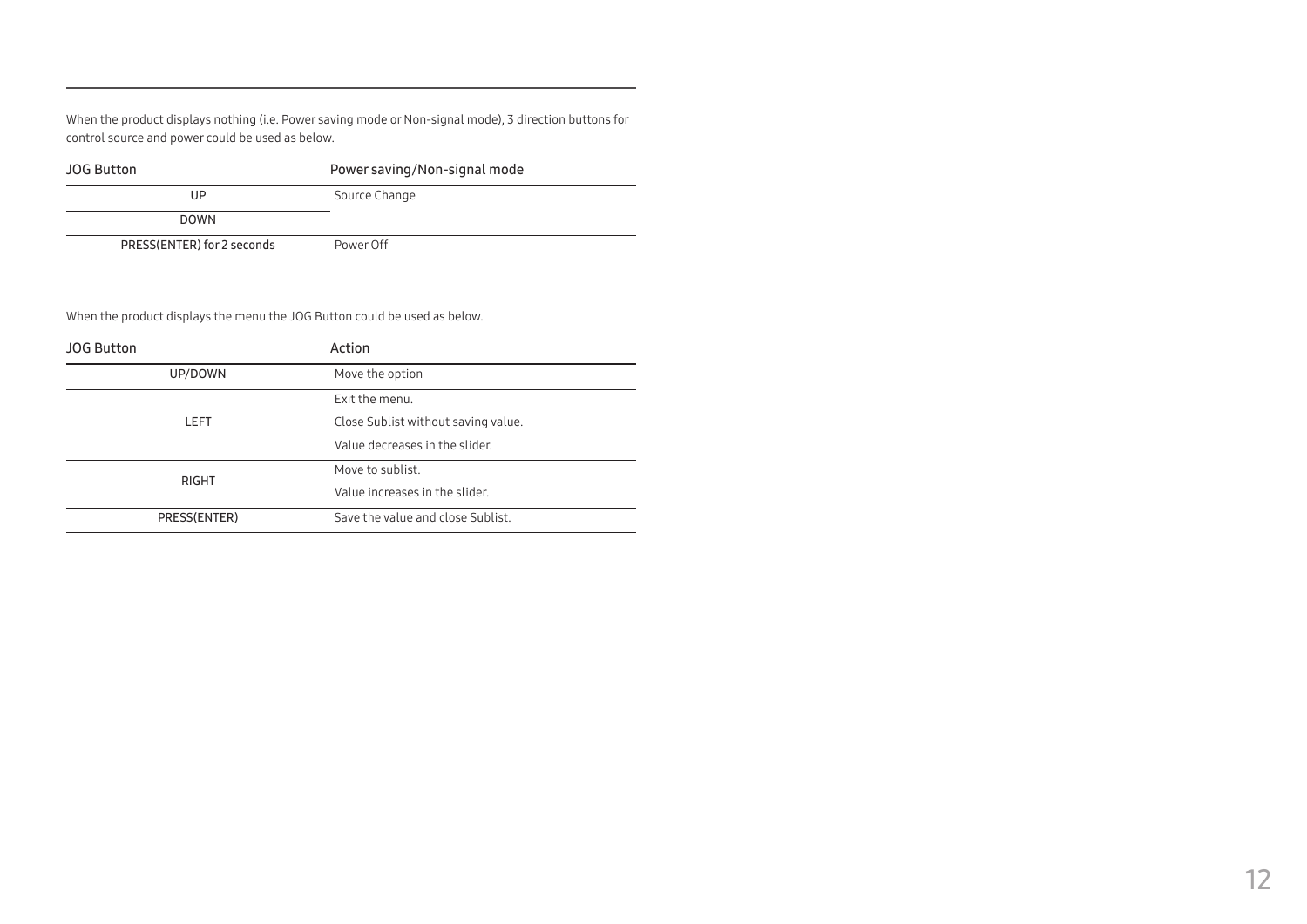# <span id="page-12-0"></span>Changing Brightness, Contrast and Sharpness settings

You can adjust Brightness, Contrast or Sharpness by moving the JOG button up or down, if no OSD menu is displayed.

| Sharpness<br>$\mathcal{P}^{\infty}$     |            |
|-----------------------------------------|------------|
| <b>Brightness</b>                       | $\geq 100$ |
| Contrast<br>$\mathcal{N}_{\mathcal{A}}$ |            |

 $-$  The displayed image may differ depending on the model.

 $-$  The default brightness can vary depending on the region.

#### Brightness

 $-$  This menu is not available when Eye Saver Mode is enabled.

 $-$  This menu is not available when Picture Mode is set to Dynamic Contrast mode.

#### Contrast

<sup>-</sup> This menu is not available when Picture Mode is set to Cinema or Dynamic Contrast mode.

#### Sharpness

 $-$  This menu is not available when Picture Mode is set to Cinema or Dynamic Contrast mode.

# Changing the Volume setting

You can adjust Volume by moving the JOG button left or right, if no OSD menu is displayed.



The displayed image may differ depending on the model.

 $-$  If the audio quality of a connected input device is poor, the Auto Mute function on the product may mute the sound or cause choppy audio when applying the headphones or speakers. Set the input volume for the input device to at least 20% and control the volume using the volume control (JOG button LEFT/RIGHT) on the product.

― What is Auto Mute?

The function mutes the audio to improve sound effect when there is sound noise or when the input source is weak, usually due to a problem with the volume of an input device.

<sup>-</sup> To activate the **Mute** function, access the **Volume** control screen, then use the JOG button to move the focus down.

To deactivate the Mute function, access the Volume control screen, then increase or decrease the Volume.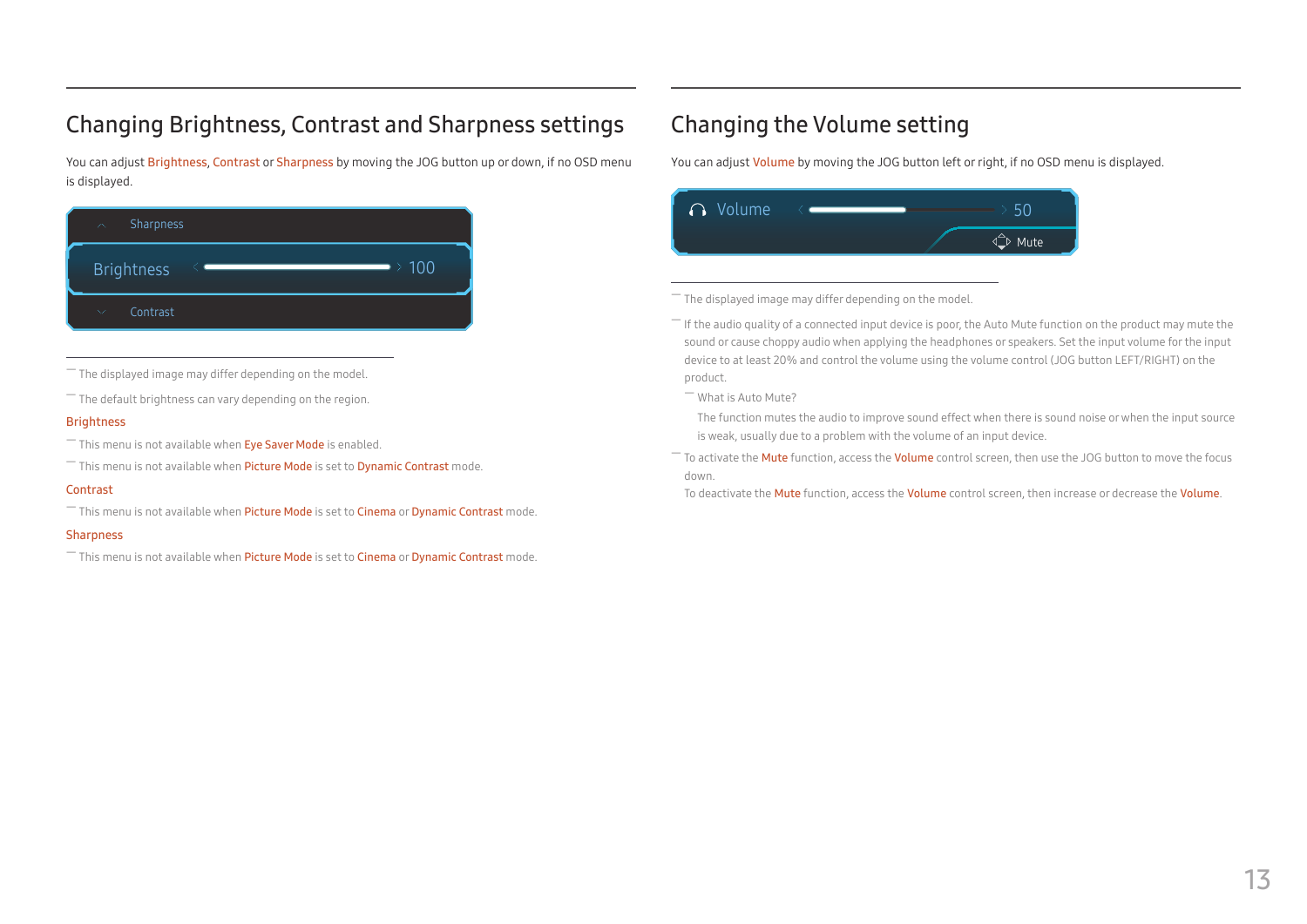# <span id="page-13-0"></span>Types of Ports

 $-$  The functions available may vary depending on the product model. The colour and shape of parts may differ from what is shown. Specifications are subject to change without notice to improve quality. Refer to the actual product.



| Port                  | Description                                                                                           |  |
|-----------------------|-------------------------------------------------------------------------------------------------------|--|
| HDMI IN1<br>HDMI IN 2 | Connects to a source device using an HDMI cable or HDMI-DVI cable.                                    |  |
| DP IN                 | Connects to a PC using a DP cable.                                                                    |  |
| ଋ                     | Connect to an audio output device such as headphones or earphones.                                    |  |
|                       | $\overline{\phantom{a}}$ The sound could only be heard when using the HDMI to HDMI cable or DP cable. |  |
| <b>SERVICE</b>        | Use a USB memory stick to perform software upgrade.                                                   |  |
| <b>DC19V</b>          | Connects to the AC/DC adapter.                                                                        |  |

# Upgrading the Software via USB

1 Connect a USB memory to the SERVICE port shown in the figure.



When the screen is on, press the jog button to display the Function Key Guide. When the Function Key Guide is displayed, press and hold the jog button down for approximately 5 seconds.



2 When the message as shown in the following figure is displayed on the product, select Yes to upgrade the software.

|            | Do you want to update via USB? |  |
|------------|--------------------------------|--|
| <b>Yes</b> | No                             |  |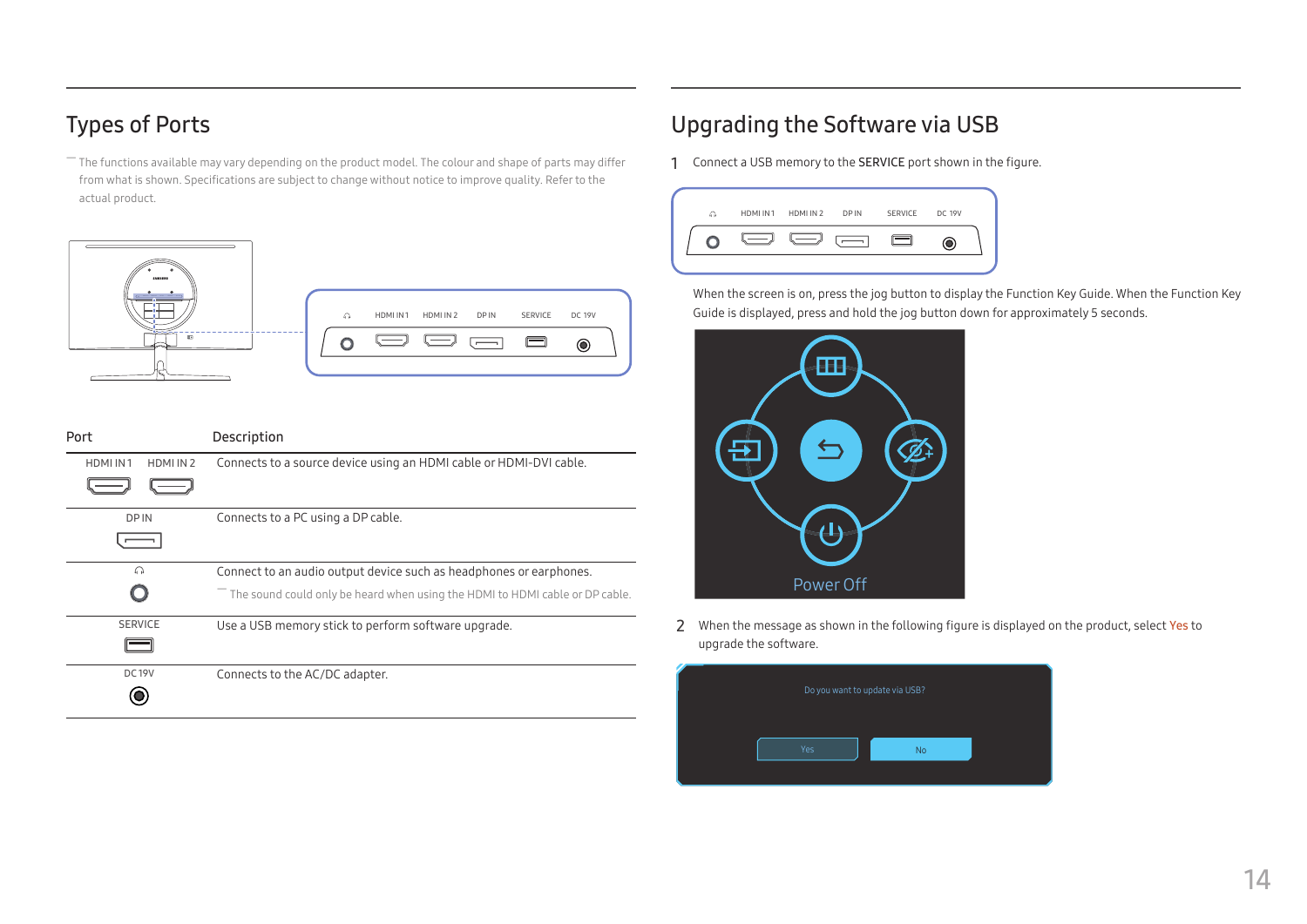3 When the screen as shown in the following figure is displayed, select Yes.



4 The software upgrading proceeds.



- 5 Your product will turn itself off and on again automatically after completing update, and then turn off your product.
- 6 Remove the power cord from the power outlet and then reconnect the cord after turning off.

#### **Note**

- 1 To perform software upgrade by using a USB memory, first format the USB memory to FAT32.
- 2 When performing upgrade, make sure that only one BIN file (.bin) is saved in the root directory.
- 3 To upgrade the software for the CRG5 model, make sure the upgrade files are .bin formats. The file name should follow the naming conventions for the CRG5 model (e.g. M-R50\*\*GGAA-\*\*\*\*.\*[fourdigit number].bin). The \*\* is the screen size in inches, the \*\*\*\*.\* is the version number, and the fourdigit number is the checksum. For example, "M-R5027GGAA-0800.0[D06E].bin" conforms to the naming conventions for the CRG5 27" model and should be copied to the root directory.
- 4 If the No valid update files found. Please check your USB device and try again. message is displayed, this is probably due to the following reasons.



- ‒ A USB memory is not connected to the SERVICE port.
- The files in the connected USB memory are not compatible formats.
- ‒ There are no valid upgrade files found in the connected USB memory. (There are no upgrade files saved in the memory or the file names are incorrect.)
- 5 Do not turn off the product. And prevent the upgrading from any interruption as far as possible. In general, the product returns to the previous version if an upgrade is interrupted.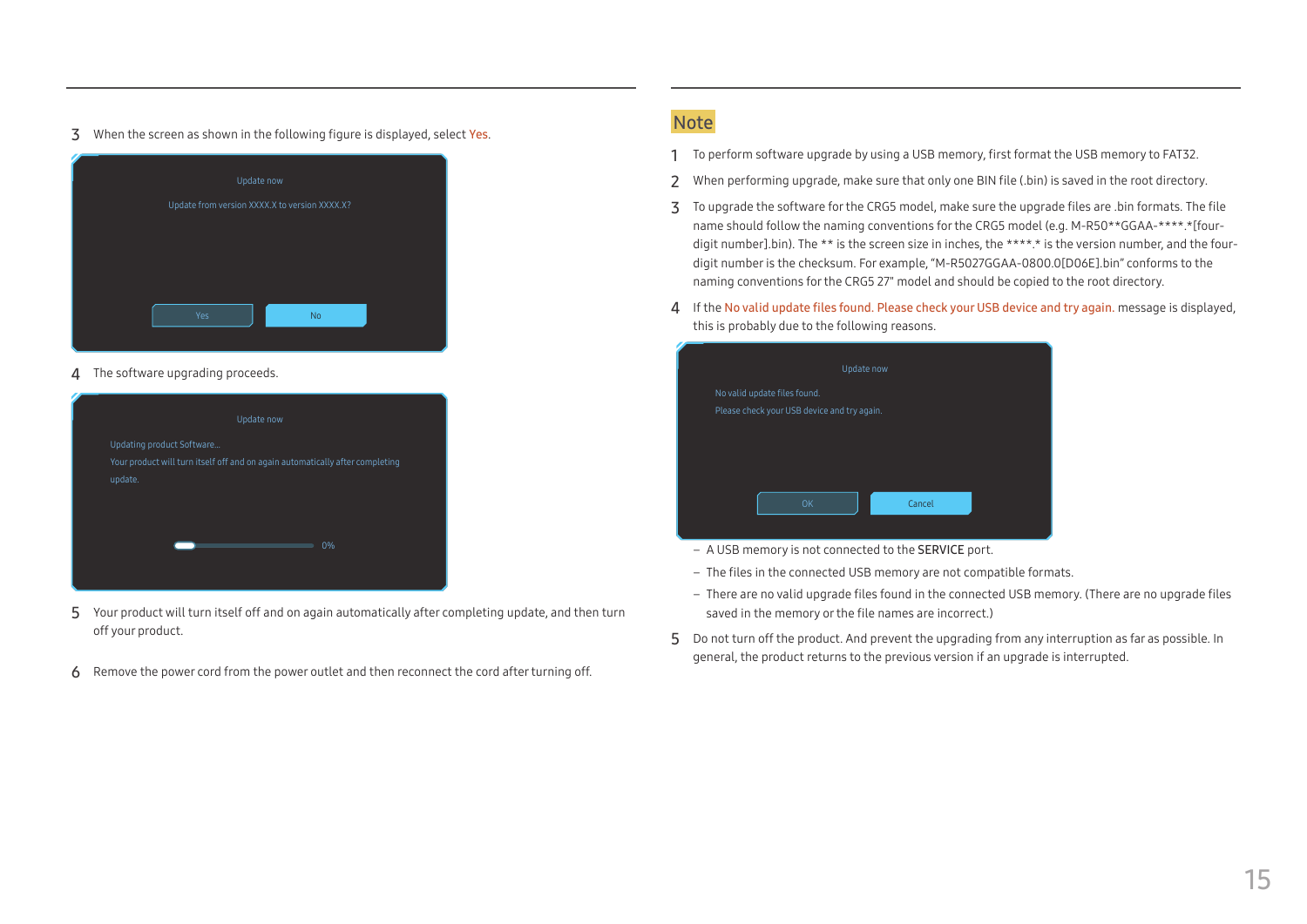# <span id="page-15-0"></span>Adjusting the Product Tilt

 $-$  The colour and shape of parts may differ from what is shown. Specifications are subject to change without notice to improve quality.



- The product tilt can be adjusted.
- Hold the lower part of the product and adjust the tilt carefully.

# Anti-theft Lock

- $-$  An anti-theft lock allows you to use the product securely even in public places.
- $-$  The locking device shape and locking method depend on the manufacturer. Refer to the user guide provided with your anti-theft locking device for details.

### To lock an anti-theft locking device:



- 1 Fix the cable of your anti-theft locking device to a heavy object such as a desk.
- 2 Put one end of the cable through the loop on the other end.
- 3 Insert the locking device into the anti-theft lock slot at the back of the product.
- 4 Lock the locking device.
	- ‒ An anti-theft locking device can be purchased separately.
	- Refer to the user quide provided with your anti-theft locking device for details.
	- ‒ Anti-theft locking devices can be purchased at electronics retailers or online.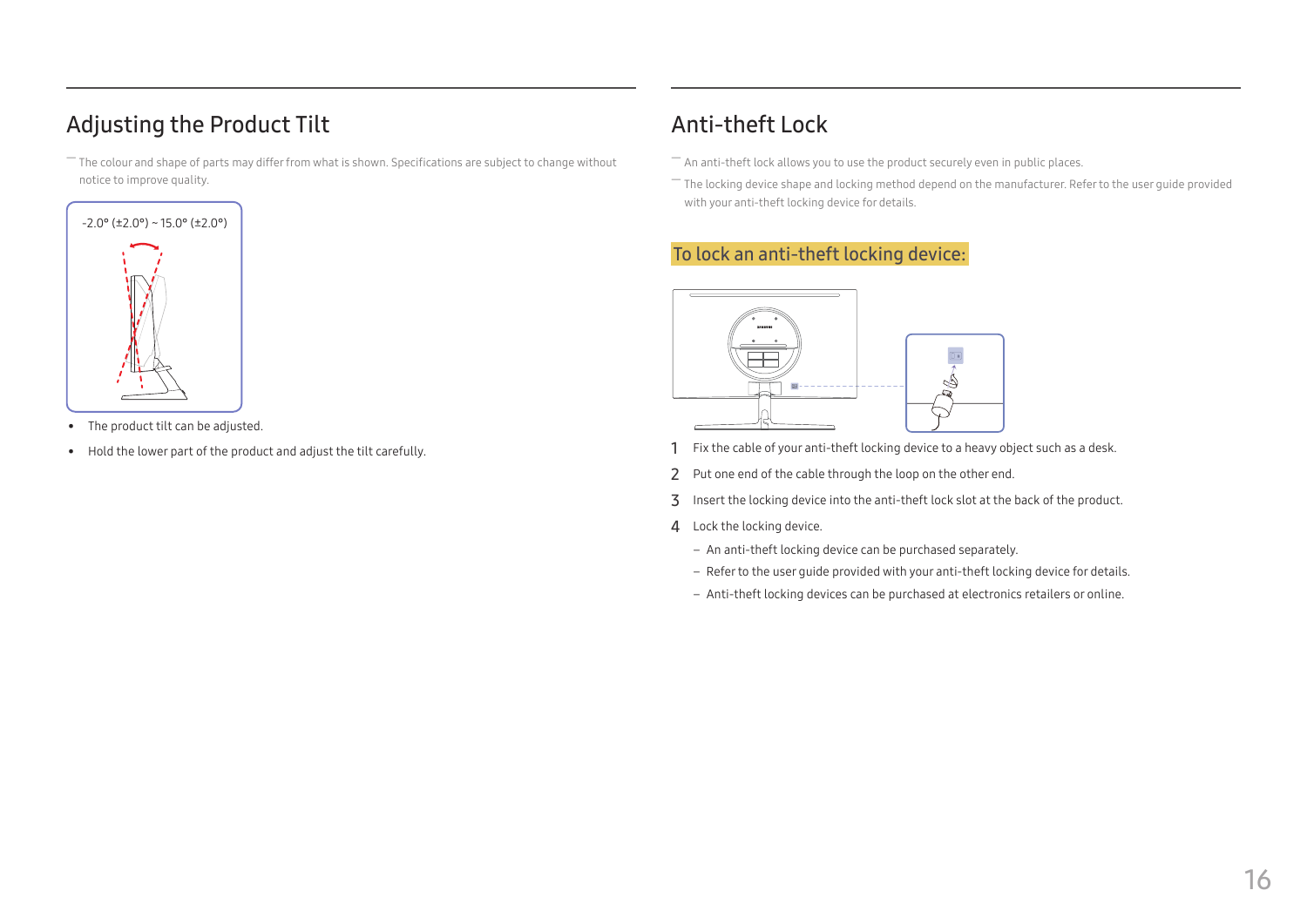# <span id="page-16-0"></span>Precautions for moving the product



- Do not directly apply pressure on the screen.
- Do not hold the screen when moving the product.



• Do not hold the product upside down only by the stand.

# Wall Mount Kit Specifications (VESA)

― Install your wall mount on a solid wall perpendicular to the floor. Before attaching the wall mount to surfaces other than plaster board, please contact your nearest dealer for additional information. If you install the product on a slanted wall, it may fall and result in severe personal injury. Samsung wall mount kits contain a detailed installation manual and all parts necessary for assembly are provided.



- Do not use screws that are longer than the standard length or do not comply with the VESA standard screw specifications. Screws that are too long may cause damage to the inside of the product.
- For wall mounts that do not comply with the VESA standard screw specifications, the length of the screws may differ depending on the wall mount specifications.
- Do not fasten the screws too firmly. This may damage the product or cause the product to fall, leading to personal injury. Samsung is not liable for these kinds of accidents.
- Samsung is not liable for product damage or personal injury when a non-VESA or non-specified wall mount is used or the consumer fails to follow the product installation instructions.
- Do not mount the product at more than a 15 degree tilt.
- Standard dimensions for wall mount kits are shown in the table below.

Unit: mm

| Model name | VESA screw hole specs $(A * B)$ in Standard Screw<br>millimetres |    | <b>Cuantity</b> |
|------------|------------------------------------------------------------------|----|-----------------|
| $C27RG5*$  | 75.0 x 75.0                                                      | M4 |                 |

― Do not install your Wall Mount Kit while your product is turned on. It may result in personal injury due to electric shock.



• Hold the lower corners or edges of the product when moving it.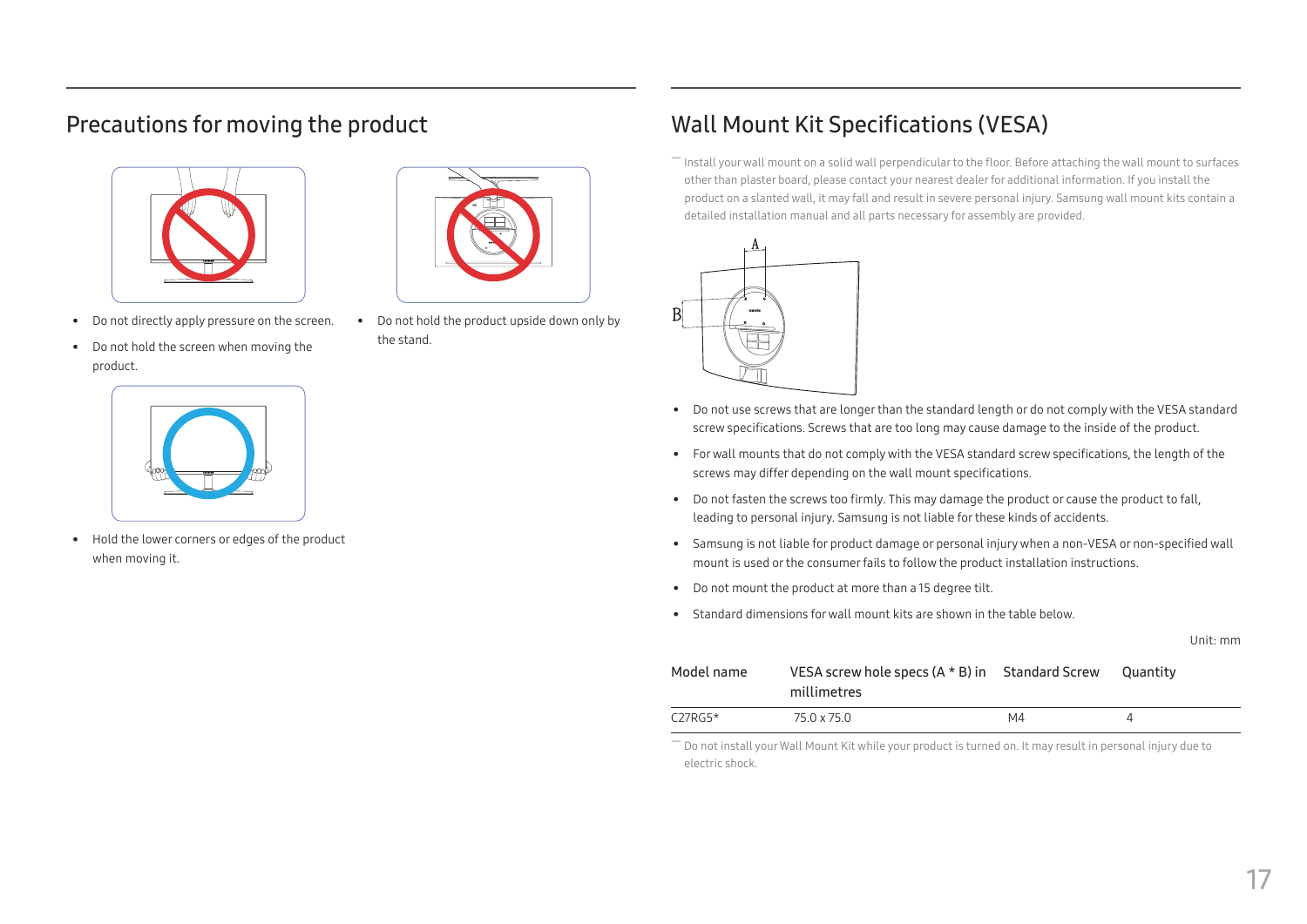# <span id="page-17-0"></span>Installation

# Attaching the Stand

― Before assembling the product, place the product down on a flat and stable surface so that the screen is facing downwards.

 $\bigwedge$ : The product is curved. Placing pressure on the product when on a flat surface may damage the product. When the product is on the ground facing up or down, do not put pressure on it.



#### Caution

Do not hold the product upside down only by the stand.



Check that the stand neck is firmly connected. Tightly fasten the connecting screw at the bottom of the stand base.



Caution

Do not press down on the product. There is a risk of damaging the product.



Place the protective Styrofoam (cushion) included in the package on the floor and place the product facing down on the Styrofoam, as shown in the image. If Styrofoam is unavailable, use a thick sitting mat.



Insert the stand neck into the stand base in the direction shown in the figure.





Hold the main body of the product with your hand as shown by the figure. Push the assembled stand into the main body in the direction of the arrow as shown in the figure.



Connect the power supply and the signal cable as shown in the figure.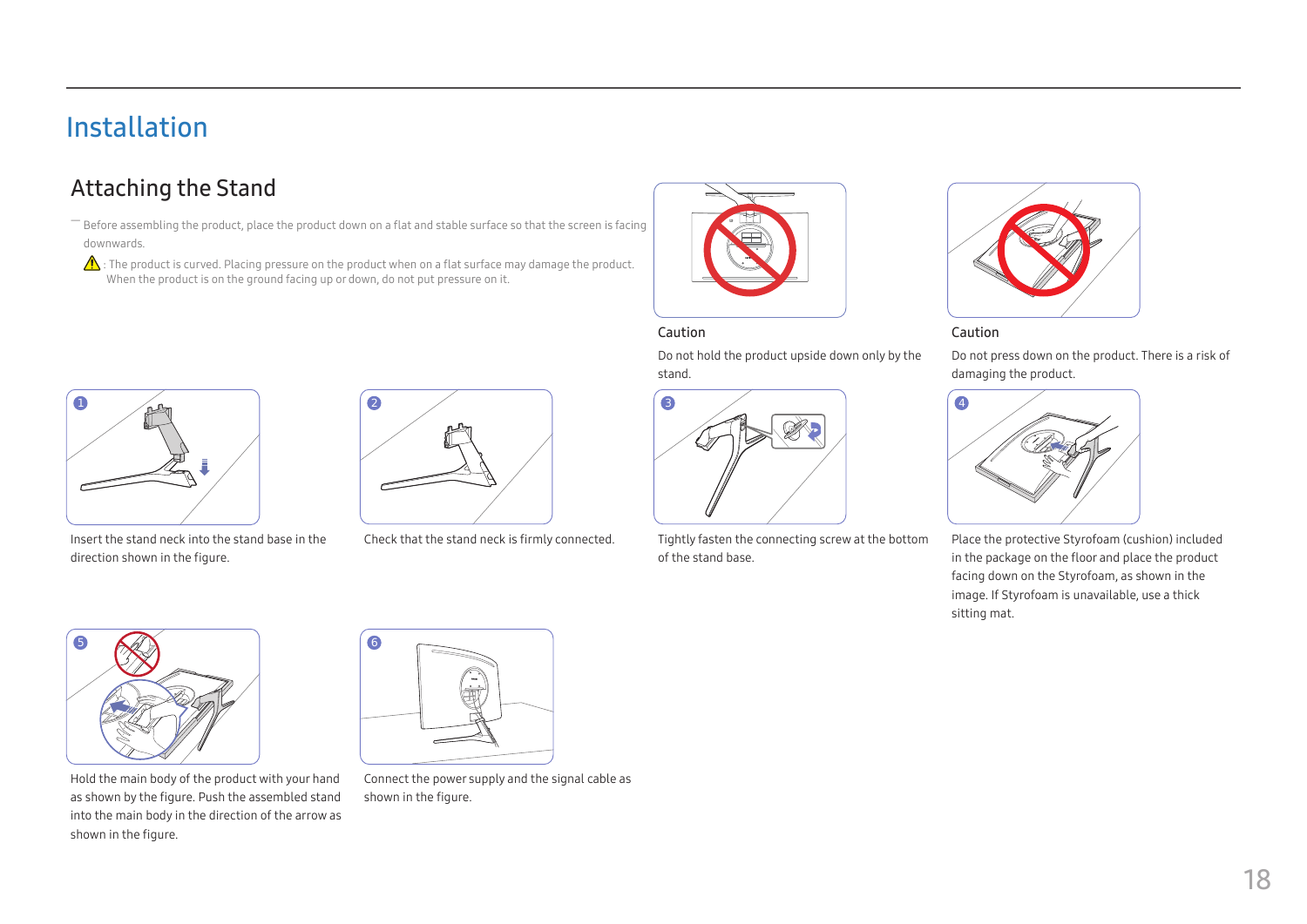# <span id="page-18-0"></span>Removing the Stand

- Before removing the stand from the product, place the product on a flat and stable surface with the screen facing down.
- $\bigwedge$  : The product is curved. Placing pressure on the product when on a flat surface may damage the product. When the product is on the ground facing up or down, do not put pressure on it.



#### Caution

Do not hold the product upside down only by the stand.



#### Caution

Do not press down on the product. There is a risk of damaging the product.



Place the protective Styrofoam (cushion) included in the package on the floor and place the product facing down on the Styrofoam, as shown in the image. If Styrofoam is unavailable, use a thick sitting mat.



To disassemble the stand from the monitor, be sure to press the lower part of the monitor with one hand, and shake the stand from side to side with the other hand to make some gap between them.



Press the lower part of the monitor with one hand, and pull the stand with the other hand in the direction of the arrow as shown in the figure.



Remove the stand neck from the stand base by turning the screw in the arrow direction as shown in the figure.

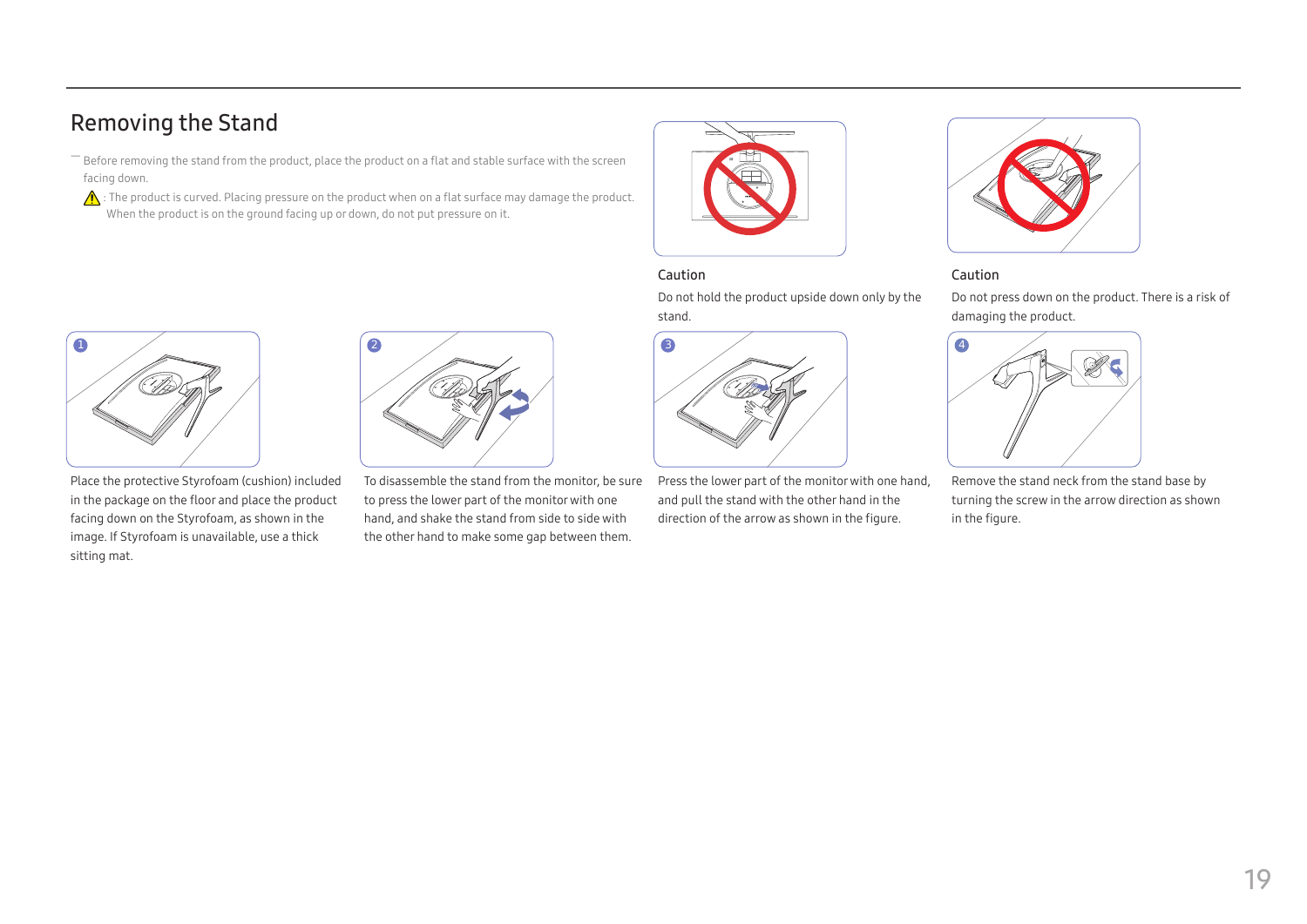# <span id="page-19-0"></span>Connecting and Using a Source Device Chapter 03

# Read below before installing the product.

- 1 Before installing the product, check the shapes of both ports of the supplied signal cables and the shapes and locations of the ports on the product and external device.
- 2 Before connecting signal cable, make sure you remove the power cables from both the product and the external device to prevent damage to the product due to a short circuit or over current.
- 3 After all signal cables have been properly connected, connect the power cables back to the product and the external device.
- 4 After installation is completed, make sure you read the user quide to acquaint yourself with the product functions, precautions and other information required to use the product properly.

# Connecting and Using a PC

#### Select a connection method suitable for your PC.

- ― Connecting parts may differ in different products.
- ― Provided ports may vary depending on the product.

### Connection Using the HDMI Cable



# Connection Using an HDMI-DVI Cable



The audio function is not supported if the source device is connected using the HDMI-DVI cable.

― The optimum resolution may not be available with an HDMI-DVI cable.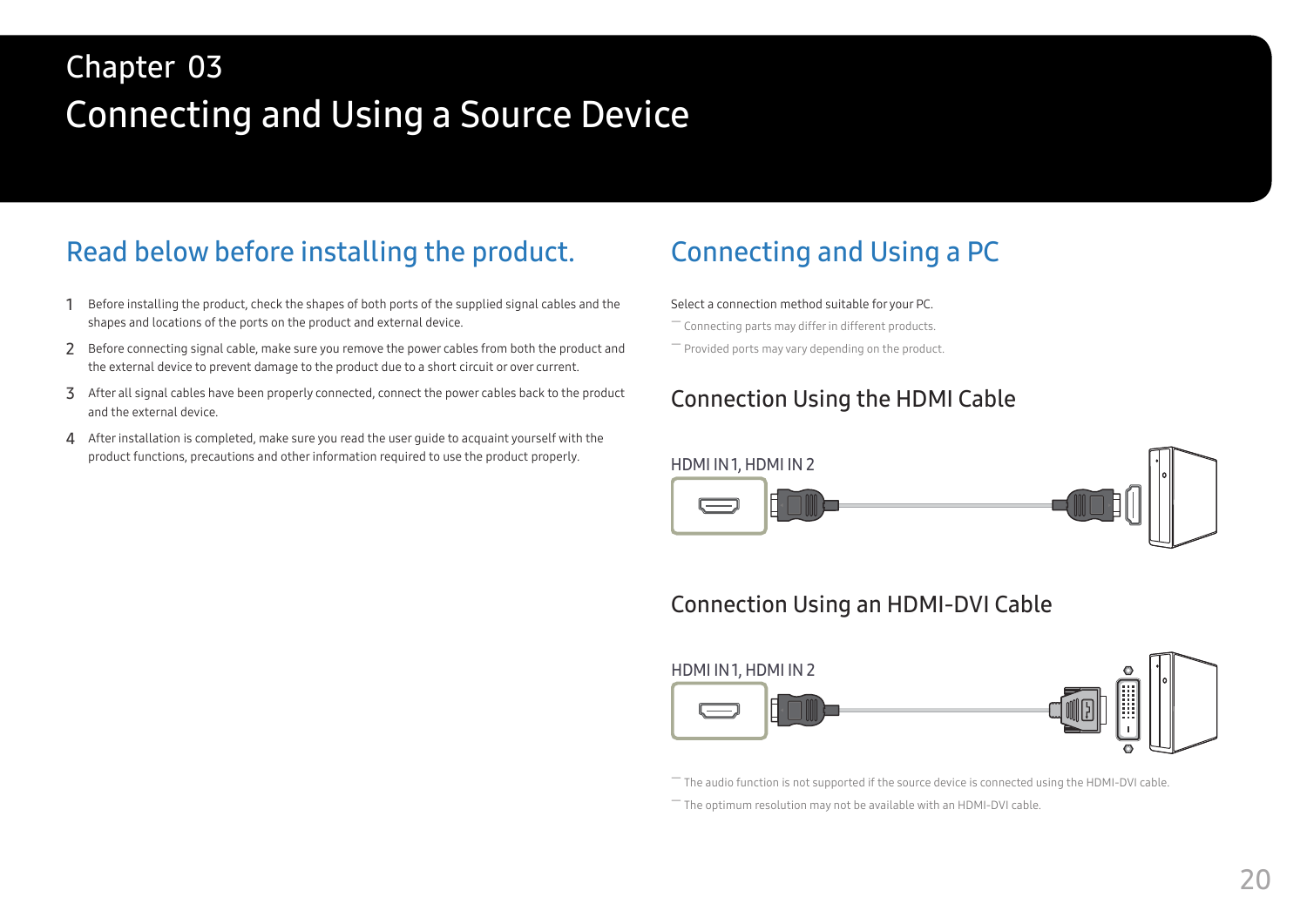# <span id="page-20-0"></span>Connection Using an DP Cable



 $-$  A DP cable shorter under 1.5 m in length is recommended. Using a cable longer than 1.5 m can affect the picture quality.

### Connecting to headphones or earphones



 $-$  Use headphones or earphones when activating sound with an HDMI-HDMI or DP cable.

― The headphones or earphones jack supports only the 3 conductor tip-ring-sleeve (TRS) type.

# Connecting the Power



- 1 Connect the power plug to the AC/DC adapter.
- 2 Connect the AC/DC adapter cable to the DC 19V port on the back of the monitor.
- 3 Plug the AC/DC adapter into the power outlet.
- 4 Press the JOG button at the bottom of the product to turn it on.

― The input voltage is switched automatically.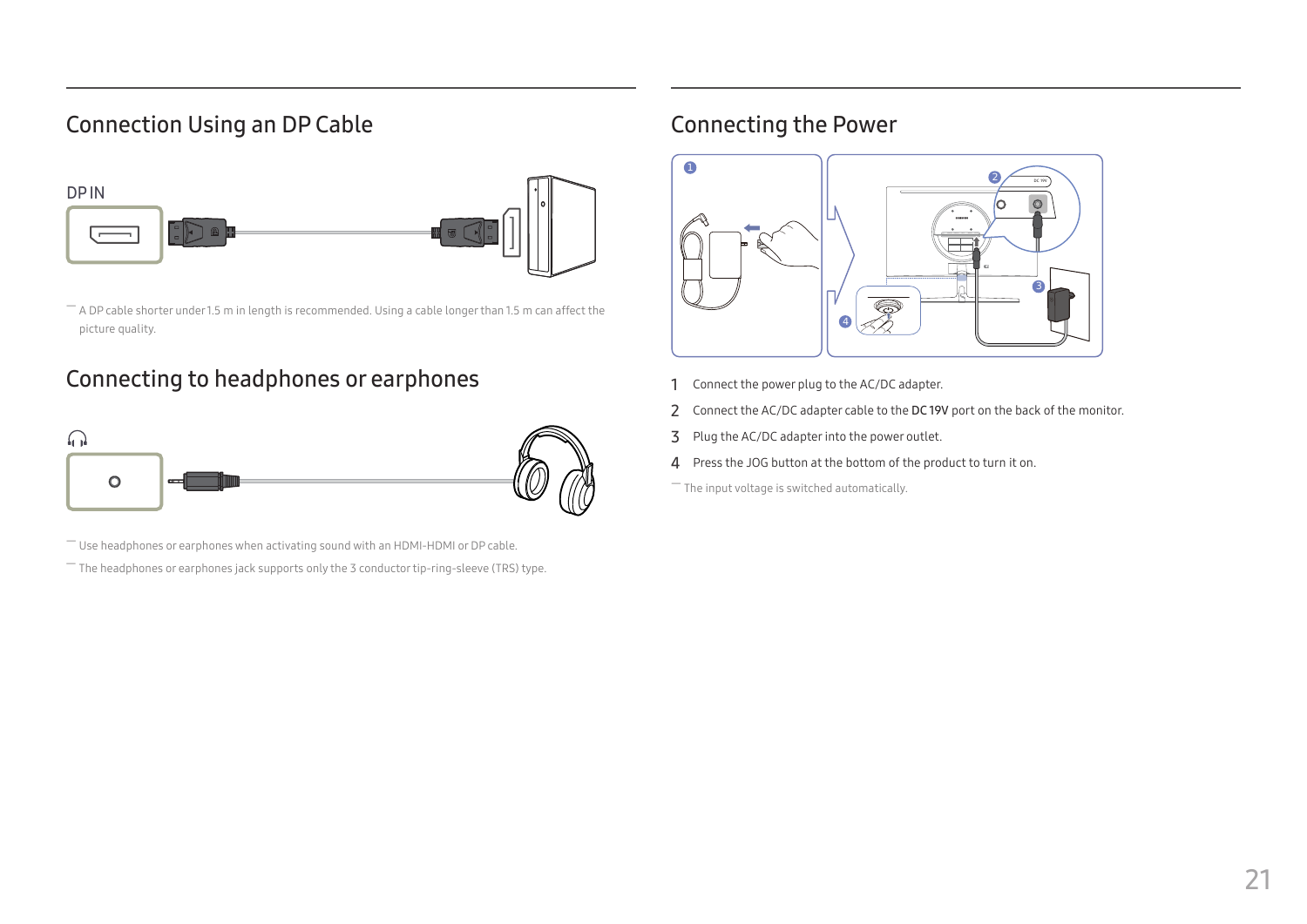# <span id="page-21-0"></span>Tidying Up the Connected Cables





Connect cables to their port and route them through the ring on the Push the cables further close to the stand. back of the stand.



Secure the HOLDER-CABLE to the stand. (HOOK type) Cables arrangement is complete. View from the front





Route the cables through the HOLDER-CABLE.

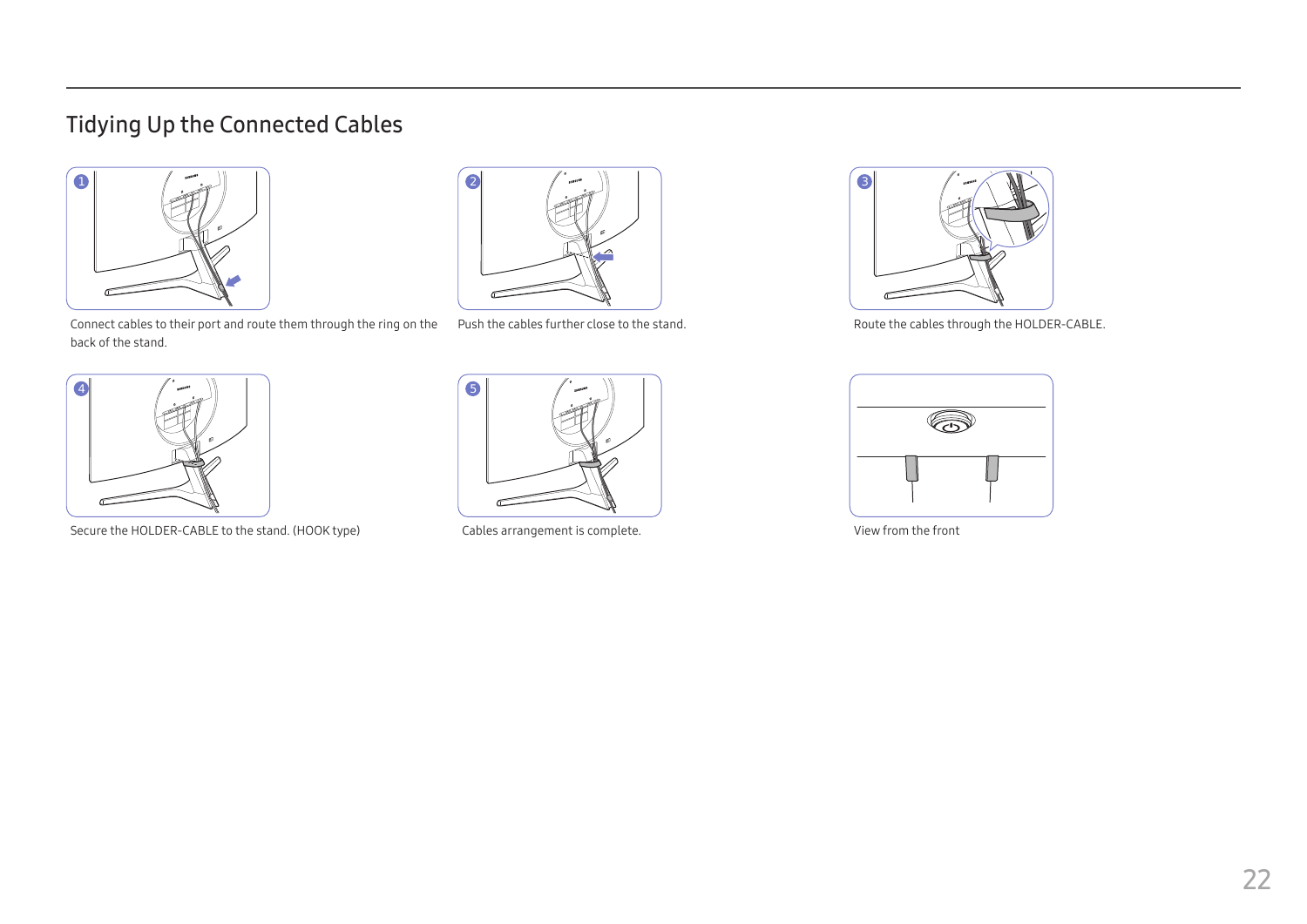# <span id="page-22-0"></span>Correct posture to use the product



Use the product in the correct posture as follows:

- Straighten your back.
- Allow a distance of 45 to 50cm between your eye and the screen, and look slightly downward at the screen.
- Keep your eyes directly in front of the screen.
- Adjust the angle so light does not reflect on the screen.
- Keep your forearms perpendicular to your upper arms and level with the back of your hands.
- Keep your elbows at about a right angle.
- Adjust the height of the product so you can keep your knees bent at 90 degrees or more, your heels attached to the floor, and your arms lower than your heart.
- Do the Eye excercises or blink frequently, then eye fatigue will be relieved.

# Driver Installation

- $-$  You can set the optimum resolution and frequency for this product by installing the corresponding drivers.
- $^-$  To install the latest version of the product driver, download it from the Samsung Electronics website at http:// www.samsung.com.

# Setting Optimum Resolution

An information message about setting optimum resolution will appear if you power on the product for the first time after purchase.

#### Select a language on information message and change the resolution on your PC to the optimum setting.

- ― If the optimum resolution is not selected, the message will appear up to three times for a specified time even when the product is turned off and on again.
- ― If you want to set the optimum resolution for your computer. Please refer to (Q&A) → "[How can I change the](#page-41-1)  [resolution?](#page-41-1)"
- ― You can adjust the refresh rate according to the screen resolution by selecting Game → Refresh Rate in the OSD menu.
- ― To enable the maximum refresh rate, set Adaptive-Sync or set Refresh Rate to 240 Hz.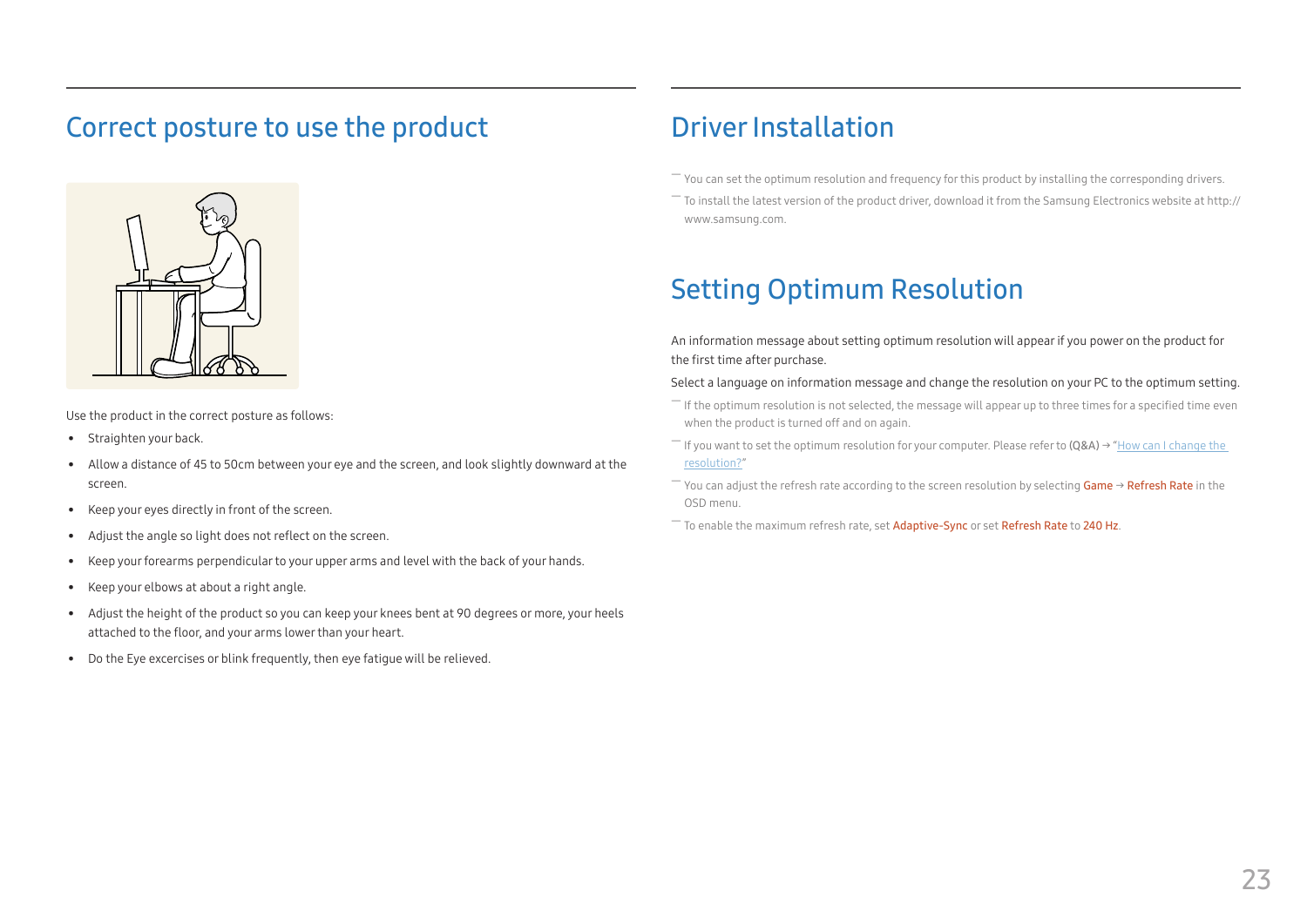# <span id="page-23-0"></span>Game Chapter 04

#### Function Key Guide  $\rightarrow$  (m)  $\rightarrow$  Game A detailed description of each function is provided. Refer to your product for details.

― The functions available may vary depending on the product model. The colour and shape of parts may differ from what is shown. Specifications are subject to change without notice to improve quality.

# Picture Mode

This menu provides an optimum picture quality suitable for the environment where the product will be used.

 $-$  This menu is not available when Eye Saver Mode is enabled.

#### In PC mode

- Custom: Customise the screen settings.
- FPS: Increase the brightness of darker areas of the FPS (First-Person Shooter) game screen. This mode increases visibility of your enemies during an FPS (First-Person Shooter) game.
- RTS: Increase the colour temperature and contrast ratio to improve visibility of the RTS (Real-Time Strategy) screen and minimap.
- RPG: This mode is optimised for 3D graphics and instant messaging on the RPG (Role Playing Game) game screen.
- AOS: Increase the contrast ratio to obtain a picture quality optimised for the AOS (Aeon Of Strife) game screen.
- Cinema: Obtain the brightness and sharpness of monitors suitable for enjoying video and DVD content.
- Dynamic Contrast: Obtain balanced brightness through automatic contrast adjustment.

#### In AV mode

When the external input is connected through HDMI/DP and PC/AV Mode is set to AV, Picture Mode has four picture settings (Dynamic, Standard, Movie and Custom) that are preset at the factory. You can activate either Dynamic, Standard, Movie or Custom. You can select Custom which automatically recalls your personalised picture settings.

- Dynamic: Select this mode to view a sharper image than in Standard mode.
- Standard: Select this mode when the surroundings are bright.
- Movie: Select this mode when the surroundings are dark. This will save power and reduce eye fatigue.
- Custom: Select this mode when you want to adjust the image according to your preferences.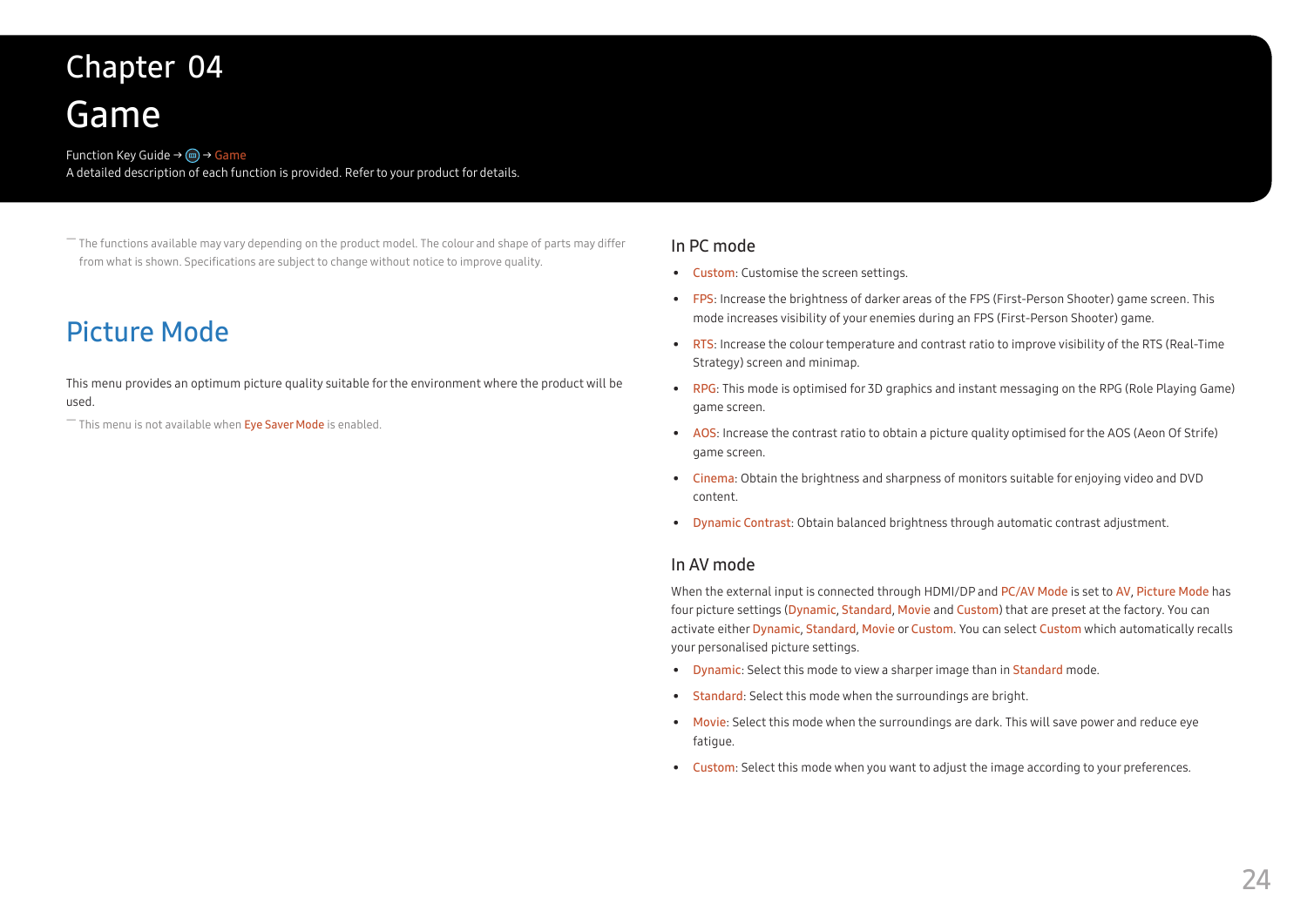# <span id="page-24-0"></span>Refresh Rate

Change the screen refresh rate. A higher refresh rate can reduce eye strain.

• 60 Hz / 120 Hz / 144 Hz / 240 Hz

 $-$  This menu is not available when  $Adaptive-Spnc$  is set.

- $-$  Changing the **Refresh Rate** may cause screen flickering, depending on the PC's graphics card.
- $-$  The function is available in a PC equipped with the graphics card that can change the refresh rate. It is unavailable in the devices (e.g. AV devices) with fixed refresh rates. If the function is applied, the screen may have malfunction.

# Black Equalizer

Adjust the brightness of the dark areas.

As the value gets closer to 1, the darker areas of the screen become brighter, making it easier to find enemies when playing a game. To find enemies more easily during a game, use a lower value.

As the value gets closer to 20, the darker areas of the screen become darker and the contrast increases.

 $-$  This menu is not available when Eve Saver Mode is enabled.

― This menu is not available when Picture Mode is set to Cinema or Dynamic Contrast mode.

# Response Time

Accelerate the panel response rate to make video appear more vivid and natural.

 $-$  It is best to set **Response Time** to **Standard** or **Faster** when you are not viewing a movie or game.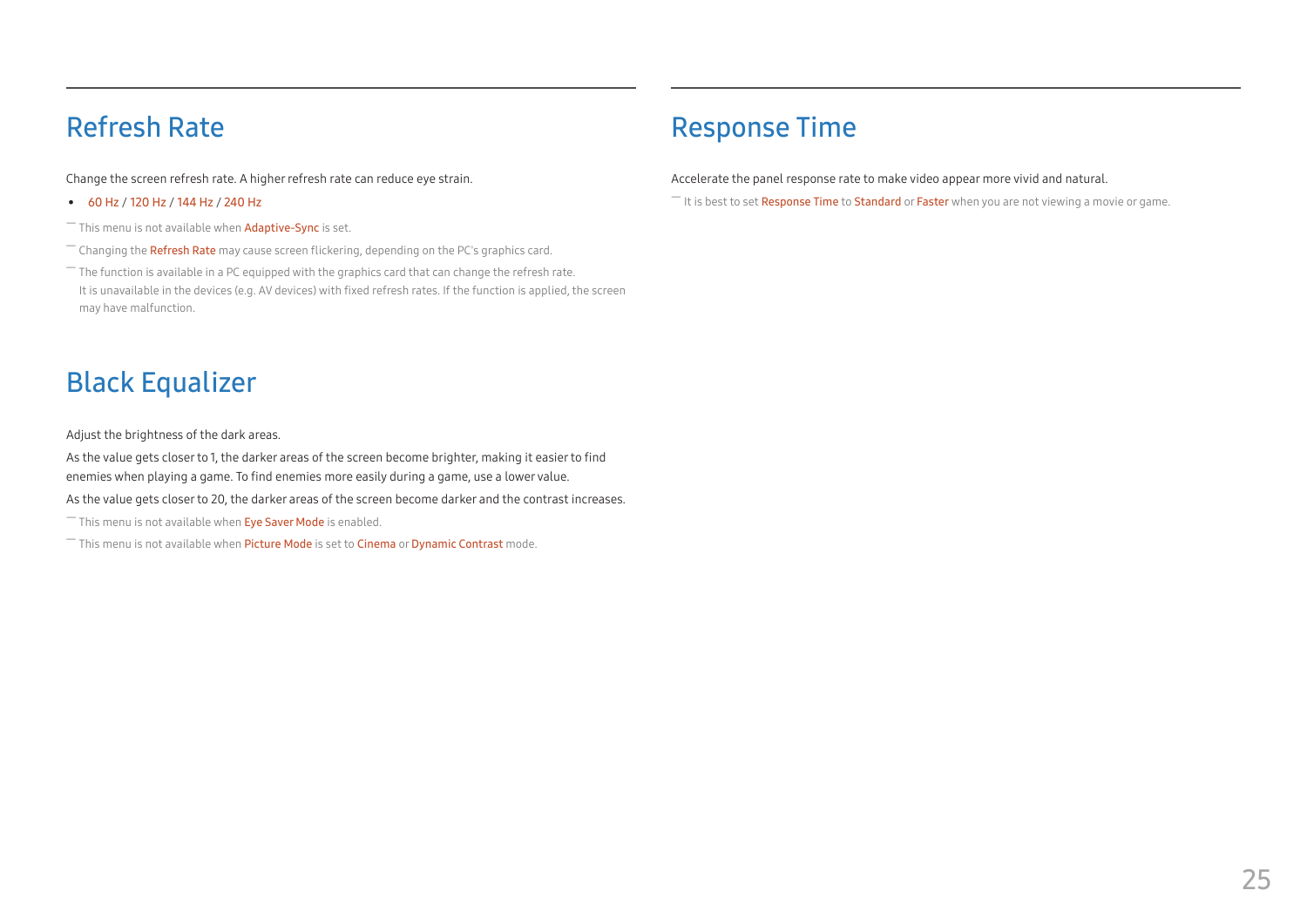# <span id="page-25-0"></span>Adaptive-Sync

Adaptive-Sync technology is solution that eliminates screen tearing without all the usual lag and latency.

This feature will eliminate screen tearing and lag during game play. Improve your gaming experience.

The displayed Adaptive-Sync menu items on the product may vary, depending on the product model and compatibility with the NVIDIA graphics card.

- Off: Disable Adaptive-Sync.
- On: Enable the Adaptive-Sync feature with a higher screen frame rate. Screen tearing (abnormal sync between the screen and content) is reduced in this mode. Note, however, that intermittent screen flickering may occur during gameplay.

If you use the Adaptive-Sync function while playing a game, the following symptoms may occur:

- The screen may flicker depending on the type of graphics card, the game option settings, or the video being played. Try the following actions: decrease the game setting values, or visit the NVIDIA website to check your graphics driver's version and update it with the latest one.
- When using the Adaptive-Sync function, the screen may flicker due to the fluctuation of output frequency from the graphics card.
- The response rate during the game may fluctuate depending on the resolution. A higher resolution generally decreases the response rate.
- The sound quality of the product may be degraded.

 $-$  If you encounter any issues when using the function, contact the Samsung Service Centre.

- $-$  When the resolution is changed while setting **Adaptive-Sync**, the screen tearing can happen intermittently. Set **Adaptive-Sync** to **Off** and change the resolution.
- $^-$  The function is unavailable in the devices (e.g. AV devices) that have no NVIDIA graphics card. If the function is applied, the screen may have malfunction.
- $-$  Apply the optimum resolution (1920 x 1080) when using **Adaptive-Sync.**
- $-$  Use the DisplayPort cable provided by the manufacturer when using **Adaptive-Sync**.
- $-$  Install the latest NVIDIA graphics card driver to enable Adaptive-Sync.
- ― Use Window 10 or higher to enable Adaptive-Sync.
- <sup>-</sup> Enable the **Adaptive-Sync** feature while in **DisplayPort** mode only.

#### The models in the Graphics Cards list supports Adaptive-Sync

Adaptive-Sync can only be used with specific NVIDIA graphics card models. Refer to the following list for supported graphics cards:

#### Make sure to install the latest official graphics drivers from NVIDIA that support Adaptive-Sync.

- $^-$  For additional NVIDIA graphics card models that support the **Adaptive-Sync** feature, visit the official NVIDIA website.
- ― Select Adaptive-Sync Off if you are using a graphics card from a different manufacturer.
- $-$  When applying the Adaptive-Sync function via the DisplayPort cable, it may fail to work due to the bandwidth limitation of certain NVIDIA graphics card.
- GeForce GTX 10 series GeForce RTX 20 series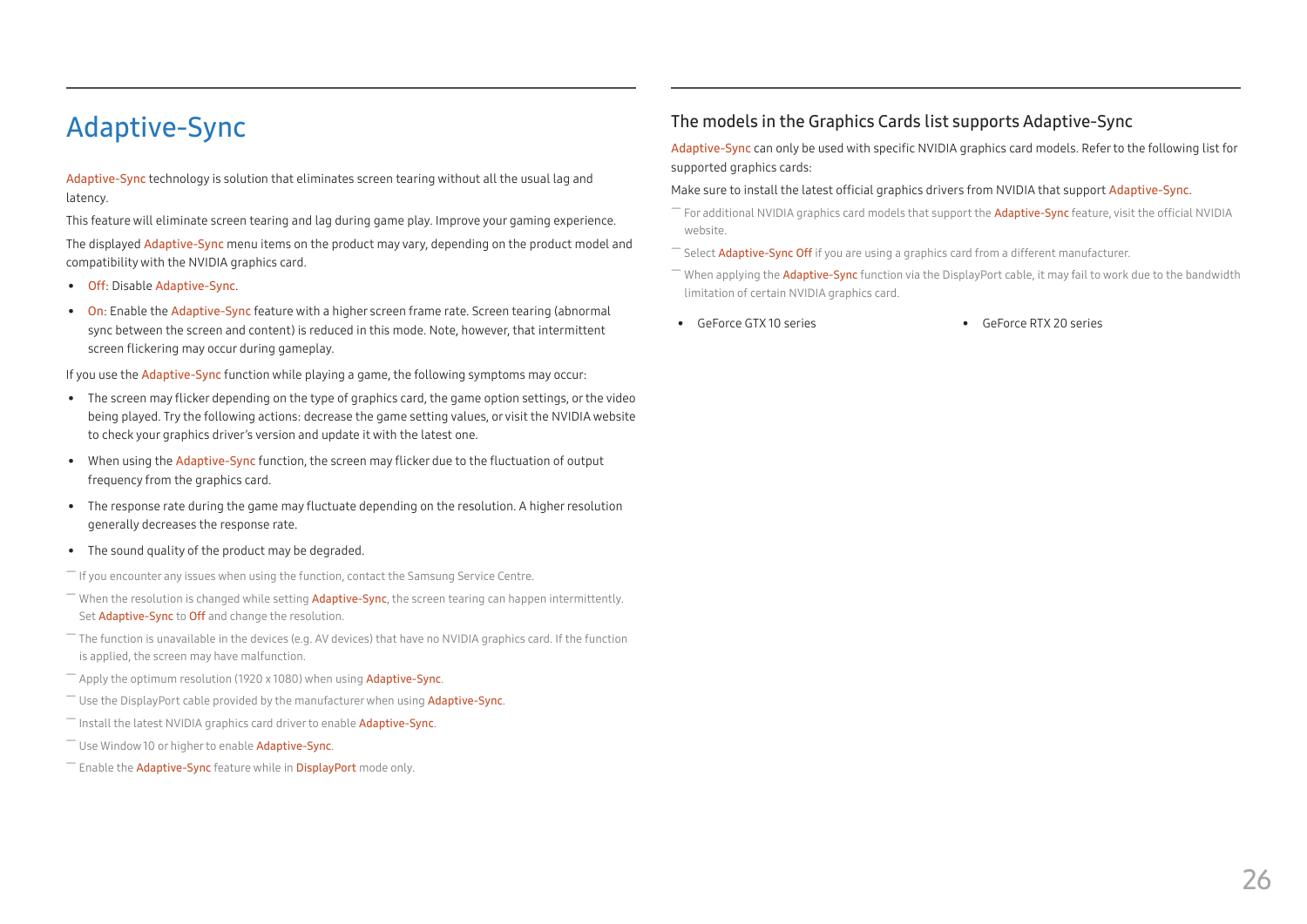# <span id="page-26-0"></span>Low Input Lag

#### Minimise input lag for fast reactions by reducing the video processing time.

- $-$  This menu is not available when **Adaptive-Sync** is enabled.
- $-$  This menu is not available when **Refresh Rate** is set to 60Hz.
- $^-$  If the refresh rate of the PC is different from the setting for **Refresh Rate** on the product, the function may not be supported.

# Screen Size

#### Select the best screen size and ratio.

 $-$  This menu is not available when **Adaptive-Sync** is enabled.

#### In PC mode

- Auto: Display the picture according to the aspect ratio of the input source.
- Wide: Display the picture in full screen regardless of the aspect ratio of the input source.
- 17" (4:3): Use a 4:3 aspect ratio on a 17-inch screen. Pictures with a different aspect ratio will not be displayed.
- 19" (4:3): Use a 4:3 aspect ratio on a 19-inch wide screen. Pictures with a different aspect ratio will not be displayed.
- 19" Wide (16:10): Use a 16:10 aspect ratio on a 19-inch wide screen. Pictures with a different aspect ratio will not be displayed.
- 21.5" Wide (16:9): Use a 16:9 aspect ratio on a 21.5-inch wide screen. Pictures with a different aspect ratio will not be displayed.
- 22" Wide (16:10): Use a 16:10 aspect ratio on a 22-inch wide screen. Pictures with a different aspect ratio will not be displayed.
- 23" Wide (16:9): Use a 16:9 aspect ratio on a 23-inch wide screen. Pictures with a different aspect ratio will not be displayed.

#### In AV mode

- $\bullet$  4:3: Display the picture with an aspect ratio of 4:3. Suitable for videos and standard broadcasts.
- 16:9: Display the picture with an aspect ratio of 16:9.
- Screen Fit: Display the picture with the original aspect ratio without cutting off.
- 17" (4:3): Use a 4:3 aspect ratio on a 17-inch screen. Pictures with a different aspect ratio will not be displayed.
- 19" (4:3): Use a 4:3 aspect ratio on a 19-inch wide screen. Pictures with a different aspect ratio will not be displayed.
- 19" Wide (16:10): Use a 16:10 aspect ratio on a 19-inch wide screen. Pictures with a different aspect ratio will not be displayed.
- 21.5" Wide (16:9): Use a 16:9 aspect ratio on a 21.5-inch wide screen. Pictures with a different aspect ratio will not be displayed.
- 22" Wide (16:10): Use a 16:10 aspect ratio on a 22-inch wide screen. Pictures with a different aspect ratio will not be displayed.
- 23" Wide (16:9): Use a 16:9 aspect ratio on a 23-inch wide screen. Pictures with a different aspect ratio will not be displayed.

The function may not be supported depending on the ports provided with the product.

Changing the **Screen Size** is available when the following conditions are satisfied.

- ― The input source is 480p, 576p, 720p, or 1080p and product can display normally (Not every model can support all of these signals.).
- $-$  This can only be set when the external input is connected through HDMI/DP and PC/AV Mode is set to AV.

 $-$  This option is available when Adaptive-Sync is set to Off.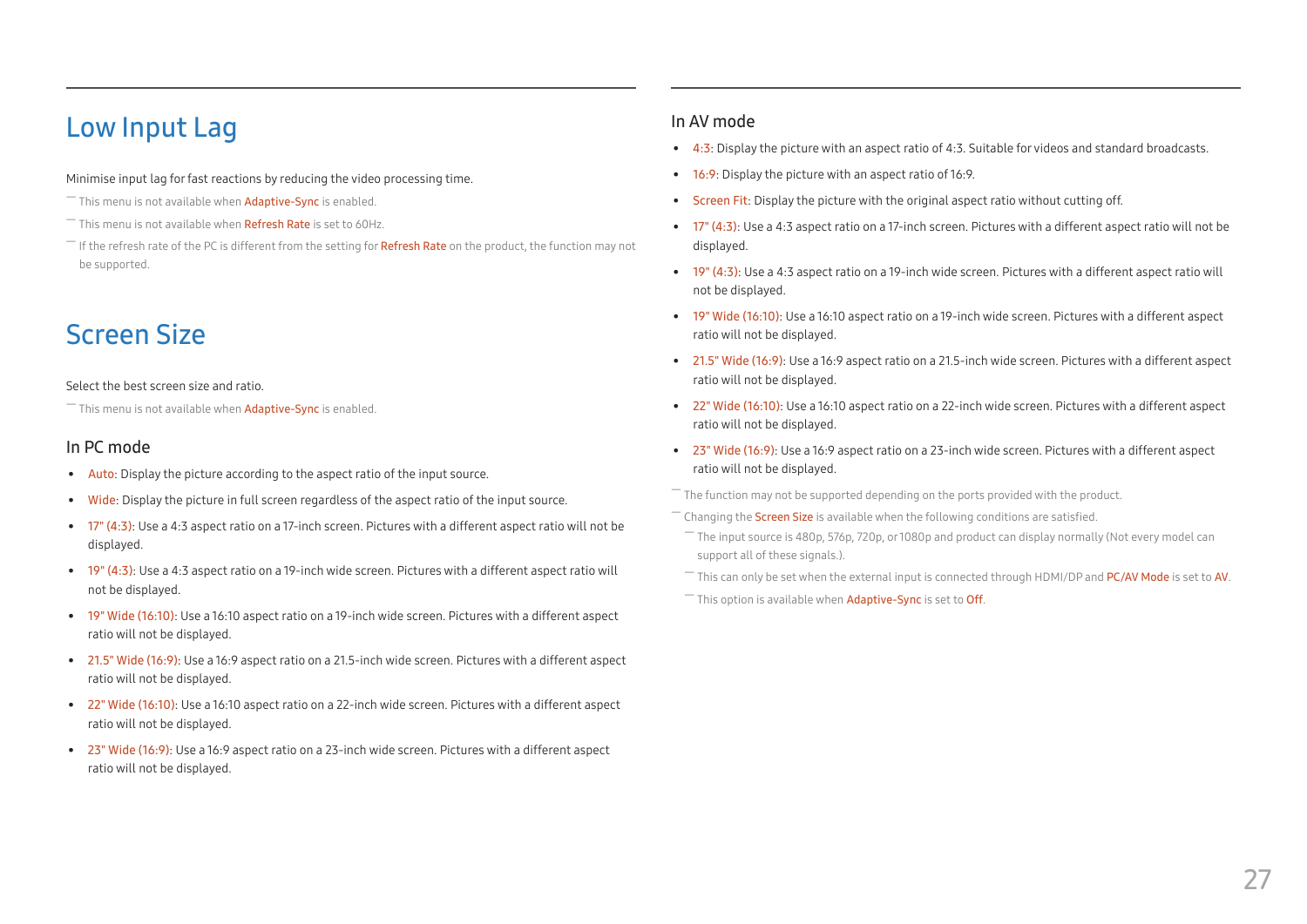# <span id="page-27-0"></span>Virtual Aim Point

- Off: Virtual Aim Point is not available while Off is selected.
- $E: \frac{1}{2}$  /  $E: \frac{1}{2}$  /  $E: \frac{1}{2}$  /  $E: \frac{1}{2}$  /  $E: \frac{1}{2}$  /  $E: \frac{1}{2}$  is Select the preferred aim point style.
- Position Reset: Restore the aim point position to the default.



1 The aim point is displayed in the middle of the screen. Position adjustment is only possible within the displayed rectangular area.



- 2 The aim point is adjusted by 1 pixel per single move of the JOG button.
- The aim point no longer moves after having reached the displayed rectangular area.
- You can move continuously by holding down the JOG button.

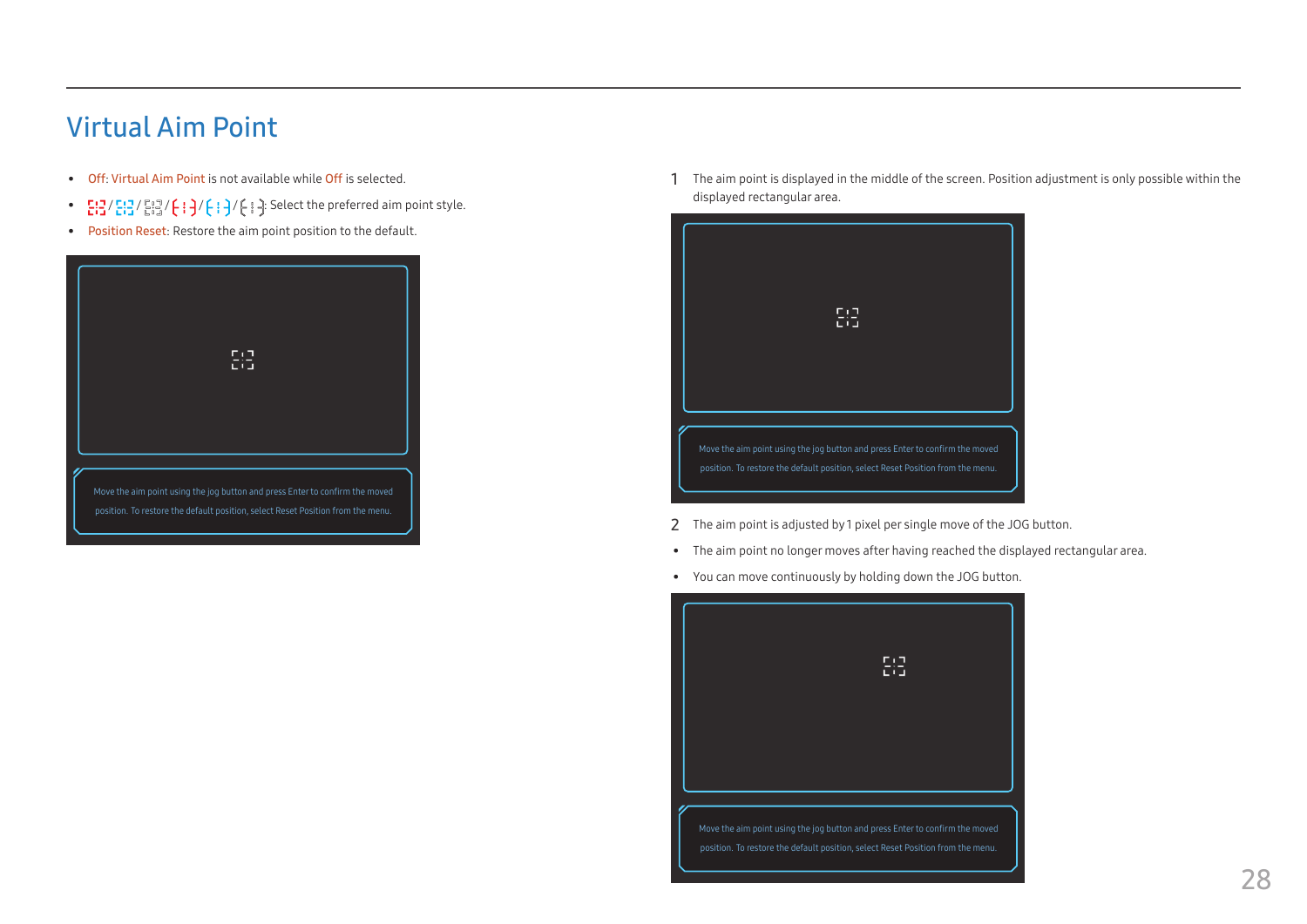3 After configuring settings is completed, press the  $\circledD$  Enter key of the JOG button. The aim point is fixed to the specified position and the settings screen disappears.



4 Position is resetted to centre when select (a) 
→ Game → Virtual Aim Point → Position Reset.

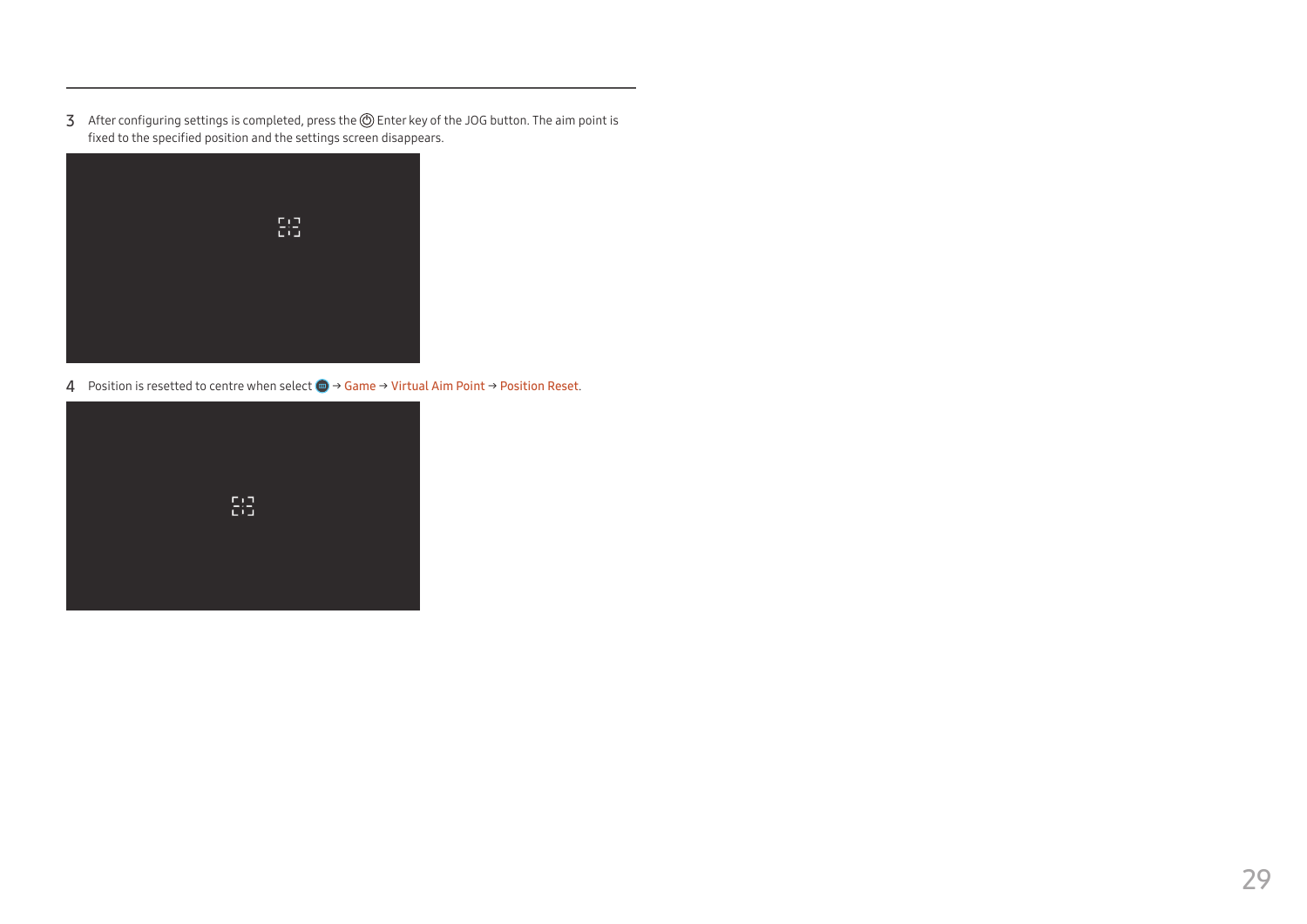# <span id="page-29-0"></span>Picture Chapter 05

#### Function Key Guide → (m) → Picture

Configure the screen settings such as brightness. A detailed description of each function is provided.

― The functions available may vary depending on the product model. The colour and shape of parts may differ from what is shown. Specifications are subject to change without notice to improve quality.

# Picture Mode

This menu provides an optimum picture quality suitable for the environment where the product will be used.

 $-$  This menu is not available when Eye Saver Mode is enabled.

#### In PC mode

- Custom: Customise the screen settings.
- FPS: Increase the brightness of darker areas of the FPS (First-Person Shooter) game screen. This mode increases visibility of your enemies during a FPS (First-Person Shooter) game.
- RTS: Increase the colour temperature and contrast ratio to improve visibility of the RTS (Real-Time Strategy) screen and minimap.
- RPG: This mode is optimised for 3D graphics and instant messaging on the RPG (Role Playing Game) game screen.
- AOS: Increase the contrast ratio to obtain a picture quality optimised for the AOS (Aeon Of Strife) game screen.
- Cinema: Obtain the brightness and sharpness of monitors suitable for enjoying video and DVD content.
- Dynamic Contrast: Obtain balanced brightness through automatic contrast adjustment.

#### In AV mode

When the external input is connected through HDMI/DP and PC/AV Mode is set to AV, Picture Mode has four picture settings (Dynamic, Standard, Movie and Custom) that are preset at the factory. You can activate either Dynamic, Standard, Movie or Custom. You can select Custom which automatically recalls your personalised picture settings.

- Dynamic: Select this mode to view a sharper image than in Standard mode.
- Standard: Select this mode when the surroundings are bright.
- Movie: Select this mode when the surroundings are dark. This will save power and reduce eye fatigue.
- Custom: Select this mode when you want to adjust the image according to your preferences.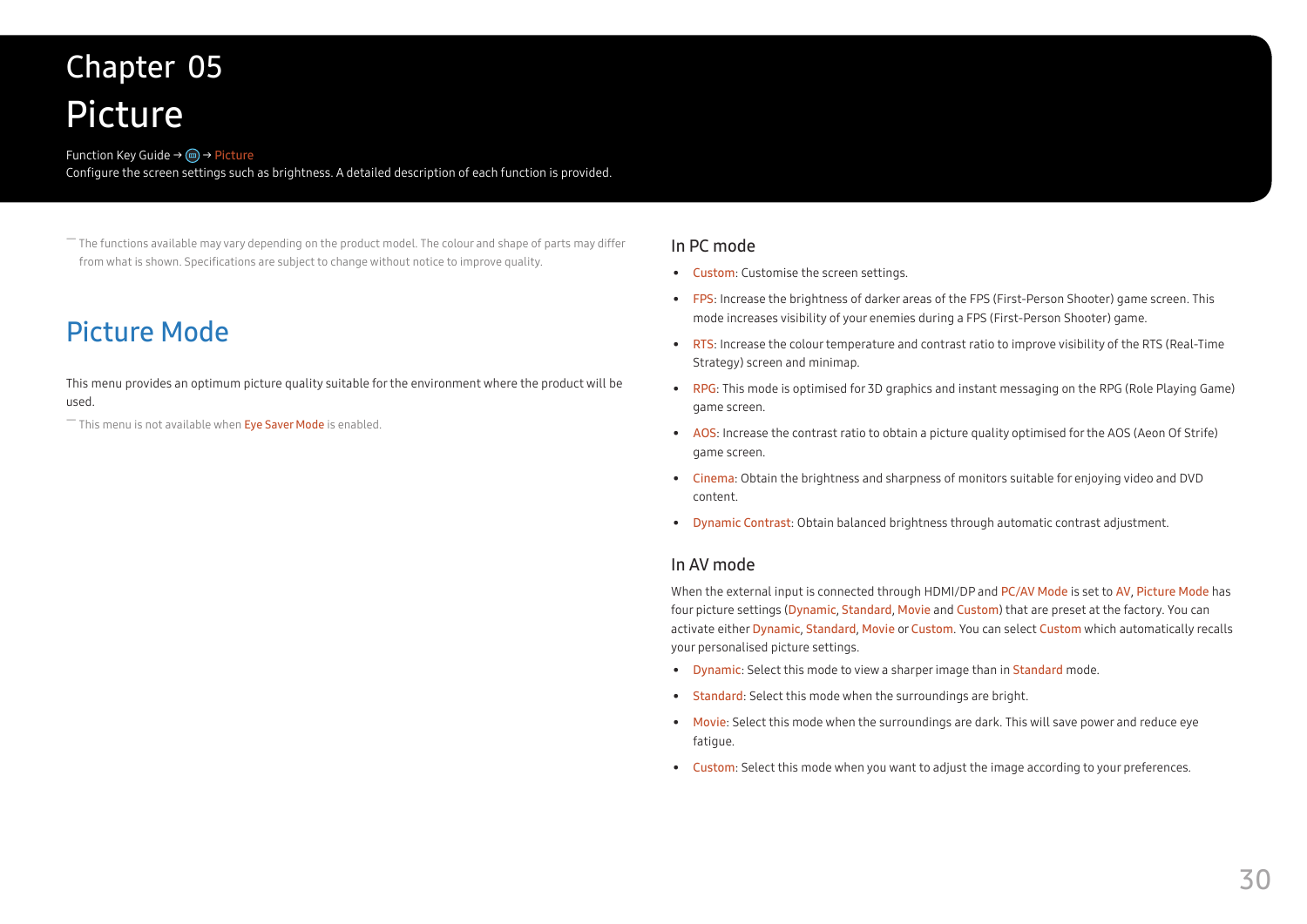# <span id="page-30-0"></span>**Brightness**

You can adjust the general brightness of the picture. (Range: 0~100)

#### A higher value will make the picture appear brighter.

- $^-$  This menu is not available when Eye Saver Mode is enabled.
- $-$  This menu is not available when Picture Mode is set to Dynamic Contrast mode.

# Contrast

- Adjust the contrast between the objects and background. (Range: 0~100)
- A higher value will increase the contrast to make the object appear clearer.

 $-$  This menu is not available when Picture Mode is set to Cinema or Dynamic Contrast mode.

# **Sharpness**

Make the outline of objects more clear or blurry. (Range: 0~100)

A higher value will make the outline of objects clearer.

― This menu is not available when Picture Mode is set to Cinema or Dynamic Contrast mode.

# Color

#### Adjust the tint of the screen.

 $^-$  This menu is not available when Eye Saver Mode is enabled.

- $-$  This menu is not available when Picture Mode is set to Cinema or Dynamic Contrast mode.
- Color Tone: Select a colour tone that best suits your viewing needs.
	- Cool 2: Set the colour temperature to be cooler than Cool 1.
	- Cool 1: Set the colour temperature to be cooler than Normal mode.
	- Normal: Display the standard colour tone.
	- Warm 1: Set the colour temperature to be warmer than Normal mode.
	- Warm 2: Set the colour temperature to be warmer than Warm 1.
	- Custom: Customise the colour tone.
	- ― When the external input is connected through HDMI/DP and PC/AV Mode is set to AV, Color Tone has four colour temperature settings (Cool, Normal, Warm and Custom).
- Red: Adjust the red saturation level. Values closer to 100 mean greater intensity for the colour.
- Green: Adjust the green saturation level. Values closer to 100 mean greater intensity for the colour.
- Blue: Adjust the blue saturation level. Values closer to 100 mean greater intensity for the colour.
- Gamma: Adjust the middle level of luminance.
	- Mode1 / Mode2 / Mode3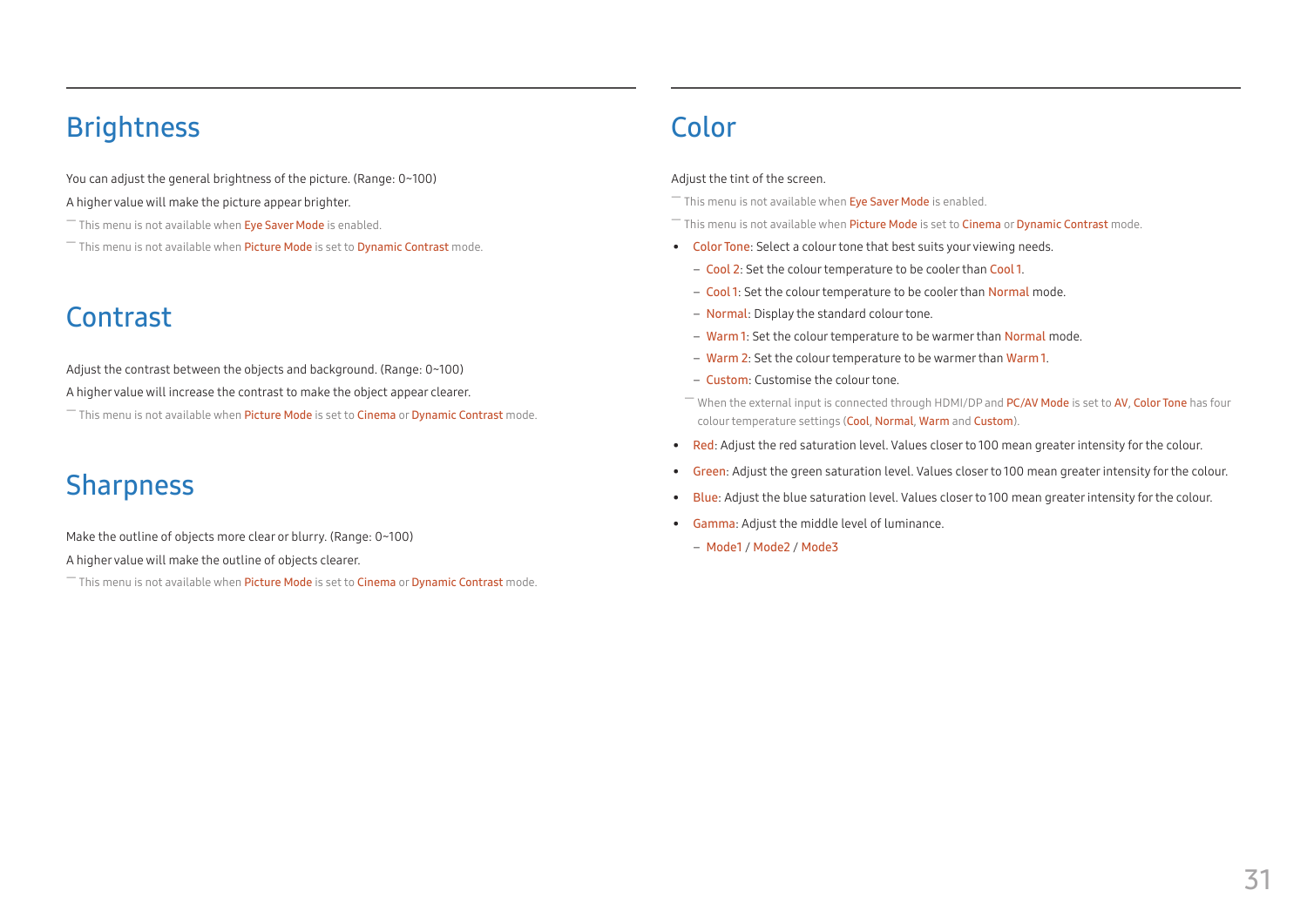# <span id="page-31-0"></span>HDMI Black Level

If a DVD player or set-top box is connected to the product via HDMI, image quality degradation (contrast/ colour degradation, black level, etc.) may occur, depending on the connected source device.

In such case, HDMI Black Level can be used to adjust the image quality.

 $-$  This function is only available in  $HDM11$ ,  $HDM12$  mode.

- Normal: Select this mode when there is no contrast ratio degradation.
- Low: Select this mode to reduce the black level and increase the white level when there is a contrast ratio degradation.
- ― HDMI Black Level may not be compatible with some source devices.

― The HDMI Black Level feature is only activated at a certain AV resolution, such as 720P @ 60Hz and 1080P @ 60Hz.

# Eye Saver Mode

Set to an optimum picture quality suitable for eye relaxation.

# Screen Adjustment

― This option is only available when PC/AV Mode is set to AV.

 $^-$  This menu is only available when Screen Size is set to Screen Fit in AV Mode. When a 480P or 576P or 720P or 1080P signal is input in AV mode and the product can display normally, select Screen Fit to adjust horizontal position and vertical position in 0-6 levels.

#### Configuring H-Position & V-Position

H-Position: Move the screen to the left or right.

V-Position: Move the screen up or down.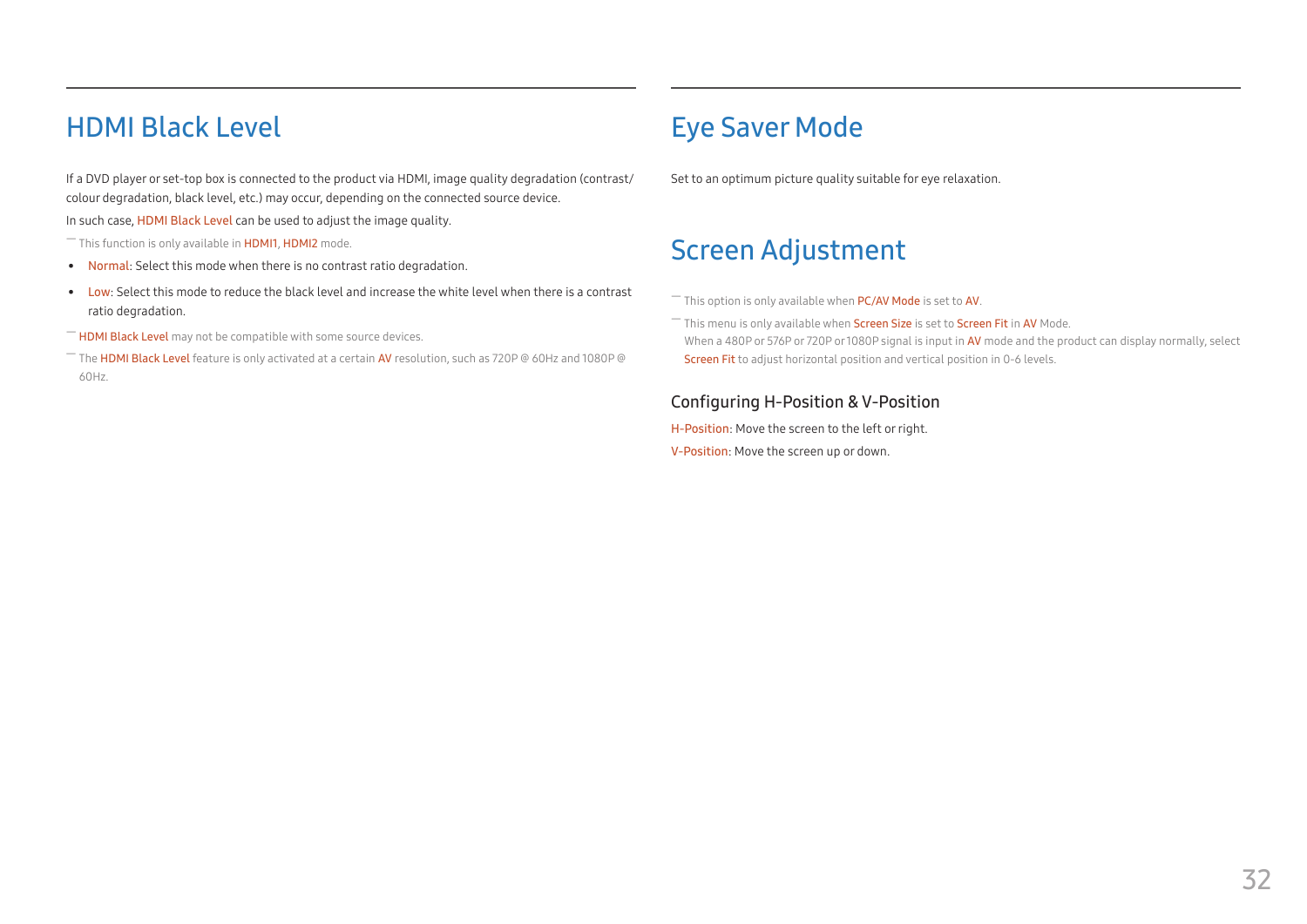# <span id="page-32-0"></span>OnScreen Display Chapter 06

Function Key Guide → m → OnScreen Display A detailed description of each function is provided. Refer to your product for details.

― The functions available may vary depending on the product model. The colour and shape of parts may differ from what is shown. Specifications are subject to change without notice to improve quality.

# Language

#### Set the menu language.

- $-$  A change to the language setting will only be applied to the onscreen menu display.
- ― It will not be applied to other functions on your PC.

# Display Time

The OSD menu will automatically disappear if the menu is not used for a specified period of time. Display Time is a function to specify the time which you want the OSD menu to disappear.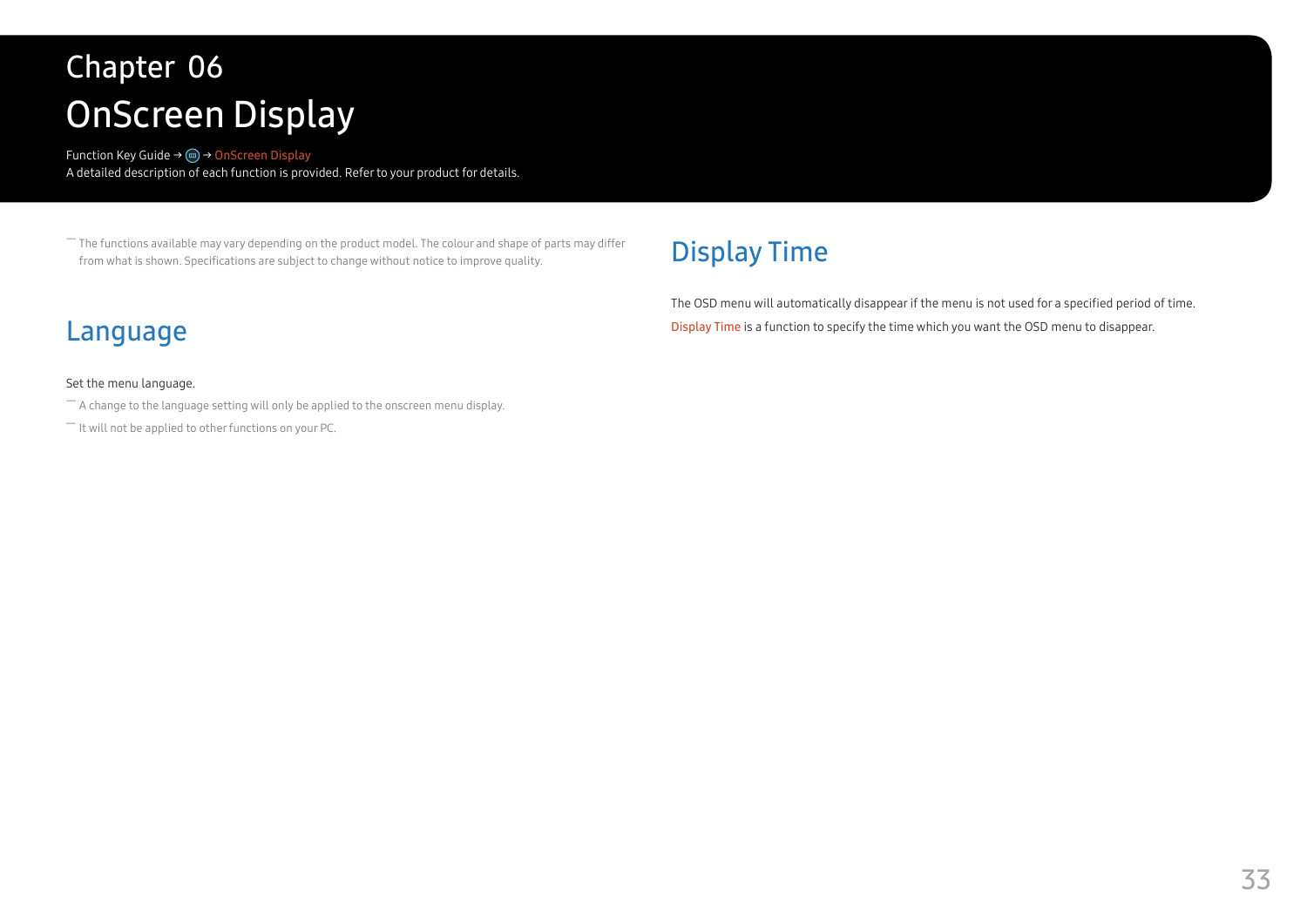# <span id="page-33-0"></span>System Chapter 07

#### Function Key Guide → (m) → System A detailed description of each function is provided. Refer to your product for details.

― The functions available may vary depending on the product model. The colour and shape of parts may differ from what is shown. Specifications are subject to change without notice to improve quality.

# <span id="page-33-1"></span>Self Diagnosis

1 Use the function key and go to  $\bigoplus$  → System → Self Diagnosis.

| 13<br><b>Black Equalizer</b><br>Response Time                                | Off<br>240<br>Refresh Rate<br>Eye Saver Mode<br>· Picture Mode: Custom                                                                                    | On<br>Low Input Lag                          |                                                                                    |
|------------------------------------------------------------------------------|-----------------------------------------------------------------------------------------------------------------------------------------------------------|----------------------------------------------|------------------------------------------------------------------------------------|
| ○ Game<br>• Picture<br>○ OnScreen Display<br>• System<br>$\circ$ Information | <b>Self Diagnosis</b><br>$\bigcap$ Volume<br>Smart ECO Saving+<br>Off Timer Plus<br>PC/AV Mode<br>DisplayPort Ver.<br><b>HDMI Mode</b><br>Key Repeat Time | 50<br>Off<br>1.2 <sub>0</sub><br>2.0<br>Auto | Perform this test when you<br>experience a problem with<br>your monitor's picture. |

#### 2 Select OK when the following screen is prompted.



• Review the test screen.



― Never turn off the power nor change the input source during self diagnosis. If possible, try not to interrupt testing.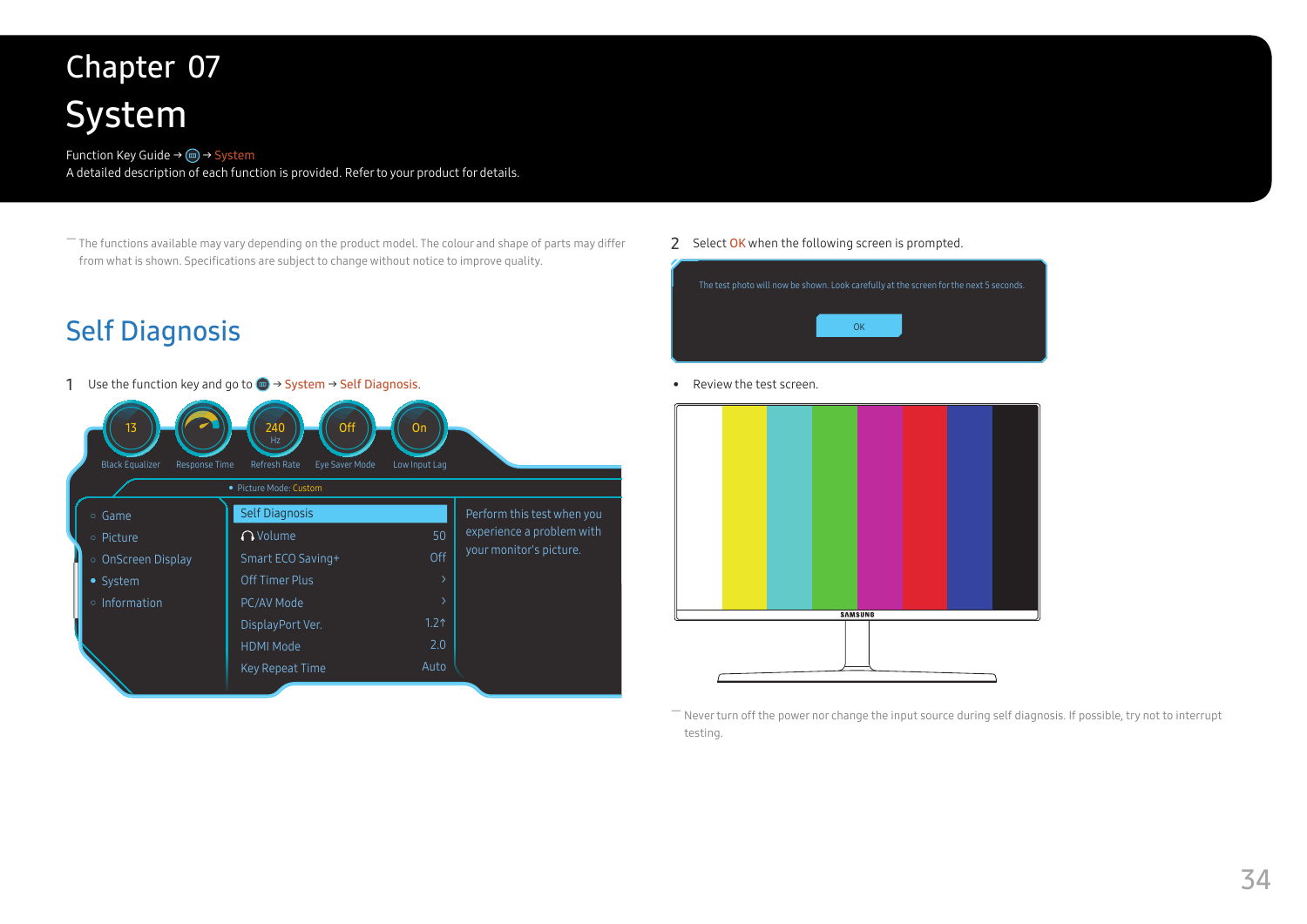#### <span id="page-34-0"></span>3 Based on the test result, select Yes / No / Show Again.



• You will see the following screen when you select Yes.

| Self Diagnosis Complete                                                                                 |
|---------------------------------------------------------------------------------------------------------|
| Contact the Samsung Call Center for assistance.<br>Please have the following information ready:         |
| - Model Code: **************<br>- Software Version: *-***************<br>$-S/N:$ ****************<br>ΩK |

• You will see the following screen when you select No.

#### Self Diagnosis Complete

If there are no issues with the test photo, it means that your monitor is working properly. To find the

- ‐ Turn off the monitor, PC, and all other connected devices. Turn the monitor back on first, then the PC and other devices.
- ‐ Update the operating system and graphics card driver to the latest version and restart your PC.
- ‐ Connect the monitor to another port of your PC or connected device.
- 
- ‐ It is recommended that you use the cable provided at purchase.



# Volume

#### Adjust the Volume controlling the JOG button LEFT/RIGHT.

- $^-$  To activate the **Mute** function, access the **Volume** control screen, then use the JOG button to move the focus down.
- To deactivate the Mute function, access the Volume control screen, then increase or decrease the Volume.

# Smart ECO Saving+

The Smart ECO Saving+ function reduces power consumption by controlling the electric current used by the product panel.

- $-$  This menu is not available when Eye Saver Mode is enabled.
- Off: Deactivate the Smart ECO Saving+ function.
- On: The power consumption will be adjusted to save energy automatically. (The reduction of power consumption depends on the customer screen brightness condition.)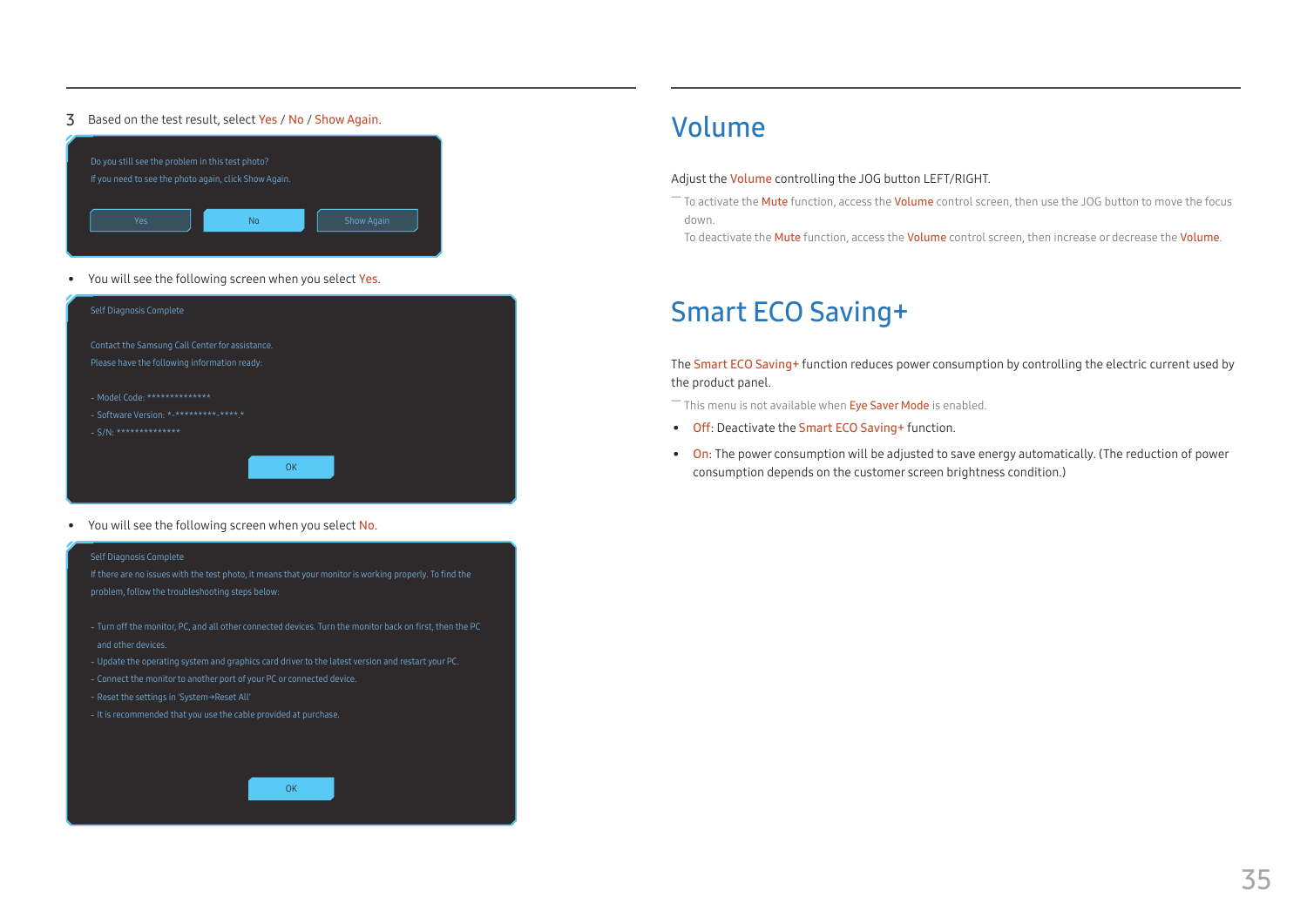# <span id="page-35-0"></span>Off Timer Plus

#### Configuring Off Timer

#### Off Timer: Turn on Off Timer mode.

Turn Off After: The off timer can be set within a range of 1 to 23 hours. The product will automatically power off after the specified number of hours.

 $-$  This option is only available when **Off Timer** is set to **On**.

For products for the market in some regions, the **Off Timer** is set to automatically activate 4 hours after the product powers on. This is done in accordance with power supply regulations. If you do not want the timer to activate, go to  $\bigcirc$   $\rightarrow$  System  $\rightarrow$  Off Timer Plus and set Off Timer to Off.

#### Configuring Eco Timer

#### Eco Timer: Turn on Eco Timer mode.

Eco Off After: The Eco Off After can be set between 10 and 180 minutes. The product will automatically power off after the specified time has elapsed.

 $-$  This option is only available when **Eco Timer** is set to **On**.

# PC/AV Mode

#### Set PC/AV Mode to AV. The picture size will be enlarged.

This option is useful when you view a movie.

- Set to PC when connected to a PC.
- Set to AV when connected to an AV device.

#### $-$  Monitors with a display area of 16:9 or 16:10 are only supported.

<sup>-</sup> If the product is in HDMI1, HDMI2, DisplayPort mode and the screen says Check the cable connection and the settings of the source device. press the JOG button to display the Function Key Guide screen and then select

#### $\textbf{w} \rightarrow$  System  $\rightarrow$  PC/AV Mode  $\rightarrow$  HDMI1, HDMI2, DisplayPort  $\rightarrow$  PC or AV.

# DisplayPort Ver.

#### Select your Displayport.

- ― Incorrect settings may cause the screen to go blank. If this occurs, check the device specifications.
- $-$  If the product (when set to DisplayPort) is displaying the message Check the cable connection and the settings of the source device. press the JOG button to display the Function Key Guide screen and then select  $\textbf{w} \rightarrow$  System  $\rightarrow$  DisplayPort Ver.  $\rightarrow$  1.1 or 1.21.
- $-$  If setting the DisplayPort Ver. to 1.1, for the bandwidth limitation of the DisplayPort 1.1 protocol, the actual maximum output refreshing rate of the graphics cards cannot achieve the level of 120 Hz/144 Hz/240 Hz.

# HDMI Mode

#### Select the HDMI mode to use.

The supportable device and resolution may differ depending on its version.

- ― When the version is changed, the screen may blink.
- $-$  If you set the HDMI Mode to 1.4, some high resolutions may not be supported because of bandwidth limitation of the HDMI 1.4 protocol.
- When the setting is not appropriate, a blank screen may appear. In this case, check the specifications of the device.

# Source Detection

Select either **Auto** or Manual as the method to recognise input source.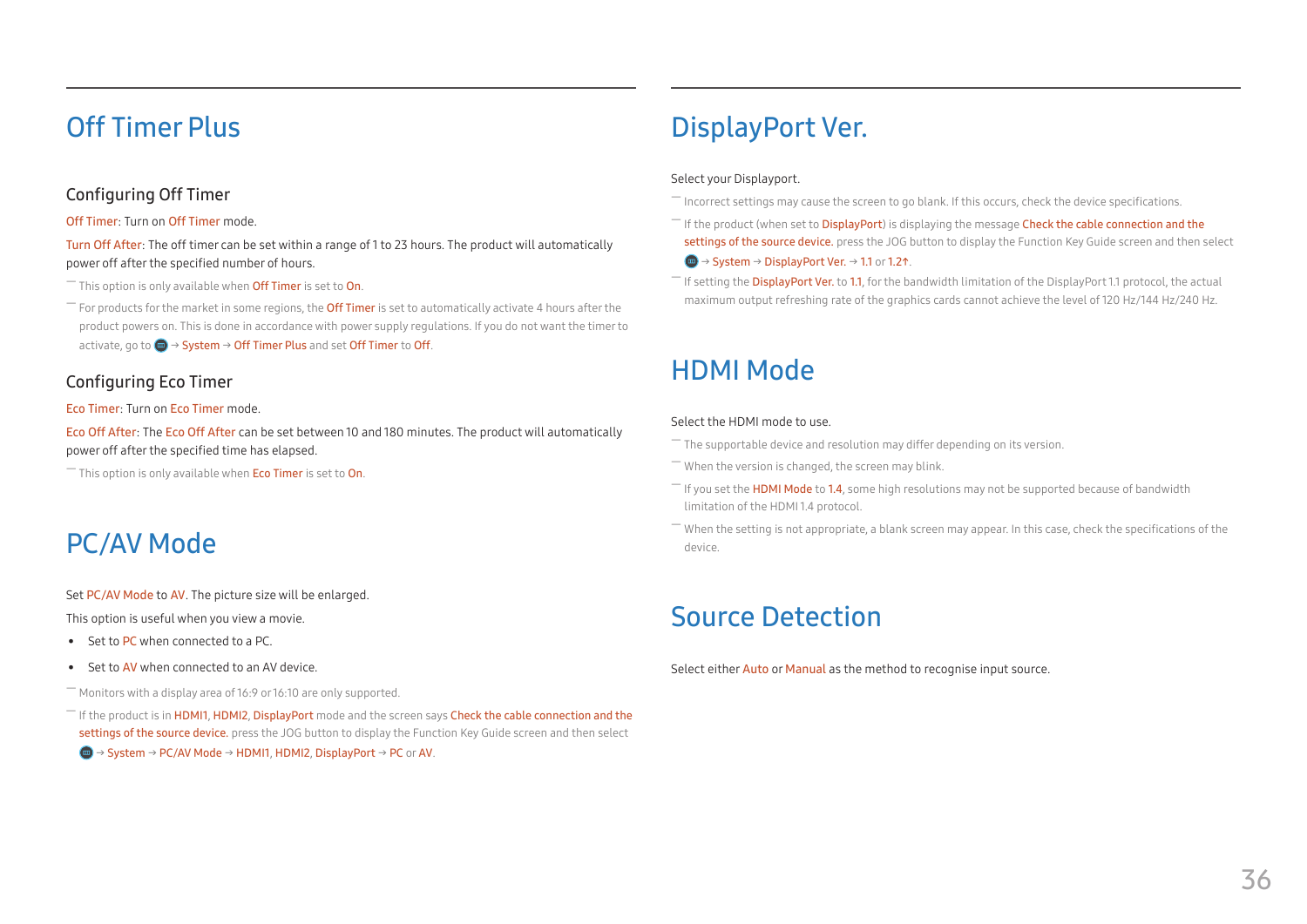# <span id="page-36-0"></span>Key Repeat Time

Control the response rate of a button when the button is pressed.

Acceleration, 1 sec, or 2 sec can be selected. If No Repeat is selected, a command responds only once when a button is pressed.

# Power LED On

Configure the settings to enable or disable the power LED located at the lower part of the product.

- Working: The power LED is on when the product is turned on.
- Stand-by: The power LED is on when the product is turned off.

# Reset All

Return all the settings for the product to the default factory settings.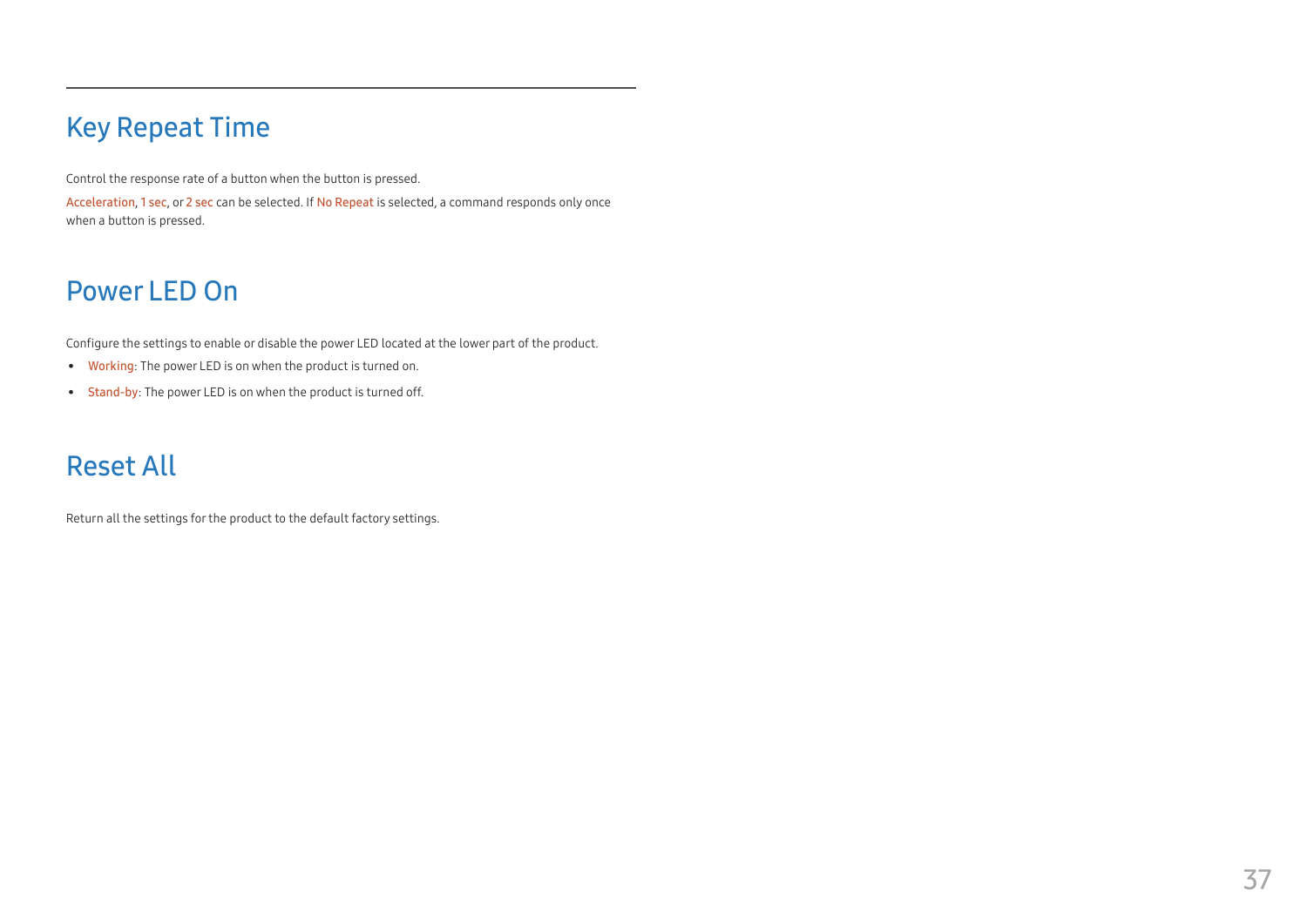# <span id="page-37-0"></span>Information Chapter 08

Function Key Guide → m→ Information A detailed description of each function is provided. Refer to your product for details.

― The functions available may vary depending on the product model. The colour and shape of parts may differ from what is shown. Specifications are subject to change without notice to improve quality.

# Information

View the current input source mode, frequency and resolution that are in use and the current product version.



 $-$  The displayed image may differ depending on the model.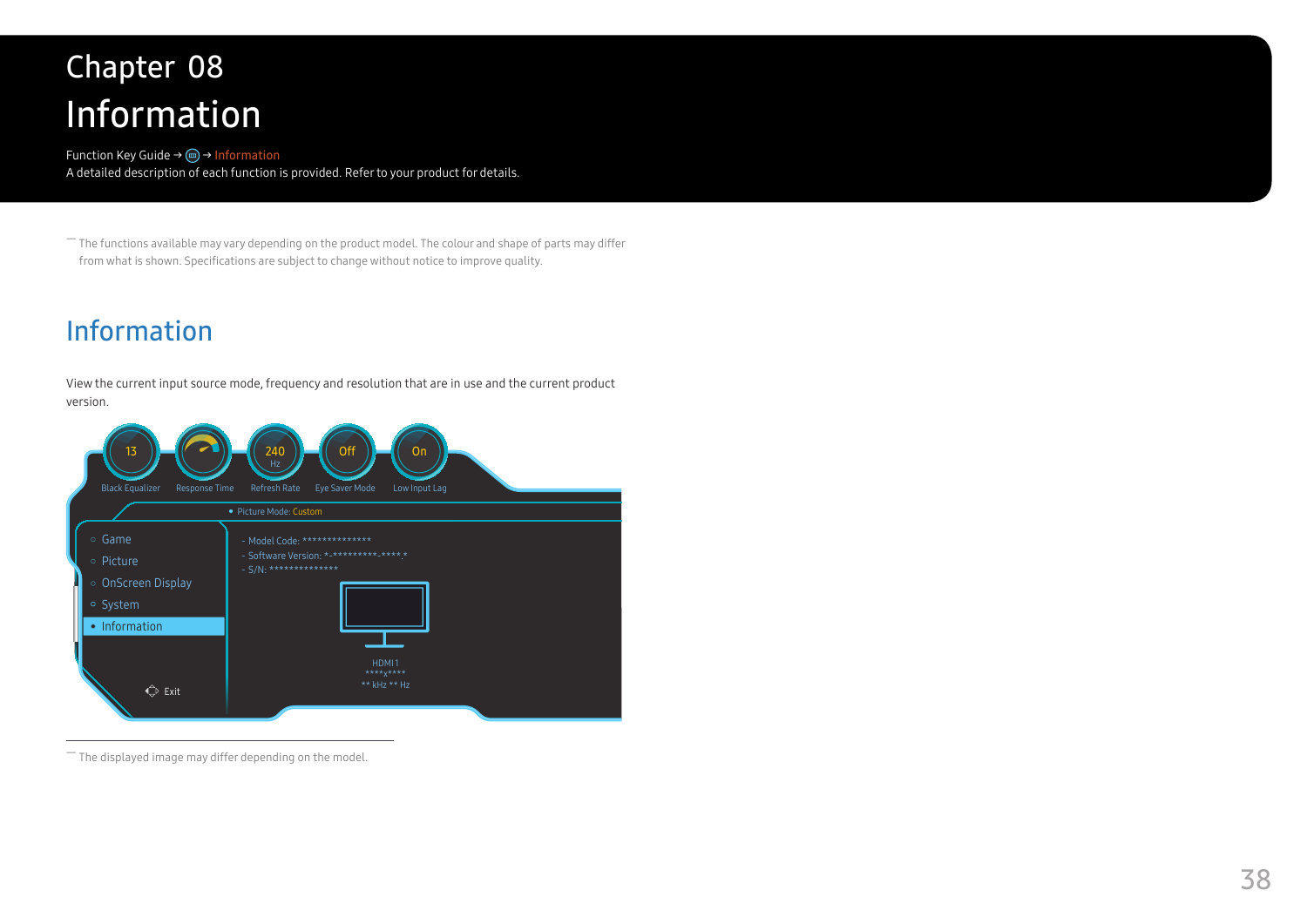# <span id="page-38-0"></span>Installing the Software Chapter 09

# Easy Setting Box



Easy Setting Box enables users to use the product by partitioning multiple sections.

To install the latest version of Easy Setting Box, download it from the Samsung Electronics website at http://www.samsung.com.

― The software may not work properly if you do not restart the PC after the installation.

 $-$  The Easy Setting Box icon may not appear depending on the PC system and the product specifications.

 $-$  If the shortcut icon does not appear, press the F5 key.

# Restrictions and Problems with the Installation

The Easy Setting Box installation may be affected by the Graphics Card, Motherboard and the Networking Environment.

# Upgrade by downloading the firmware from the website

Visit the Samsung Electronics website at http://www.samsung.com, enter the product model and download the firmware file.

 $-$  For details on how to upgrade, refer to the upgrade guidance file provided at the website.

# System Requirements

| OS                                    | Hardware                                             |
|---------------------------------------|------------------------------------------------------|
| Windows 7 32Bit/64Bit<br>$\bullet$    | • At least 32MB of memory                            |
| Windows 8 32Bit/64Bit<br>٠            | • At least 60MB of free space on the hard disk drive |
| Windows 8.1 32Bit/64Bit<br>$\bullet$  |                                                      |
| Windows 10 32 Bit/64 Bit<br>$\bullet$ |                                                      |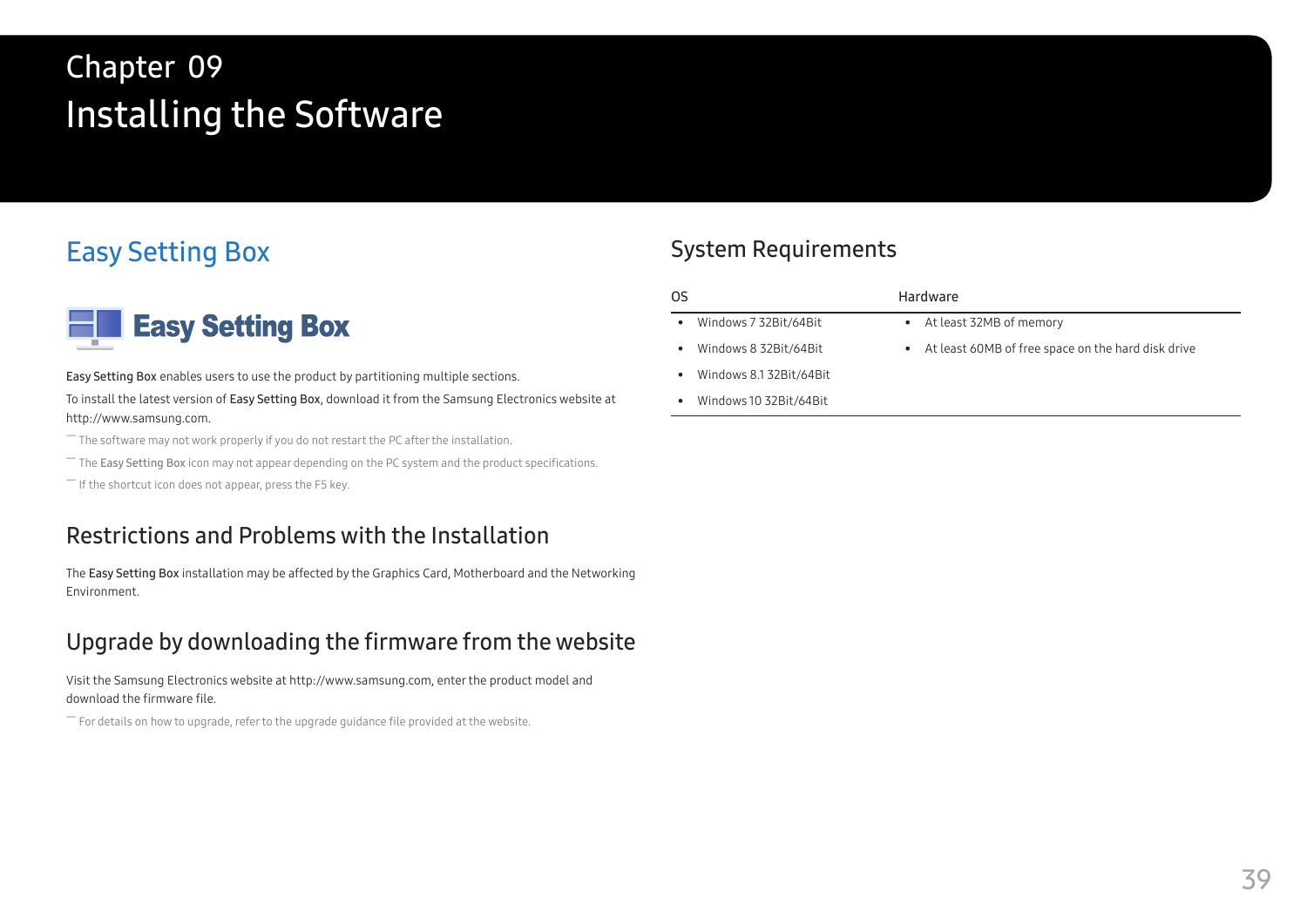# <span id="page-39-0"></span>Troubleshooting Guide Chapter 10

# Requirements Before Contacting Samsung Customer Service Centre

― Before calling Samsung Customer Service Centre, test your product as follows. If the problem persists, contact Samsung Customer Service Centre.

# Monitor diagnosis (Screen issue)

If a problem occurs with the monitor screen, run [Self Diagnosis](#page-33-1) to check that the monitor is working properly.

# Checking the Resolution and Frequency

If a resolution that is not supported (see the [Standard Signal Mode Table\)](#page-43-1) is selected, the Not Optimum Mode message may appear for a short time or the screen may not be displayed properly.

 $-$  The displayed resolution may vary, depending on the PC system settings and cables.

# Check the following.

#### Installation issue (PC mode)

#### The screen keeps switching on and off.

Check the cable connection between the product and PC, and ensure the connectors are locked.

Blank spaces are found on all four sides of the screen when an HDMI or HDMI-DVI cable is connected to the product and PC.

The blank spaces found on the screen have nothing to do with the product.

Blank spaces on the screen are caused by the PC or graphics card. To resolve the problem, adjust the screen size in the HDMI or DVI settings for the graphics card.

If the graphics card settings menu does not have an option to adjust the screen size, update the graphics card driver to the latest version.

(Please contact the graphics card or PC manufacturer for further details about how to adjust the screen settings.)

#### Screen issue

The power LED is off. The screen will not switch on.

Check that the power cable is connected properly.

If a problem occurs with the monitor screen, run [Self Diagnosis](#page-33-1) to check that the monitor is working properly.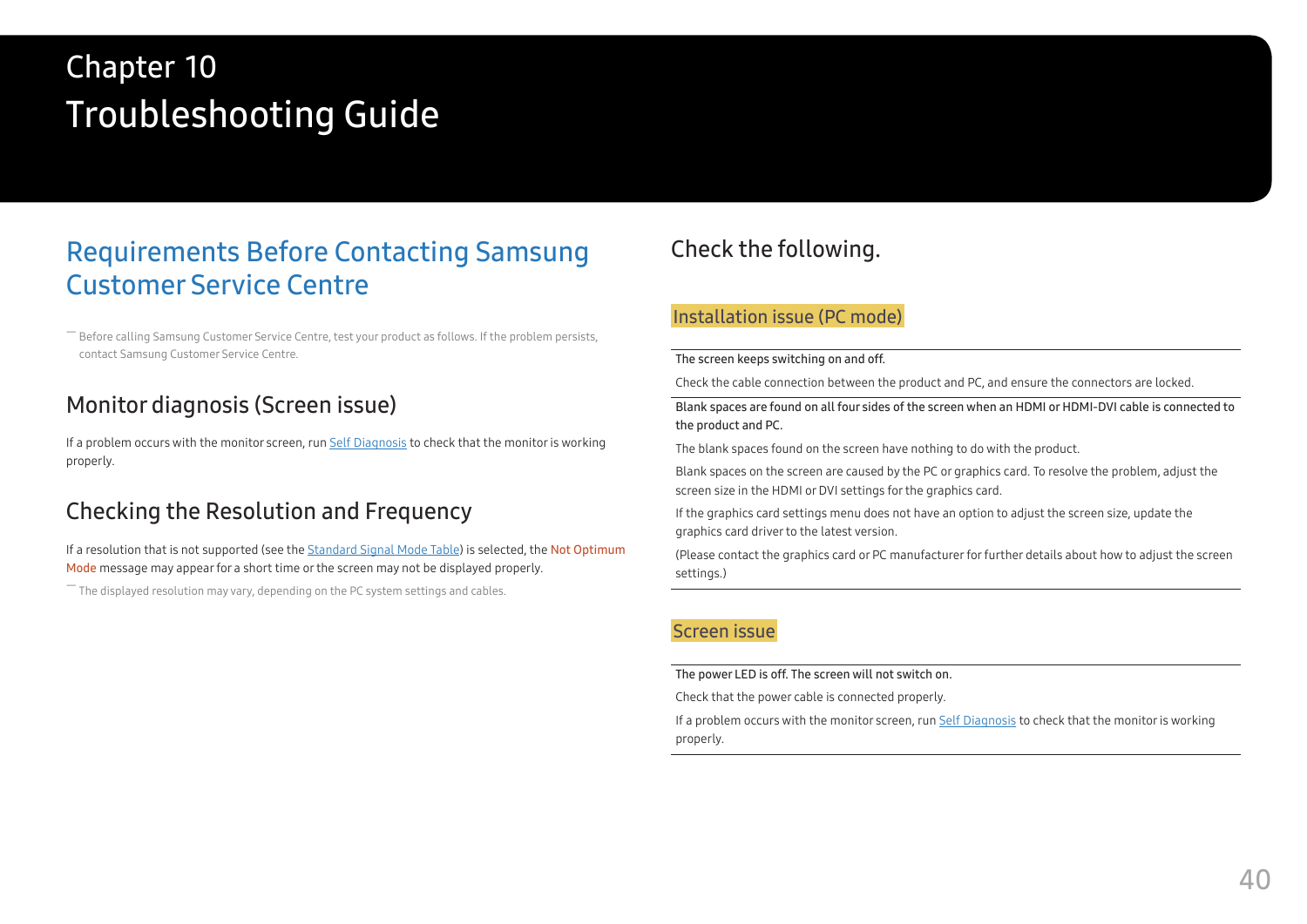The message Check the cable connection and the settings of the source device. appears.

Check that the cable is properly connected to the product.

If the monitor is in HDMI1, HDMI2 or DisplayPort mode, press the JOG button to display the Function Key Guide screen and select the **ig** icon. Select PC or AV as shown on the menu screen.

#### Not Optimum Mode is displayed.

This message appears when the signal from the graphics card exceeds the maximum resolution or frequency for the product.

Change the maximum resolution and frequency to suit the product performance, referring to Standard Signal Mode Table (P[.44](#page-43-1)).

The images on the screen look distorted.

Check the cable connection to the product.

The screen is not clear. The screen is blurry.

Remove any accessories (video extension cable, etc.) and try again.

Set the resolution and frequency to the recommended level.

The screen appears unstable and shaky. There are shadows or ghost images left on the screen.

Check that the resolution and frequency for the PC are within the range of resolution and frequency compatible with the product. Next, if required, change the settings, referring to Standard Signal Mode Table (P[.44](#page-43-1)) in this manual and the Information menu on the product.

The screen is too bright. The screen is too dark.

Adjust Brightness and Contrast.

Screen colour is inconsistent.

Change the Color settings.

The colours on the screen have a shadow and are distorted.

Change the Color settings.

White does not really look white.

Change the Color settings.

There is no image on the screen and the power LED blinks every 0.5 to 1 second.

The product is operating in power-saving mode.

Press any key on the keyboard or move the mouse to return to normal operating mode.

#### Text is blurry.

If using a Windows OS (e.g. Windows 7, Windows 8, Windows 8.1 or Windows 10): Go to Control Panel → Fonts → Adjust ClearType text and change Turn on ClearType.

#### Video playback is choppy.

Playback of high-definition large video files can be choppy. This may be because the video player is not optimised for the PC resource.

Try playing the file on another video player.

#### Sound issue

#### There is no sound.

Re-check the condition of the connected audio cable and/or adjust the volume.

Check the volume.

Check whether audio is set to mute.

The volume is too low.

Adjust the volume.

If the volume is still low after turning it up to the maximum level, adjust the volume on your PC sound card or software programme.

#### Video is available but there is no sound.

Sound cannot be heard if an HDMI-DVI cable is used to connect the input device.

Connect the device using an HDMI cable or a DP cable.

#### Source device issue

#### A beeping sound is heard when my PC is booting.

If a beeping sound is heard when your PC is booting, have your PC serviced.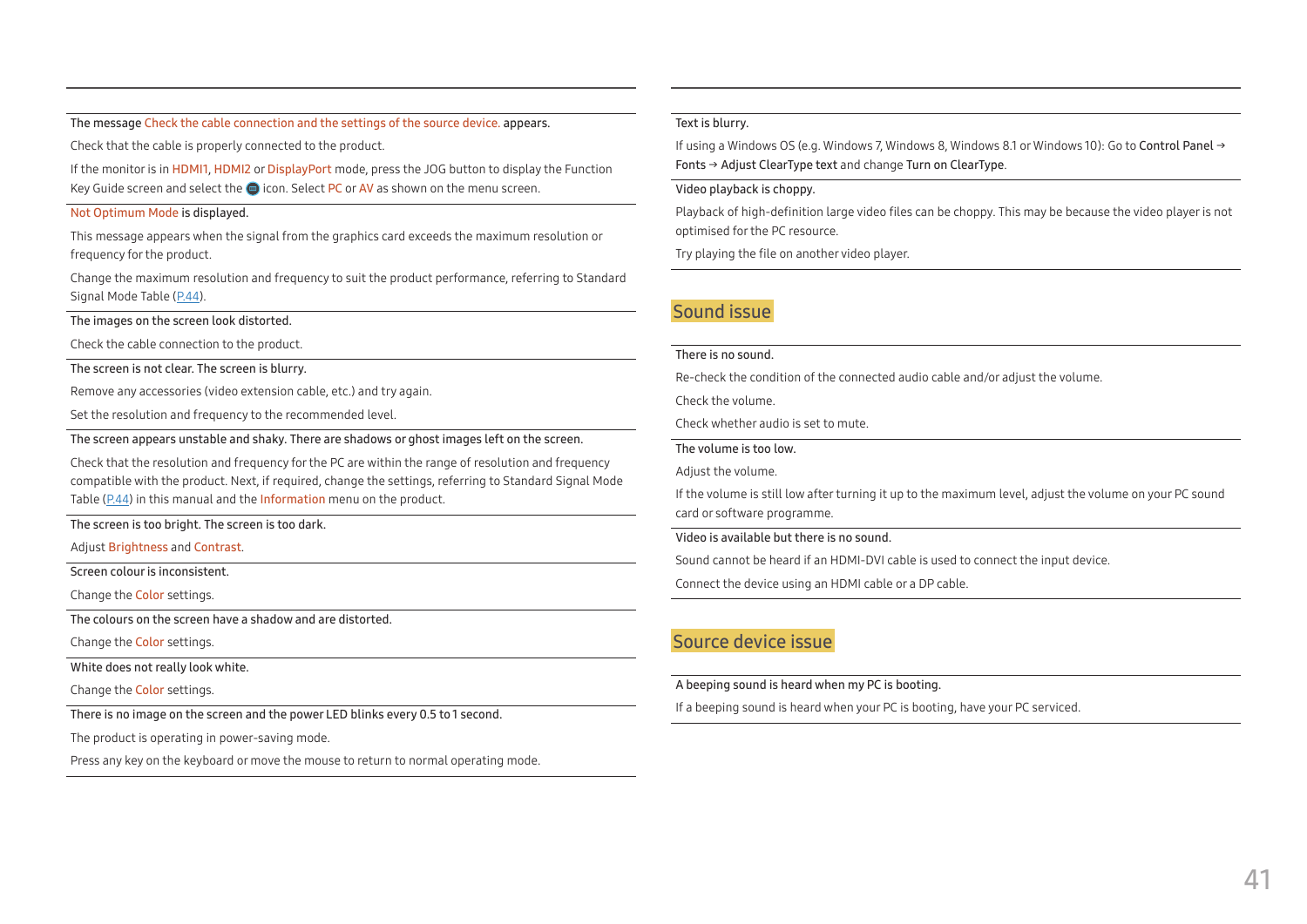# <span id="page-41-0"></span>Q & A

 $-$  Refer to the user manual for your PC or graphics card for further instructions on adjustment.

 $-$  The path to the settings depends on the installed OS.

#### How can I change the frequency?

Set the frequency on your graphics card.

- Windows 7: Go to Control Panel → Appearance and Personalization → Display → Screen Resolution → Advanced settings → Monitor, and adjust Screen Refresh Rate under Monitor settings.
- Windows 8(Windows 8.1): Go to Settings → Control Panel → Appearance and Personalization → Display → Screen Resolution → Advanced settings → Monitor, and adjust Refresh rate under Monitor settings.
- Windows 10: Go to Settings → System → Display → Advanced display settings → Display adapter properties → Monitor, and adjust Screen refresh rate under Monitor settings.

#### <span id="page-41-1"></span>How can I change the resolution?

- Windows 7: Go to Control Panel → Appearance and Personalization → Display → Screen Resolution → Adjust Resolution.
- Windows 8(Windows 8.1): Go to Settings → Control Panel → Appearance and Personalization → Display → Adjust Resolution, and adjust the resolution.
- Windows 10: Go to Settings → System → Display → Advanced display settings, and adjust the resolution.

#### How do I set power-saving mode?

- Windows 7: Go to Control Panel → Appearance and Personalization → Personalization → Screen Saver Settings → Power options or BIOS SETUP on the PC.
- Windows 8(Windows 8.1): Go to Settings → Control Panel → Appearance and Personalization → Personalize → Screen Saver Settings → Power options or BIOS SETUP on the PC.
- Windows 10: Go to Settings → Personalization → Lock screen → Screen timeout settings → Power & sleep or BIOS SETUP on the PC.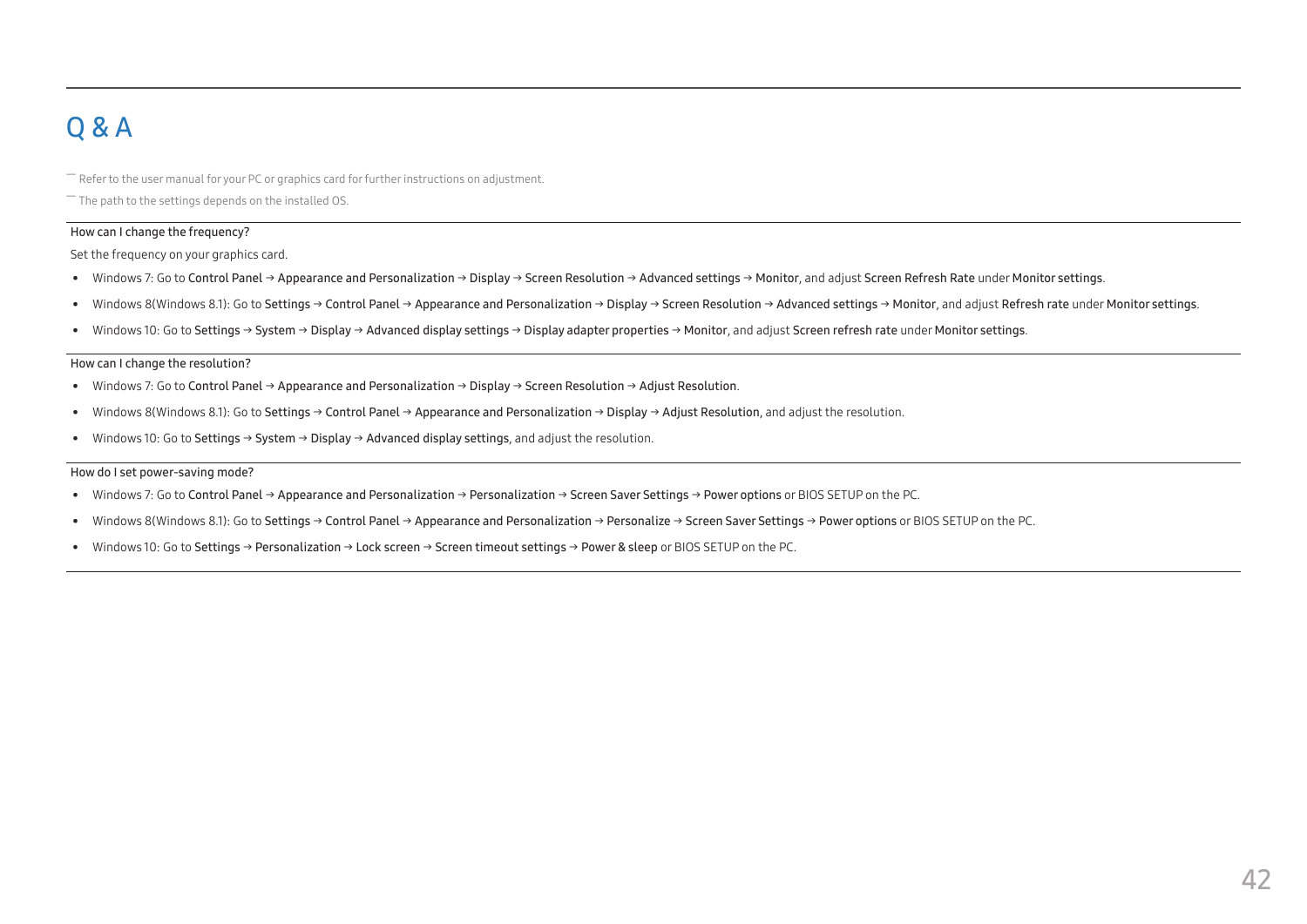# <span id="page-42-0"></span>**Specifications** Chapter 11

# General

| Model Name                      | $C27RG5*$                                                                                                 |  |  |
|---------------------------------|-----------------------------------------------------------------------------------------------------------|--|--|
| <b>Size</b>                     | 27 Class (27 Inches / 68.6 cm)                                                                            |  |  |
| Display area                    | 597.888 mm (H) x 336.312 mm (V)                                                                           |  |  |
| Pixel Pitch                     | $0.3114$ mm (H) x 0.1038 mm (V)                                                                           |  |  |
| Maximum Pixel Clock             | 600 MHz                                                                                                   |  |  |
| Power Supply                    | AC100-240V~50/60Hz                                                                                        |  |  |
|                                 | Based on the AC voltage of the adapter. For the DC voltage of the<br>product, refer to the product label. |  |  |
| Signal connectors               | HDMI, DisplayPort                                                                                         |  |  |
| <b>Environmental conditions</b> | Operating                                                                                                 |  |  |
|                                 | Temperature: $10 °C - 40 °C$ (50 °F - 104 °F)                                                             |  |  |
|                                 | Humidity: $10\% - 80\%$ , non-condensing                                                                  |  |  |
|                                 | Storage                                                                                                   |  |  |
|                                 | Temperature: -20 °C – 45 °C (-4 °F – 113 °F)                                                              |  |  |
|                                 | Humidity: $5\% - 95\%$ , non-condensing                                                                   |  |  |

#### ― Plug-and-Play

This product can be installed and used with any Plug-and-Play compatible systems. Two-way data exchange between the product and PC system optimises the product settings. Product installation takes place automatically. However, you can customise the installation settings if desired.

#### ― Panel Dots (Pixels)

Due to the nature of the manufacturing of this product, approximately 1 pixel per million (1ppm) may be brighter or darker on the LCD panel. This does not affect product performance.

 $-$  The above specifications are subject to change without notice to improve quality.

― This device is a Class B digital apparatus.

― For detailed device specifications, visit the Samsung Electronics website.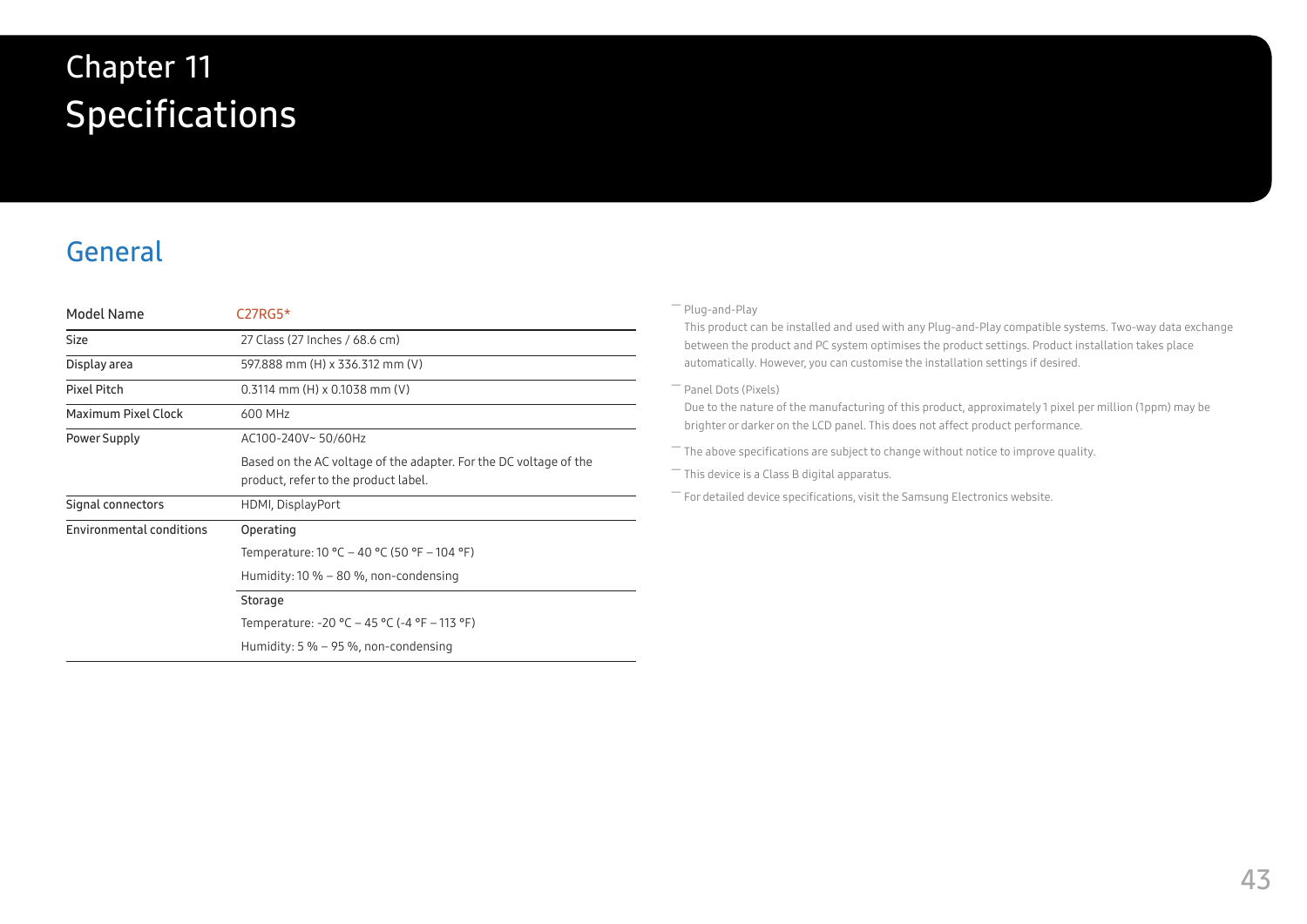# <span id="page-43-1"></span><span id="page-43-0"></span>Standard Signal Mode Table

| Synchronization | Horizontal Frequency      | 30 - 270 kHz         |
|-----------------|---------------------------|----------------------|
|                 | <b>Vertical Frequency</b> | 48 – 240 Hz          |
| Resolution      | Optimum resolution        | 1920 x 1080 @ 60 Hz  |
|                 | Maximum resolution        | 1920 x 1080 @ 240 Hz |

If a signal that belongs to the following standard signal modes is transmitted from your PC, the screen will automatically be adjusted. If the signal transmitted from the PC does not belong to the standard signal modes, the screen may be blank even though the power LED turns on. In such a case, change the settings according to the following table by referring to the graphics card user manual.

| Resolution          | Horizontal Frequency (kHz) | Vertical Frequency (Hz) | Pixel Clock (MHz) | Sync Polarity (H/V) |
|---------------------|----------------------------|-------------------------|-------------------|---------------------|
| IBM, 720 x 400      | 31.469                     | 70.087                  | 28.322            | $-/+$               |
| MAC, 640 x 480      | 35.000                     | 66.667                  | 30.240            | $-/-$               |
| VESA, 640 x 480     | 31.469                     | 59.940                  | 25.175            | $-/-$               |
| VESA, 640 x 480     | 37.861                     | 72.809                  | 31.500            | $-/-$               |
| VESA, 640 x 480     | 37.500                     | 75.000                  | 31.500            | $-/-$               |
| VESA, 800 x 600     | 35.156                     | 56.250                  | 36.000            | $+/+$               |
| VESA, 800 x 600     | 37.879                     | 60.317                  | 40.000            | $+/+$               |
| VESA, 800 x 600     | 48.077                     | 72.188                  | 50.000            | $+/+$               |
| VESA, 800 x 600     | 46.875                     | 75.000                  | 49.500            | $+/+$               |
| VESA, 1024 x 768    | 48.363                     | 60.004                  | 65.000            | $-/-$               |
| VESA, 1024 x 768    | 56.476                     | 70.069                  | 75.000            | $-/-$               |
| VESA, 1024 x 768    | 60.023                     | 75.029                  | 78.750            | $+/+$               |
| VESA, 1280 x 720    | 45.000                     | 60.000                  | 74.250            | $+/+$               |
| VESA, 1280 x 800    | 49.702                     | 59.810                  | 83.500            | $-/+$               |
| VESA, 1280 x 1024   | 79.976                     | 75.025                  | 135.000           | $+/+$               |
| VESA, 1440 x 900    | 55.935                     | 59.887                  | 106.500           | $-/+$               |
| VESA, 1600 x 900 RB | 60.000                     | 60.000                  | 108.000           | $+/+$               |
| VESA, 1680 x 1050   | 65.290                     | 59.954                  | 146.250           | $-/+$               |
| VESA, 1920 x 1080   | 67.500                     | 60.000                  | 148.500           | $+/+$               |
| VESA, 1920 x 1080   | 270.000                    | 240.000                 | 594.270           | $+/-$               |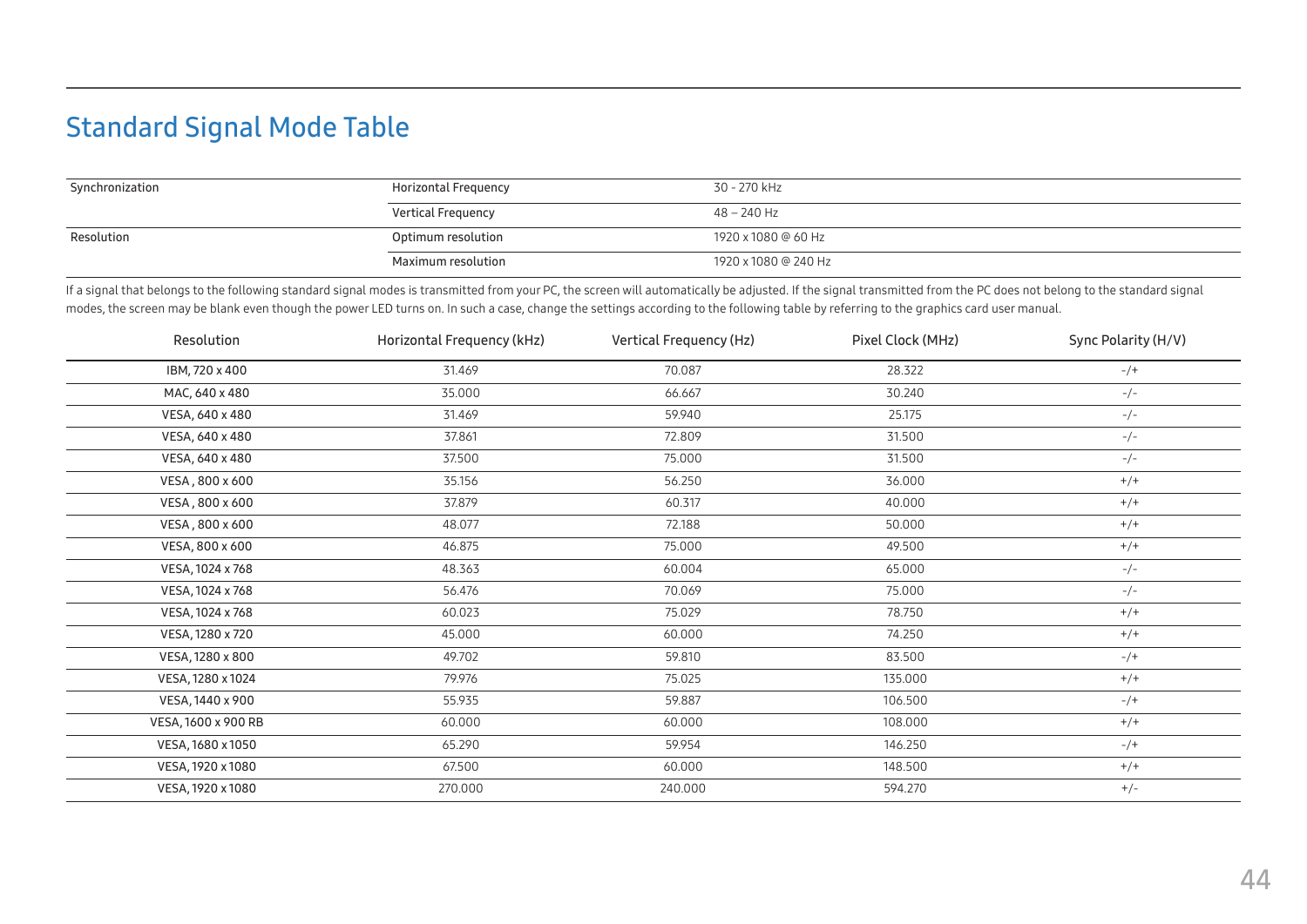| Resolution          | Horizontal Frequency (kHz) | Vertical Frequency (Hz) | Pixel Clock (MHz) | Sync Polarity (H/V) |
|---------------------|----------------------------|-------------------------|-------------------|---------------------|
| CEA, 1920 x 1080    | 112.500                    | 100.000                 | 297.000           | $+/-$               |
| CEA, 1920 x 1080    | 135.000                    | 120,000                 | 297.000           | $+/-$               |
| CEA, 1920 x 1080 RB | 166.587                    | 143.981                 | 346.500           | $+/-$               |

― Horizontal Frequency

The time required to scan a single line from the left to the right side of the screen is called a horizontal cycle. The reciprocal number of a horizontal cycle is called horizontal frequency. Horizontal frequency is measur

― Vertical Frequency

Repeating the same picture dozens of times per second allows you to view natural pictures. The repeat frequency is called "vertical frequency" or "refresh rate" and is indicated in Hz.

- This product can be set to only one resolution for each screen size to obtain the optimum picture quality due to the nature of the panel. Using a resolution other than the specified resolution may degrade the picture qua avoid this, it is recommended that you select the optimum resolution specified for your product.